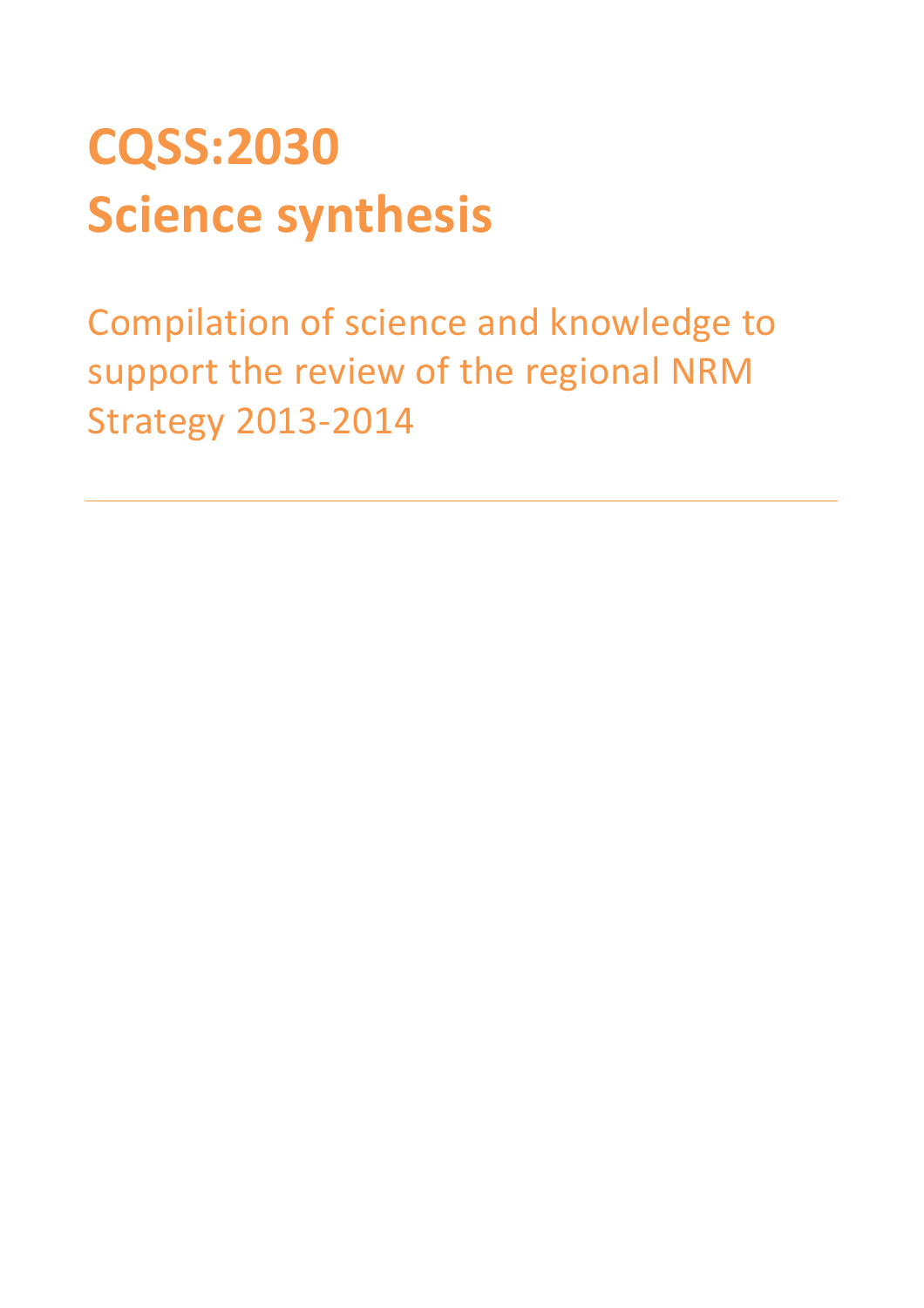Fitzroy Basin Authority Incorporated (FBA) would like to acknowledge the invaluable input, advice and technical/scientific knowledge of everyone that has contributed to the review of scientific information. Especially Bruce Forster, John Ross, Bruce Pearce, Daniel Larson, John Platten, Alistair Melzer, Jane Waterhouse, Bob Miles, Adam Northey, Piers Harper, Rachel Bryan, Cassandra Bouna, Shannon van Nunen, Shane Westley and Tom Coughlin. Through their work, the CQSS:2030 has a solid foundation of scientific and technical knowledge and understanding.

© Fitzroy Basin Association Incorporated, 2014

ISBN:

Citation

Fitzroy Basin Association Inc. Level 1, 80 East Street Rockhampton Q 4700 PO Box 139 Rockhampton Q 4700

#### Disclaimer

The development of this report was supported by the Fitzroy Basin Association Incorporated (FBA) through funding from the Australian Government.

This report has been prepared with due care and diligence using the best available information at the time of publication. Fitzroy Basin Association Incorporated and the Australian Government hold no responsibility for any errors or omissions and decisions made by other parties based on this publication.

The views and opinions expressed in this publication are those of the authors and do not necessarily reflect those of the Australian Government or Fitzroy Basin Association Inc.. While reasonable efforts have been made to ensure that the contents of this publication are factually correct, the Commonwealth and Fitzroy Basin Association Inc. do not accept responsibility for the accuracy or completeness of the contents, and shall not be liable for any loss or damage that may be occasioned directly or indirectly through the use of, or reliance on, the contents of this publication.



**Australian Government** 

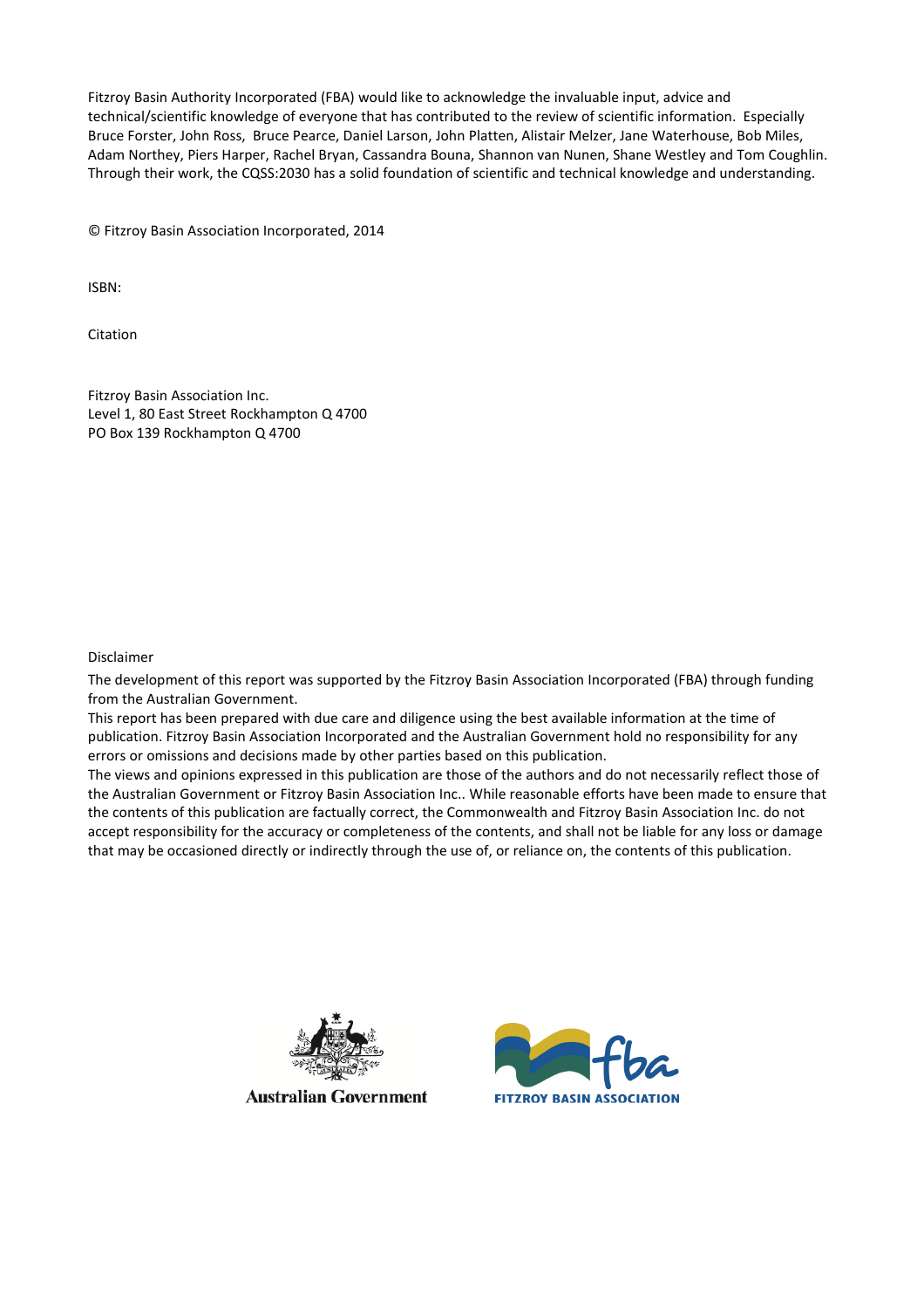# **Contents**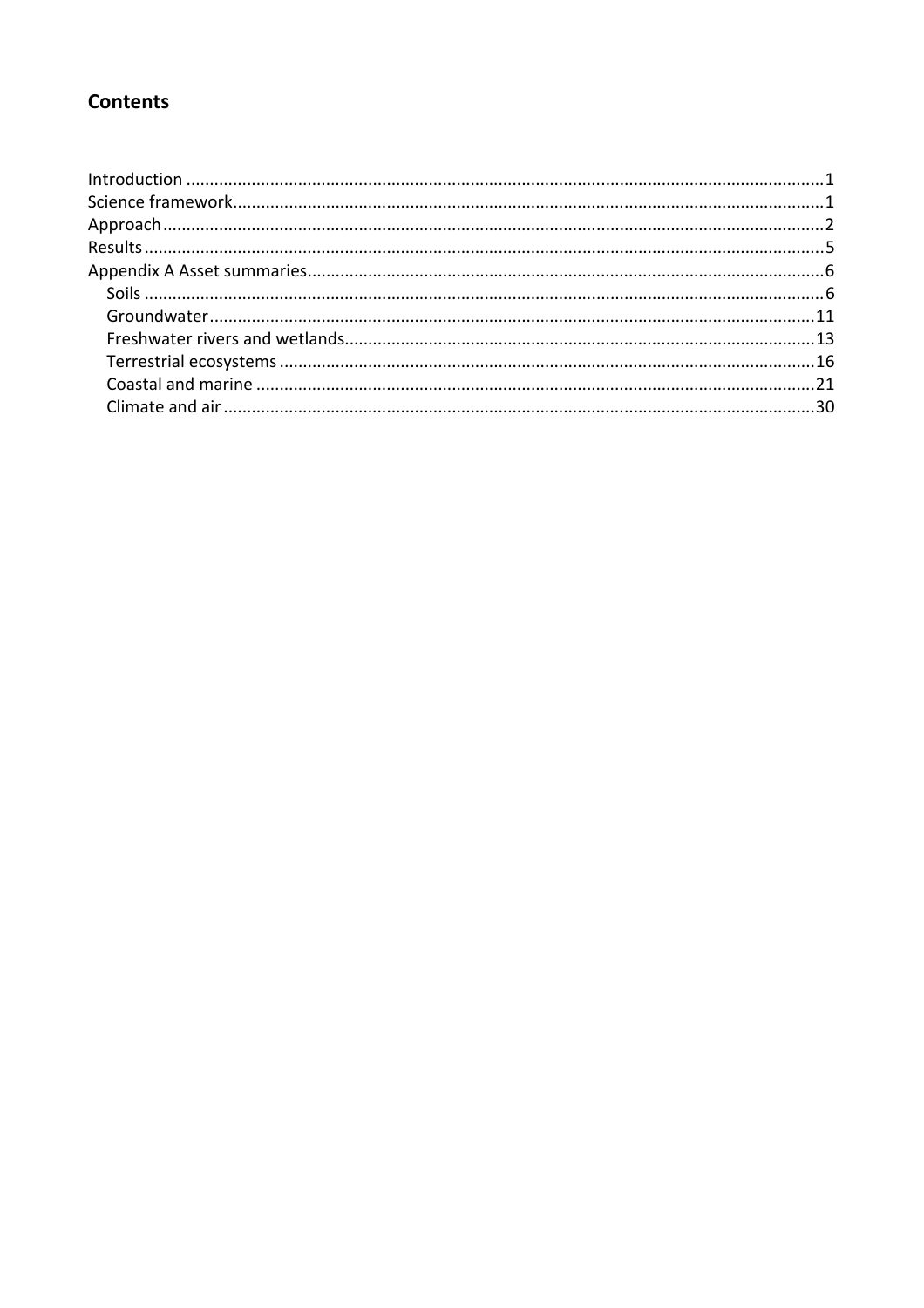# Introduction

The Central Queensland Sustainability Strategy 2030 (CQSS) provides a guiding document for Natural Resource Management (NRM) in central Queensland. Developed by the Fitzroy Basin Association Incorporated (FBA) on behalf of the regional community, the plan outlines:

- the natural assets and values of the region
- the pressures on those assets (including climate change) and associated environmental, social and economic risks
- broad strategies to address these risks.

In 2013-14, FBA has been reviewing the Central Queensland Sustainability Strategy 2004 (CQSS).

This document reports on the science synthesis process that has been used to support the strategy's review. Details of the review process can be found in the document CQSS:2030 Strategy review process. Additional scientific review and advice may be sought prior to the completion of the strategy.

# Science framework

The science synthesis process has been undertaken to update the strategy's knowledge base, specifically addressing increasing pressures (coal, infrastructure, coal seam gas and coastal development) and climate change risks. Moving beyond a 'snapshot in time' approach, the process has sought to look forward at emerging and growing issues. This is not without challenges — looking forward involves significant uncertainty in climate change, development, and adaptation in human and natural systems.

The approach adopted seeks to bridge the established natural asset approach and contemporary systems thinking (resilience) concepts. The science framework recognises the importance of the resource base's natural assets and users. These are linked via benefits and impacts that connect both system components, against a backdrop of ongoing change and adaptation to natural and anthropogenic drivers at a range of scales (Figure 1).



Figure 1. Science framework for the review of CQSS

In addition to the natural assets and resource users, there are 'natural' processes that can be exacerbated by human impacts (vectors). Major classes of natural assets, resource users and vectors are listed in Table 1. The science synthesis processes has focussed on an asset-based structure, while strategy development incorporates a greater focus on resource users.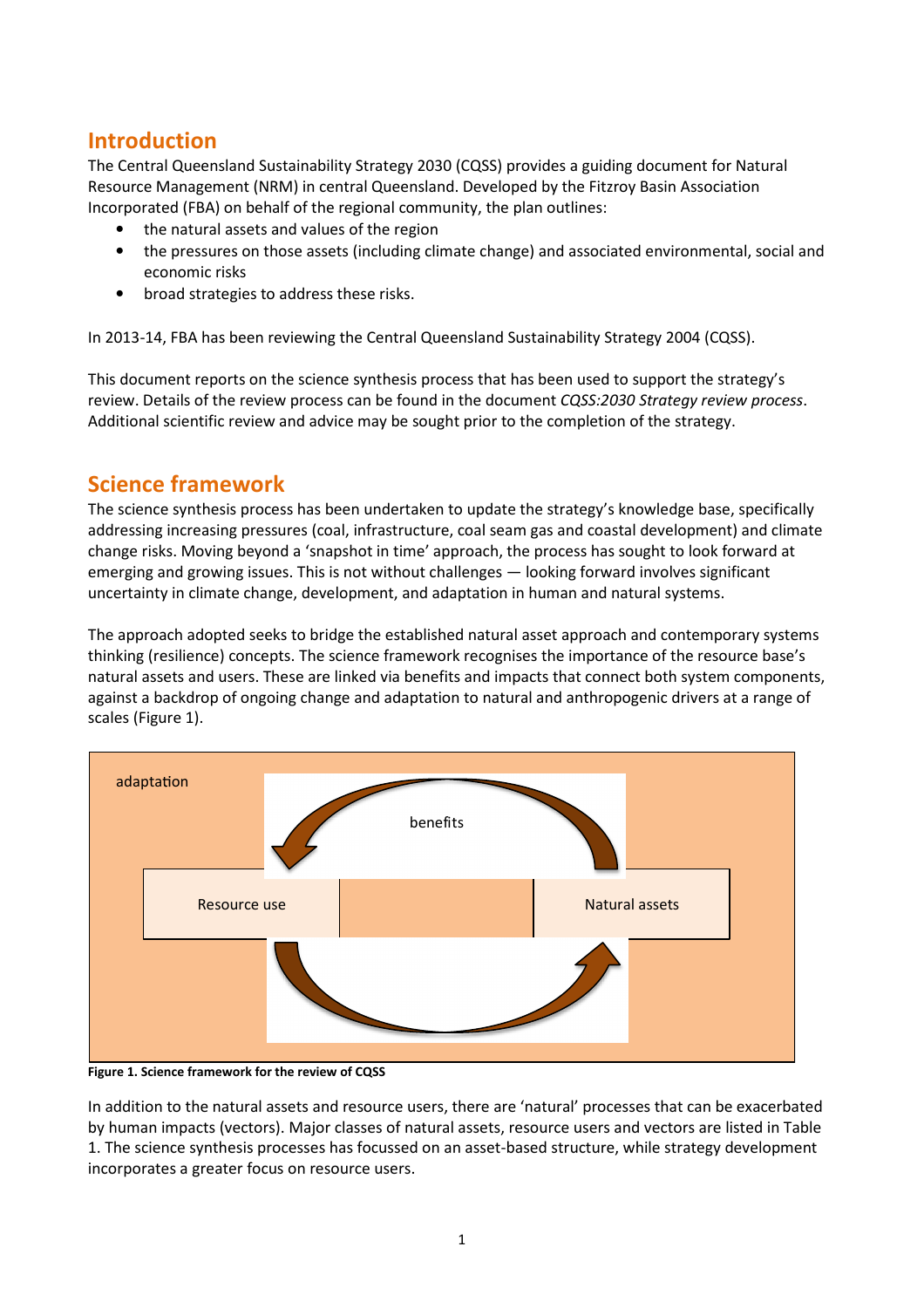Table 1. Classes of resource users, environmental vectors and natural assets

|                 | Resource industries: agriculture, mining, fisheries                                           |
|-----------------|-----------------------------------------------------------------------------------------------|
| <b>Resource</b> | Urban, industrial, infrastructure, ports                                                      |
|                 | <b>Community and Traditional Owners</b>                                                       |
| users           | Environmental Services: carbon sequestration,<br>conservation, offsets and ecological markets |
|                 | Other asset users                                                                             |
|                 | Drought and floods                                                                            |
|                 | Fire                                                                                          |
| Environmental   | Weeds and pests                                                                               |
| vectors         | Changing climate                                                                              |
|                 | Salinity                                                                                      |
|                 | Erosion                                                                                       |
|                 | Soil                                                                                          |
|                 | Groundwater                                                                                   |
| <b>Natural</b>  | Freshwater rivers and wetlands                                                                |
| assets          | Terrestrial ecosystems                                                                        |
|                 | Coastal and marine ecosystems                                                                 |
|                 | Climate and air                                                                               |

# Approach

The approach taken to the science synthesis process has sought to:

- retain an asset-based approach for continuity with the previous strategy and ready translation to spatial products
- incorporate, where practicable, elements of resilience and broader systems thinking approaches. This has principally occurred through a clearer recognition of the complex linkages and dynamics that operate between human activities and ecosystems at multiple scales.
- provide clear direction for resource management priorities at the regional scale, rather than a comprehensive audit of all assets and issues.
- identify linkages between natural assets and resource users where possible.

The process adopted was designed to do this in a systematic and consistent way across the different asset classes. The science synthesis process focussed on understanding the assets: their values and services, their condition and trend, current and future pressures and climate change risks. The science synthesis process articulated key attributes of the natural assets and NRM objectives, but did not directly draft strategies. This recognises the essential contribution that resource users have to make in the development and review of strategies — their pragmatic knowledge about how to most effectively engage their sector in adopting better practice. Drafting strategies has also been informed by community engagement and consultation processes, and NRM practitioner knowledge. Further consultation will be used to refine the strategy's draft regional objectives.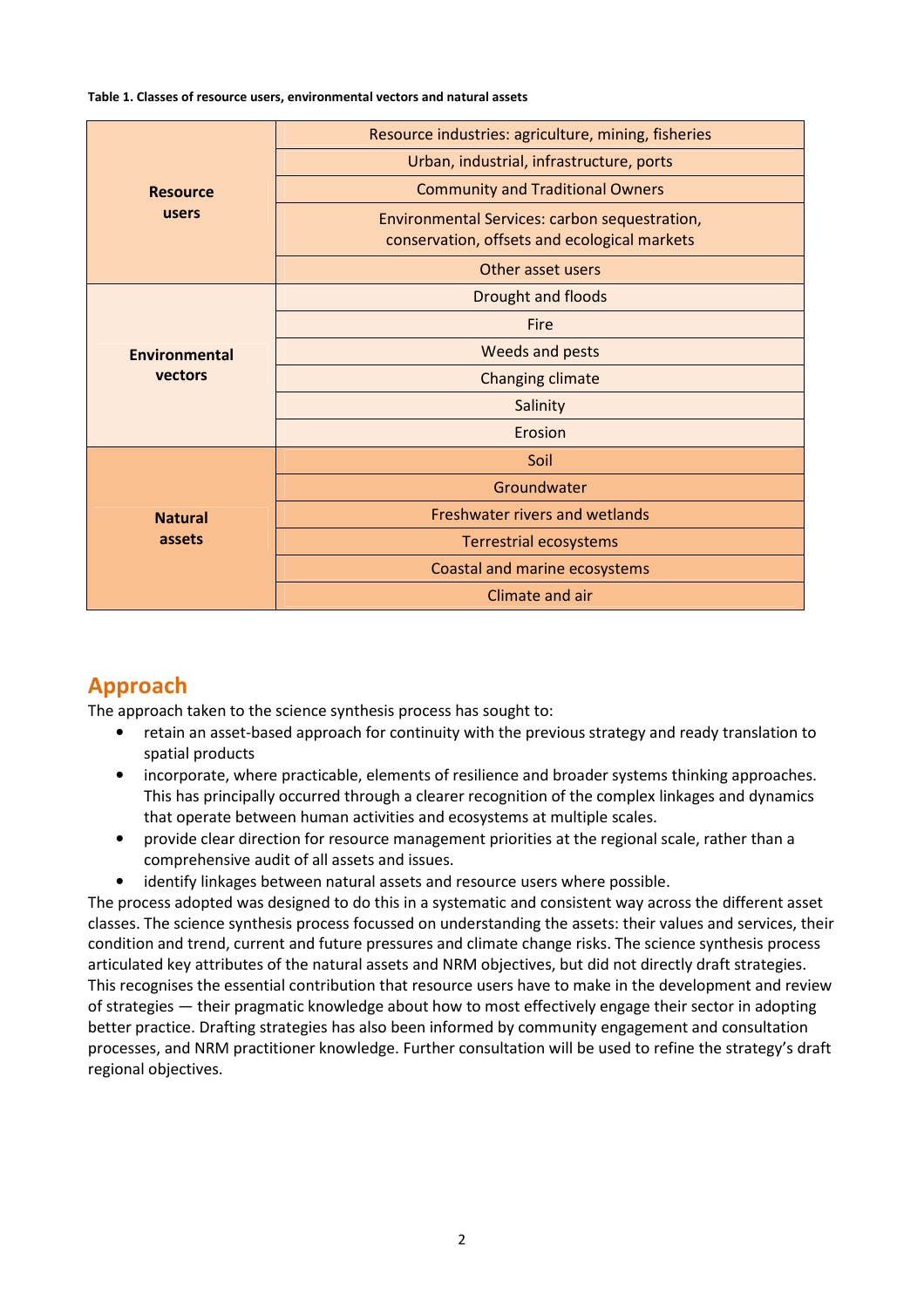The science synthesis process has proceeded through the following steps.

#### 1. Preparation

 The resilience approaches of recent NRM plans from Queensland and NSW were reviewed. Team members participated in workshop on resilience approaches (facilitated by Paul Ryan) and attended a debrief of NSW regions' experience of resilience-based planning. The science framework was developed and the broad process design completed.

#### 2. Desktop review and compilation exercise

A comprehensive review of scientific and technical papers and reports since the last strategy review process (2004) was completed. Excerpts, figures and models were compiled for each natural asset. At the same time, relevant spatial information was identified, mapped and collated for easy access. A reference library was built during this process.

#### 3. Engagement of expert panel

An expert panel was chosen to provide regionally specific scientific expertise. Panel members comprised scientists and FBA staff to build capacity and share knowledge. Working in pairs, asset-based teams worked through a series of templates that guided them through a synthesis process. This included:

- contributing to the completion of the desktop reviews
- an asset summary template that included summaries of asset attributes and values, condition and trend
- a 'pressure matrix' that rated the importance of each pressure (resource use and environmental vectors) against the asset components
- advice on measures and indicators of asset health (potential targets)
- recommended strategies to achieve those targets.

Members of the expert panel are listed in Table 2.

#### Table 2. Members of the expert panel

| <b>Natural asset</b>                  | <b>Independent scientist</b>                       | <b>FBA theme leader</b>              |
|---------------------------------------|----------------------------------------------------|--------------------------------------|
| <b>Soils</b>                          | <b>Bruce Forster and John Ross</b><br>(DNRM)       | <b>Adam Northey</b>                  |
| Groundwater                           | Bruce Pearce (DSITIA) and<br>Daniel Alarsen (DNRM) | <b>Piers Harper</b>                  |
| <b>Freshwater rivers and wetlands</b> | John Platten (consultant)                          | <b>Rachel Bryan and Tom Coughlin</b> |
| Terrestrial ecosystems                | Alistair Melzer (CQU)                              | Cassandra Bouna                      |
| Coastal and marine                    | Jane Waterhouse (C2O<br>consulting)                | Shannon van Nunen                    |
| Climate and air                       | <b>Bob Miles (consultant)</b>                      | <b>Shane Westley</b>                 |

#### 4. Expert panel workshop

A synthesis workshop brought the expert panel together for two days to review outputs from all themes.

#### 5. Finalisation of synthesis documentation

Documentation was finalised with some further clarification, drafting and review of some sections. The final set of documentation includes:

- an evidence library
- the desktop reviews (collation of referenced extracts from reports and maps for each asset)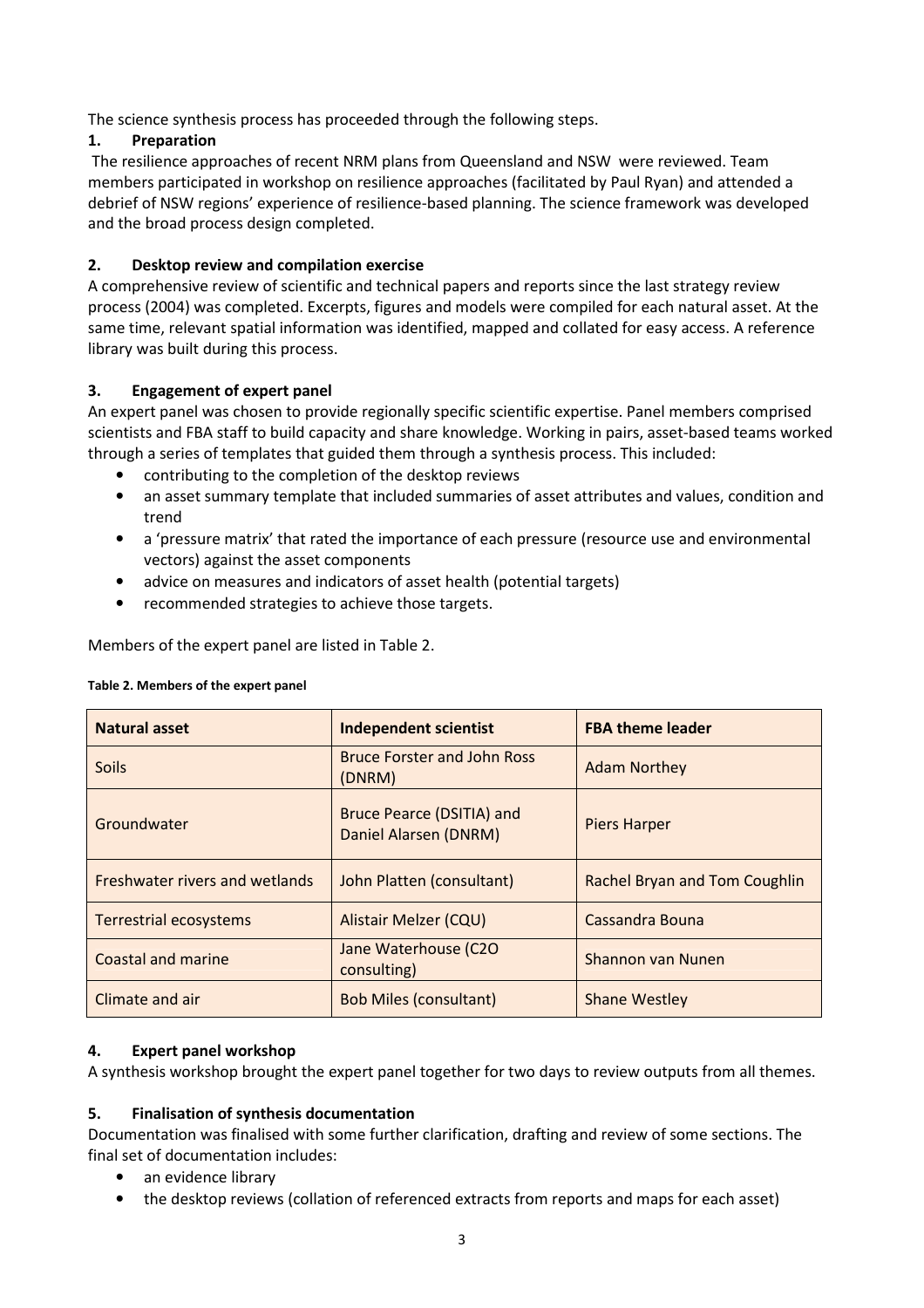• summary worksheets that summarise and prioritise information including asset values, trends and benchmarks, pressures and synthesis statements.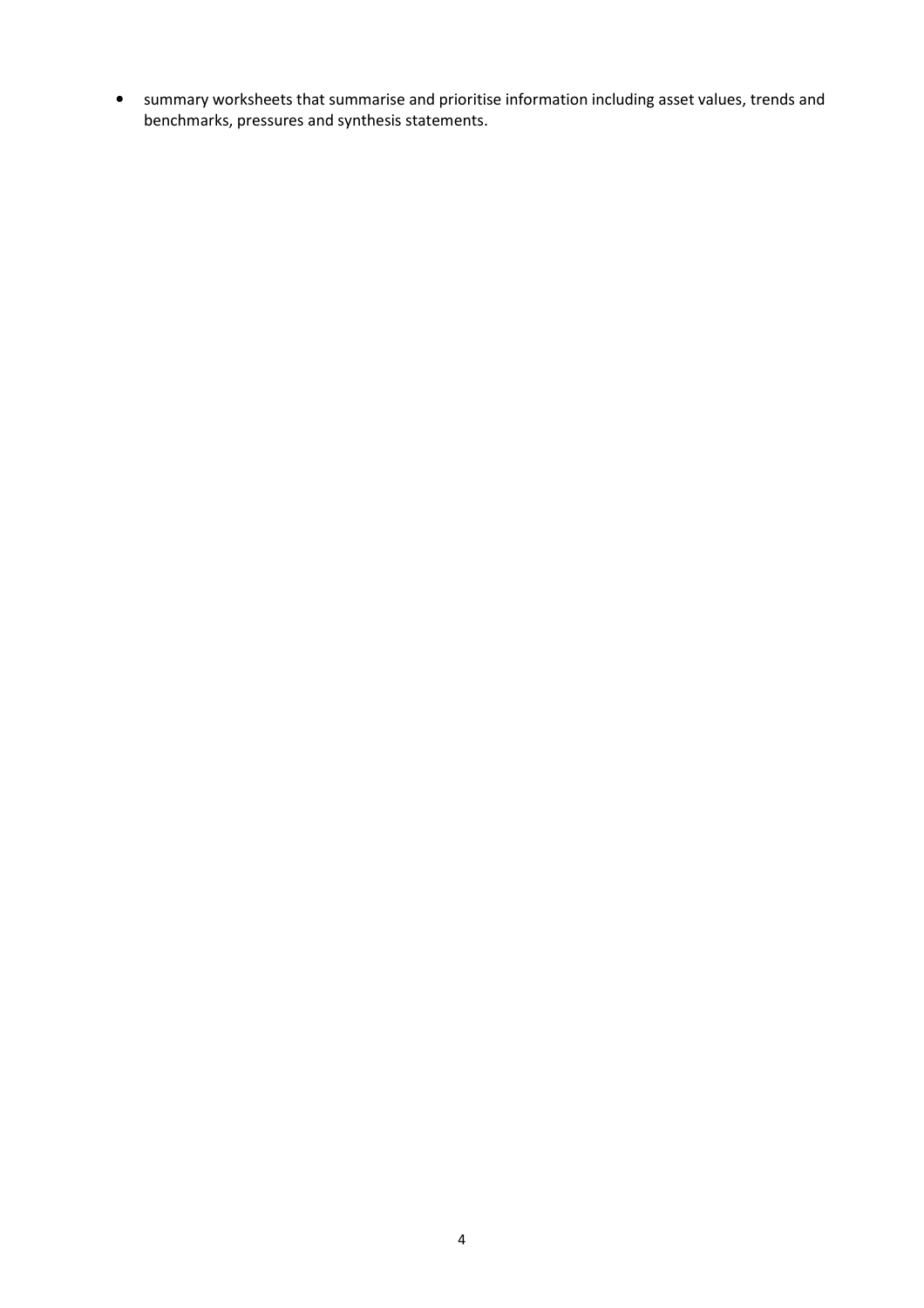#### 6. Engagement of Stream 2 projects

Stream 2 research projects were funded by the Australian Government to support the strategy review process. Unfortunately the timing of these projects prevented their direct contribution to the science synthesis process. However, a key output has been the downscaled climate projections work undertaken by BOM and CSIRO. This has been used (in draft form) to update the climate synthesis findings. This and the outputs from other projects (as they become available in the near future) will provide a foundation for ongoing climate adaptation planning and programs in the region.

## Results

The science synthesis process achieved its objectives of a systematic collation and synthesis of contemporary science to support the review of CQSS. In the process, large working documents have been produced. For pragmatic reasons (the information has a limited audience and will rapidly be out of date) only summary information will be prepared for public review. Appendixes A and B provide extracts of these working documents to demonstrate the process used. The details presented there should be treated as draft versions. Further iterations in different formats have subsequently been prepared as part of the draft strategy.

Feedback from stakeholders demonstrated that the collation of contemporary information associated with the last strategy review was highly valued by stakeholders, but that this information (and the strategy itself) rapidly became out of date. CQSS:2030 and its supporting information will be primarily delivered to the public via a web portal. This approach allows key information to be kept current and links to other sites and activities provided. Facilitating open access to relevant information is a foundation principle of natural resource management.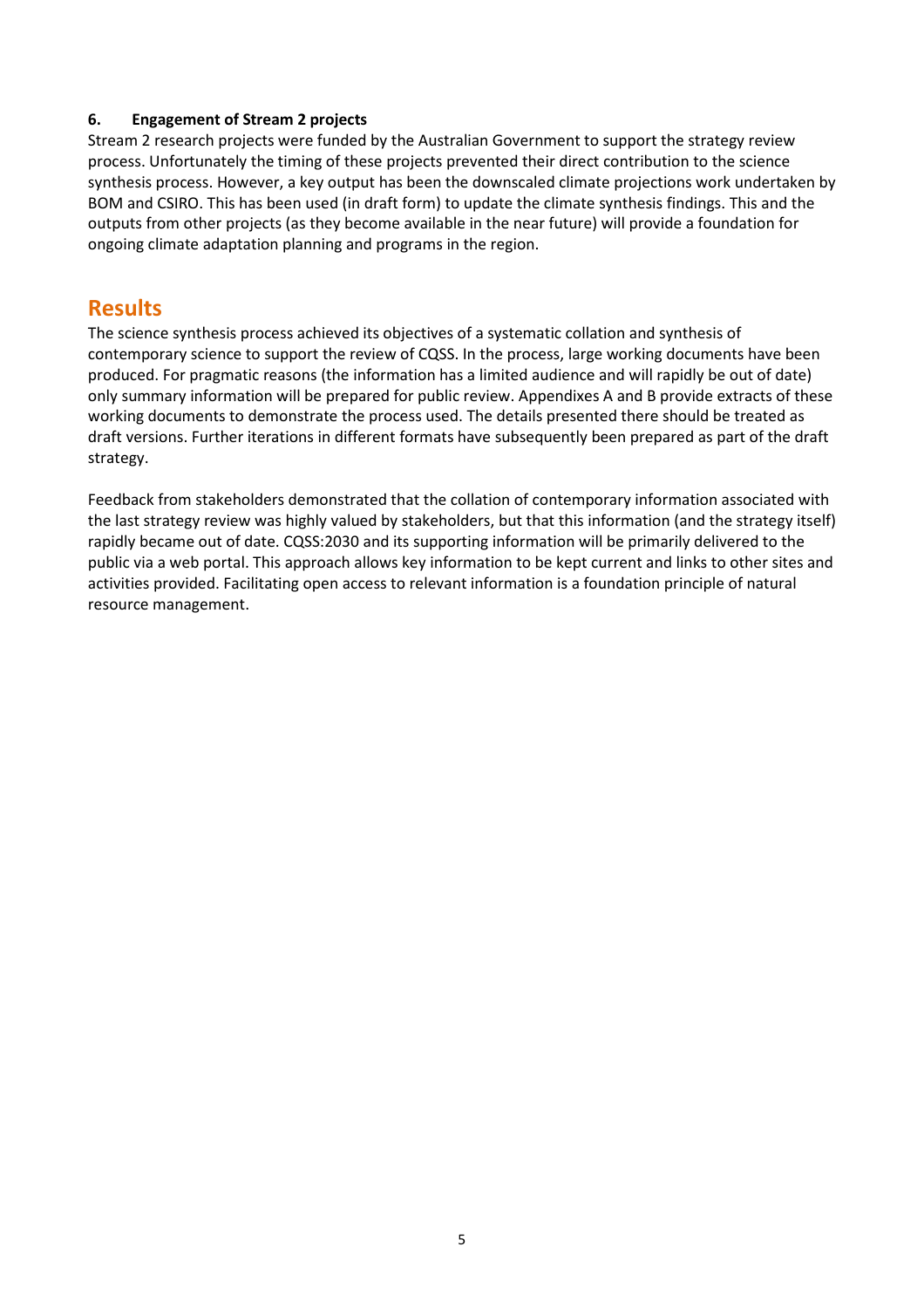# Appendix A Asset summaries

Note that the following pages contain extracts of working documents. These have not been formatted or edited for general consumption. Rather they are provided as evidence of a systematic process to collate, summarise and synthesise scientific information to support the strategy review process. The final version of this information is included in the draft CQSS:2030 document.

#### Soils

| <b>VALUE</b>                       | <b>DESCRIPTION (SOILS)</b>                                                                                                                                                                                                                                                                                                                    | <b>SIGNIFICANCE TO NATURAL</b><br><b>RESOURCES</b> | <b>SIGNIFICANCE FOR HUMAN</b><br><b>USE</b> |
|------------------------------------|-----------------------------------------------------------------------------------------------------------------------------------------------------------------------------------------------------------------------------------------------------------------------------------------------------------------------------------------------|----------------------------------------------------|---------------------------------------------|
| Landscape                          | Galloway (1967) describes the landform of the Fitzroy Basin (Map 2) as "a<br>central lowland surrounded by a highland rim".                                                                                                                                                                                                                   | The foundation of the region                       | The foundation of the region                |
| Geology                            | The geological structure of the Fitzroy Basin is dominated by two major<br>sedimentary basins, the Bowen Basin in the north and the Surat Basin in<br>the south, and the New England Fold Belt in the east (Draper 1992;<br>Malone 1966).                                                                                                     | The foundation of the region                       | The foundation of the region                |
| Land Description<br>Categorisation | Land has been categorised around the basic natural resources of the<br>central Queensland region. We recognise three formats: Land Systems<br>and Land Resource Areas, Land Zones and Grazing Land Types. All three<br>are based fundamentally on landform and geology, so mapping using the<br>different types is similar across the region. | The foundation of the region                       | The foundation of the region                |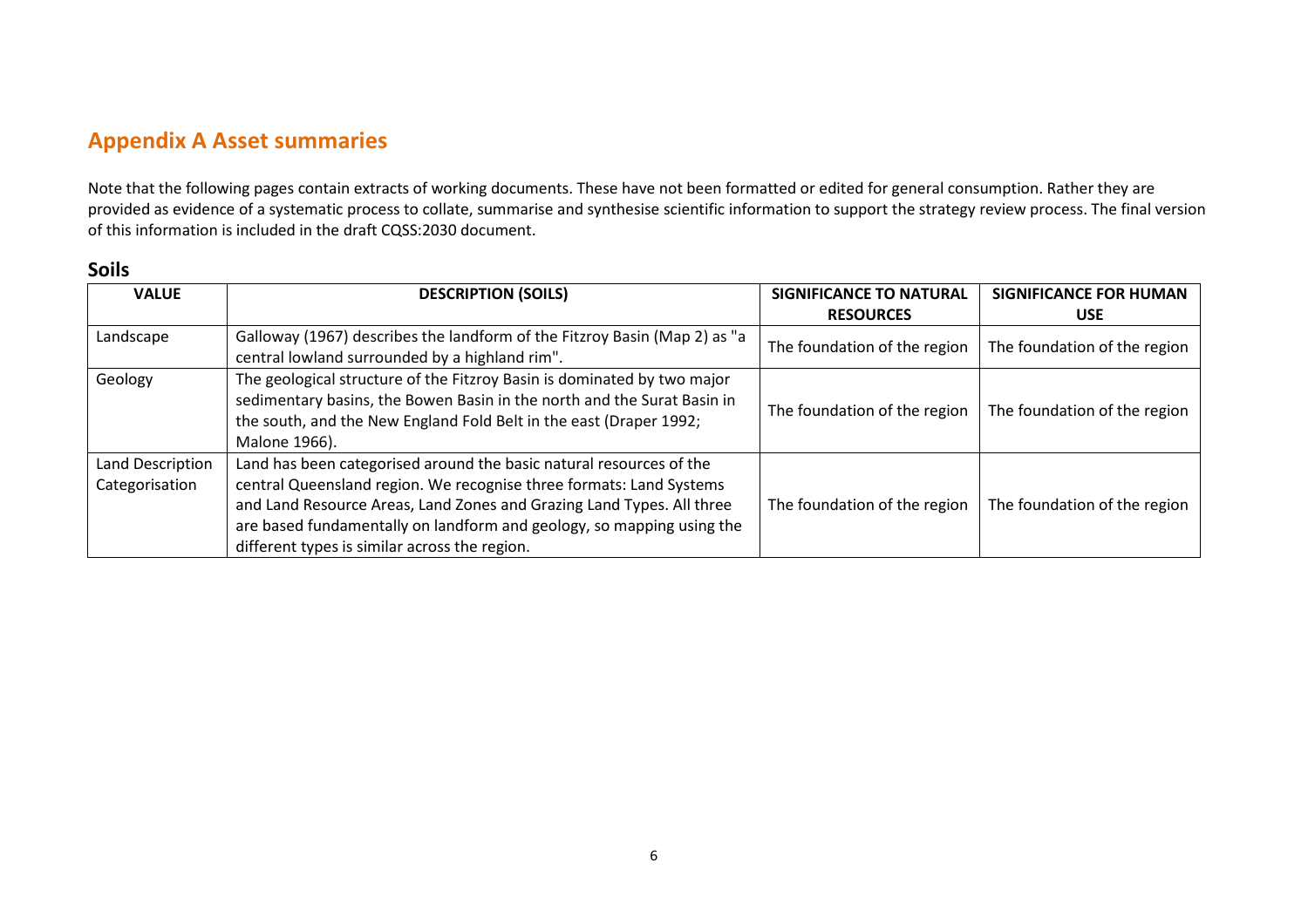| <b>VALUE</b>     | <b>DESCRIPTION (SOILS)</b>                                                                                                                                                                                                                                                                                             | <b>SIGNIFICANCE TO NATURAL</b>                          | <b>SIGNIFICANCE FOR HUMAN</b>                                                                                                                                                                                                                                                                                                                                                                                                                                                                                                                                                                    |
|------------------|------------------------------------------------------------------------------------------------------------------------------------------------------------------------------------------------------------------------------------------------------------------------------------------------------------------------|---------------------------------------------------------|--------------------------------------------------------------------------------------------------------------------------------------------------------------------------------------------------------------------------------------------------------------------------------------------------------------------------------------------------------------------------------------------------------------------------------------------------------------------------------------------------------------------------------------------------------------------------------------------------|
|                  |                                                                                                                                                                                                                                                                                                                        | <b>RESOURCES</b>                                        | <b>USE</b>                                                                                                                                                                                                                                                                                                                                                                                                                                                                                                                                                                                       |
| Soil Types       | A map of Australian Soil Classification (Ashton and McKenzie 2001) shows<br>that the soils for the area include mainly vertosols, sodosols, dermosols,<br>kandosols, chromosols, tenosols, rudosols and anthroposols, and smaller<br>areas of ferrosols, kurosols, hydrosols, podosols, and calcarosols.               | The foundation of the region                            | The foundation for the<br>region and set the usability<br>for Agriculture in the region<br>• vertosols with their high<br>water-holding capacity are<br>the main soil used for rain-<br>fed cropping<br>· dermosols, kandosols and<br>tenosols with their good<br>drainage are used for tree<br>and vine crops, generally<br>with irrigation<br>· dermosols, kandosols and<br>tenosols with a friable,<br>gravel-free surface are used<br>for peanut cultivation<br>• a wide range of soils are<br>used for grazing, but those<br>with high fertility are most<br>suitable for cattle fattening. |
| Soil Groundcover | Groundcover refers to organic material and consists of senescent and<br>green grasses, forbs, low shrubs, cryptogams and vegetation litter.<br>Groundcover is a contributor to soil carbon. Maximising groundcover is<br>the most critical issue for soil health, land condition and maximising water<br>infiltration. | Groundcover is critical to<br>retaining soil integrity. | Groundcover is critical to<br>maximising agricultural<br>productivity and to reducing<br>sedimentation and<br>contamination of run-off<br>into streams.                                                                                                                                                                                                                                                                                                                                                                                                                                          |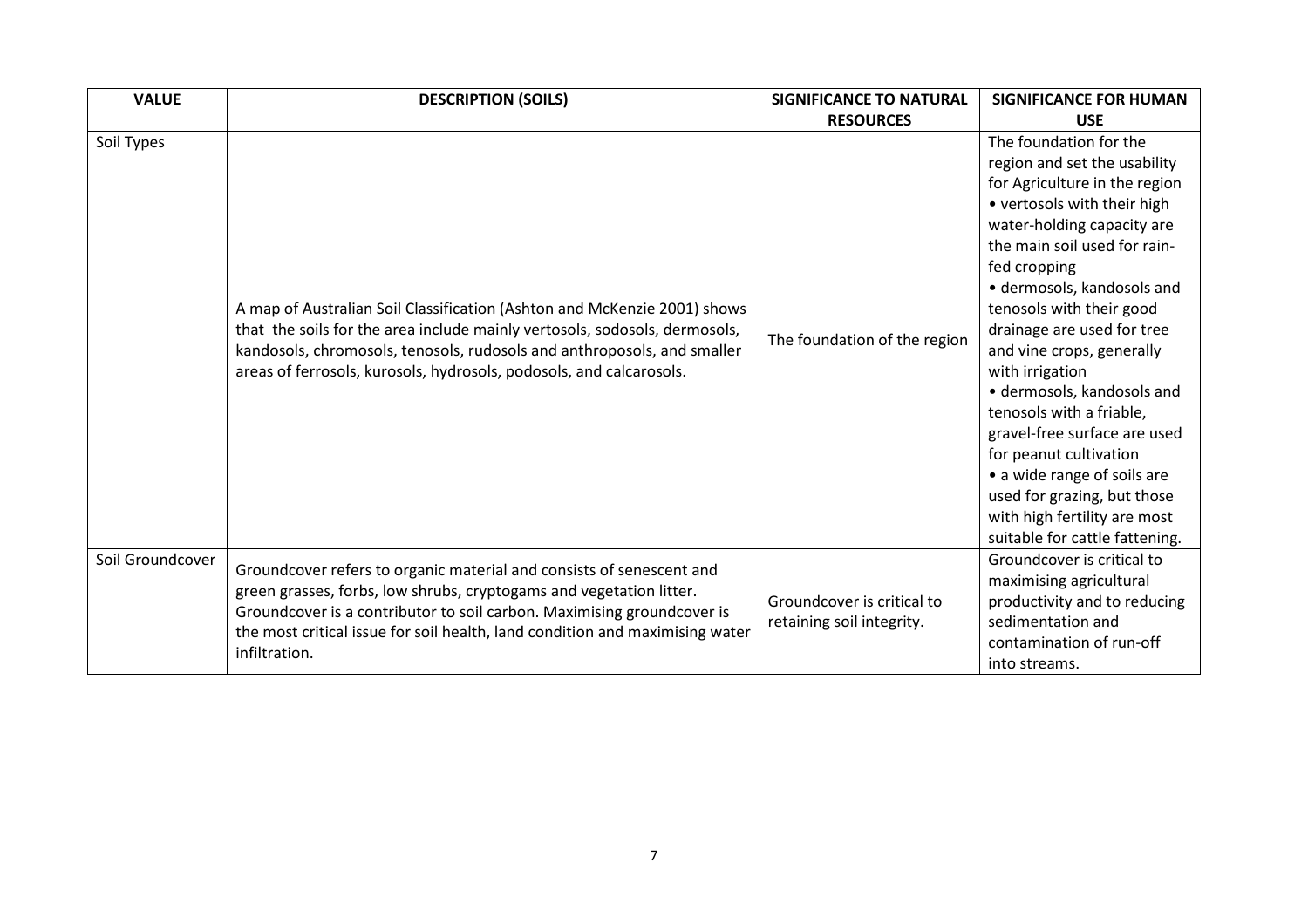| <b>VALUE</b>              | <b>DESCRIPTION (SOILS)</b>                                                                                                                                                                                                                                                                                                                                                                                                                                       | <b>SIGNIFICANCE TO NATURAL</b>                                                                                                                                                                                                                                                                                                                                                                                                                                    | <b>SIGNIFICANCE FOR HUMAN</b>                                                                                                                                                                                                                                                                                                                |
|---------------------------|------------------------------------------------------------------------------------------------------------------------------------------------------------------------------------------------------------------------------------------------------------------------------------------------------------------------------------------------------------------------------------------------------------------------------------------------------------------|-------------------------------------------------------------------------------------------------------------------------------------------------------------------------------------------------------------------------------------------------------------------------------------------------------------------------------------------------------------------------------------------------------------------------------------------------------------------|----------------------------------------------------------------------------------------------------------------------------------------------------------------------------------------------------------------------------------------------------------------------------------------------------------------------------------------------|
|                           |                                                                                                                                                                                                                                                                                                                                                                                                                                                                  | <b>RESOURCES</b>                                                                                                                                                                                                                                                                                                                                                                                                                                                  | <b>USE</b>                                                                                                                                                                                                                                                                                                                                   |
| Salinity                  | Sixty-eight salinity expressions were identified, affecting an area of<br>approximately 2,246 hectares. More than half (38) are located in the high<br>rainfall areas near the coast in the Fitzroy Catchment. Predictive<br>modelling has been completed for the region.                                                                                                                                                                                        | Salinity impacts include:<br>· degraded water quality in<br>aquatic habitats and rivers<br>• reduced growth by crops,<br>pastures and trees<br>• poor quality water for<br>human and stock<br>consumption<br>• deterioration of built and<br>transport assets and<br>infrastructure such as<br>houses, roads and rail.<br>Vertosols - the region's<br>primary soil for agriculture<br>- are where the majority of<br>salinity expressions occur in<br>the region. | Vertosols - the region's<br>primary soil for agriculture<br>- are where the majority of<br>salinity expressions occur in<br>the region.<br>One component of the<br>salinity stage is the time lag<br>between implementation of<br>a land use change and the<br>salinity response. This could<br>be a large emerging issue for<br>the region. |
| <b>Acid Sulfate Soils</b> | Acid sulfate soils are soils or sediments containing sulfides (primarily<br>pyrite) or an acid producing layer as the result of sulfide oxidation. This<br>commonly occurs on tidal land and low-lying, very poorly drained coastal<br>land at elevations less than 5m AHD (Australian Height Datum) in the<br>region.                                                                                                                                           | This land is not hospitable to<br>vegetation. Acid leaching can<br>contaminate water and soil.                                                                                                                                                                                                                                                                                                                                                                    | Development of these lands<br>is costly and risky. Increasing<br>sea inundation may reduce<br>the amount of available soil<br>to expose; however, it is<br>likely that with sea level rise<br>adjacent soils will<br>deteriorate.                                                                                                            |
| Soil Erosion              | Soil erosion occurs when soil particles are detached and transported<br>elsewhere. Erosion is a natural process and is non-reversible. There are<br>several types of erosion (rill, sheet, gully, overland, riverbank, wind). Run-<br>off is a dominant feature of the region and consequent water erosion is a<br>major threat to the resource base. Hillslope erosion and hillslope scalds,<br>gully erosion, stream bank erosion occur throughout the region. | Water erosion is a major threat to the resource base. It is<br>estimated that 4 million tonnes of sediment are discharged<br>annually from the Fitzroy River into the Great Barrier Reef<br>lagoon off Keppel Bay.                                                                                                                                                                                                                                                |                                                                                                                                                                                                                                                                                                                                              |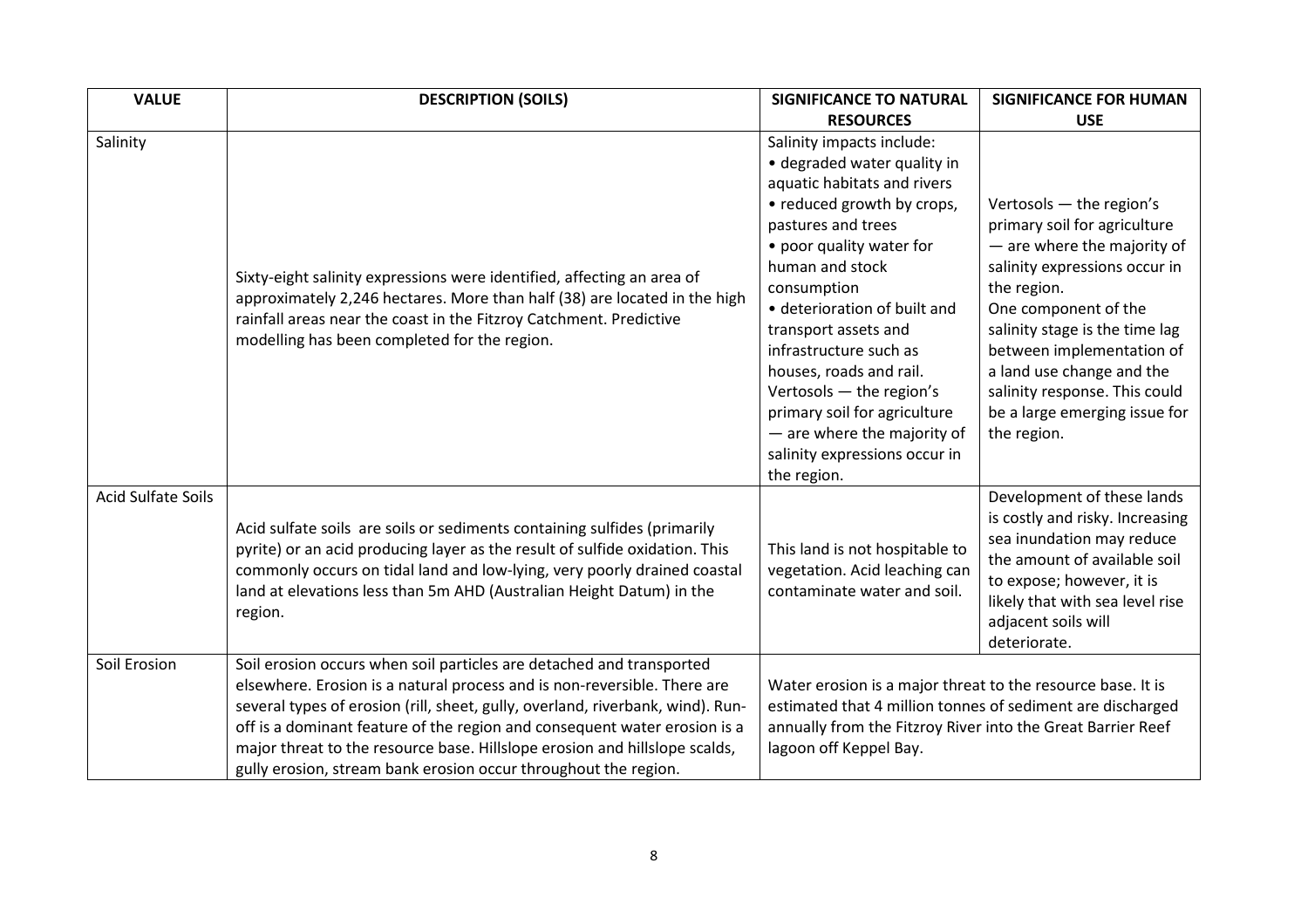| <b>VALUE</b>                                                               | <b>DESCRIPTION (SOILS)</b>                                                                                                                                                                                                                                                                                                                                                                                                                                                                                           | <b>SIGNIFICANCE TO NATURAL</b>                                                                                        | <b>SIGNIFICANCE FOR HUMAN</b>                                                                    |
|----------------------------------------------------------------------------|----------------------------------------------------------------------------------------------------------------------------------------------------------------------------------------------------------------------------------------------------------------------------------------------------------------------------------------------------------------------------------------------------------------------------------------------------------------------------------------------------------------------|-----------------------------------------------------------------------------------------------------------------------|--------------------------------------------------------------------------------------------------|
|                                                                            |                                                                                                                                                                                                                                                                                                                                                                                                                                                                                                                      | <b>RESOURCES</b>                                                                                                      | <b>USE</b>                                                                                       |
| <b>Good Quality</b><br>Agricultural Land<br>and Strategic<br>Cropping Land | Land capability and land suitability classification schemes are used in<br>Queensland as the basis for identifying Good Quality Agricultural Land<br>(GQAL). Strategic Cropping Land (SCL) is an important, finite resource that<br>must be conserved and managed for long-term food and fibre production<br>and regional growth. Currently, the state's SCL resources are subject to a<br>range of competing land-use activities, including agriculture, mining,<br>infrastructure and urban development.           | <b>GQAL and SCL have distinct</b><br>soil and land properties that<br>meet the requirement for<br>agricultural crops. | Identifying and preserving<br>these lands for sustainable<br>production of food is<br>important. |
| Soil Structure<br>(Local Scale)                                            | Soil structure influences pasture growth by controlling the movement of<br>water, nutrients, air and root penetration. Surface soil structure<br>influences water infiltration, soil erosion (including scalding) and seedling<br>emergence. Sub-surface soil structure influences soil aeration, water<br>storage and root penetration.                                                                                                                                                                             | N/A                                                                                                                   | Critical to maintain in<br>productive lands<br>More important in cropping<br>than grazing.       |
| Soil Moisture<br>(Local Scale)                                             | Soil water is the main limiting factor for pasture growth and animal<br>productivity. The ability of a soil to capture and store water so it is<br>available for use by pasture for an extended time will depend on its<br>inherent characteristics (soil texture, structure) in combination with its<br>overall health. There is some regional mapping.                                                                                                                                                             | N/A                                                                                                                   | Critical to maintain in<br>productive lands                                                      |
| Soil pH (Local<br>Scale)                                                   | Soil pH influences nutrient supply, plant growth and the soil's ability to<br>grow desirable pasture species. There is some regional mapping.                                                                                                                                                                                                                                                                                                                                                                        | Can impact natural<br>vegetation                                                                                      | Critical to maintain in<br>productive lands                                                      |
| <b>Soil Nutrients</b><br>(Local Scale)                                     | Pastures need an adequate supply of soil nutrients to make best use of<br>soil water, to grow quality feed for stock, and to ensure good ground<br>cover. Pastures grow poorly if the soil cannot supply adequate amounts of<br>these nutrients. While geology and soil development determine the total<br>amount of nutrients in soils, in the short term, the amounts of nutrients<br>available for growth are largely determined by the breakdown of organic<br>material and the subsequent release of nutrients. | N/A                                                                                                                   | Critical to maintain in<br>productive lands                                                      |
| Soil Biology<br>(Local Scale)                                              | Soil organisms help maintain soil fertility and health by regulating nutrient<br>cycling, maintaining soil structure and interacting with plants in the<br>ecosystem. Healthy populations of soil organisms require adequate<br>supplies of plant organic matter, which is their main source of food.                                                                                                                                                                                                                | N/A                                                                                                                   | Critical to maintain in<br>productive lands                                                      |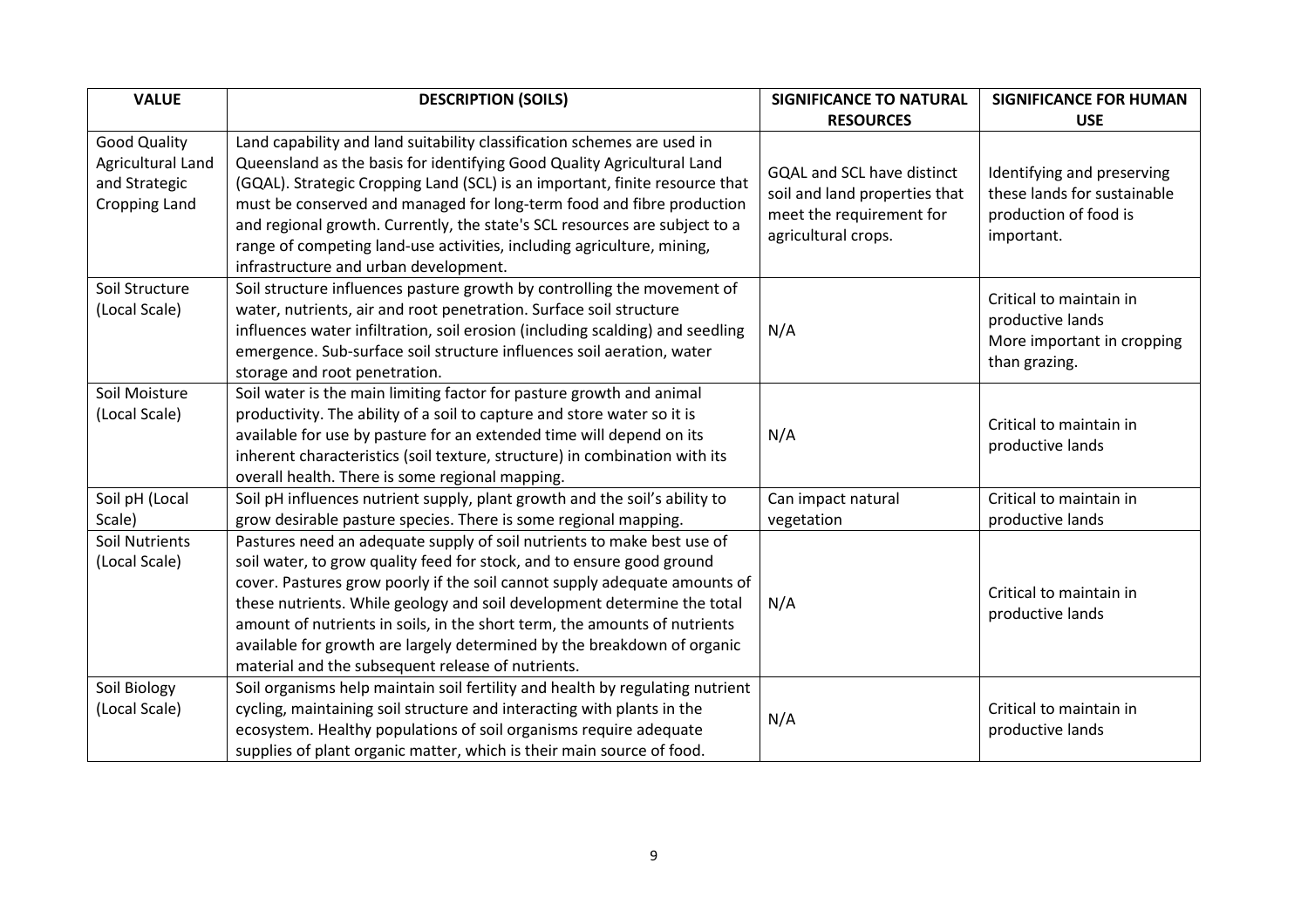| <b>VALUE</b>  | <b>DESCRIPTION (SOILS)</b>                                                  | <b>SIGNIFICANCE TO NATURAL</b> | <b>SIGNIFICANCE FOR HUMAN</b> |
|---------------|-----------------------------------------------------------------------------|--------------------------------|-------------------------------|
|               |                                                                             | <b>RESOURCES</b>               | <b>USE</b>                    |
| Soil          | Contamination of soil is a significant issue due to the large amount of     |                                |                               |
| Contamination | heavy industry mainly on the coast. Also mining can leave significant       | Can impact natural values      | Can impact human use          |
| (Local Scale) | contamination scars on the landscape as well as inversion or burial of soil |                                |                               |
|               | profiles                                                                    |                                |                               |
| Soil Carbon   | Soil carbon is the carbon stored within soil. Soil carbon is important for  |                                |                               |
|               | understanding soil health. Soil carbon is a balance between inputs (such    |                                |                               |
|               | as plant shoots, roots and leaves) and outputs (such as decomposition       | Unknown                        | Unknown                       |
|               | and conversion into carbon dioxide). The amount of soil carbon is           |                                |                               |
|               | determined by soil characteristics, climate and management practices.       |                                |                               |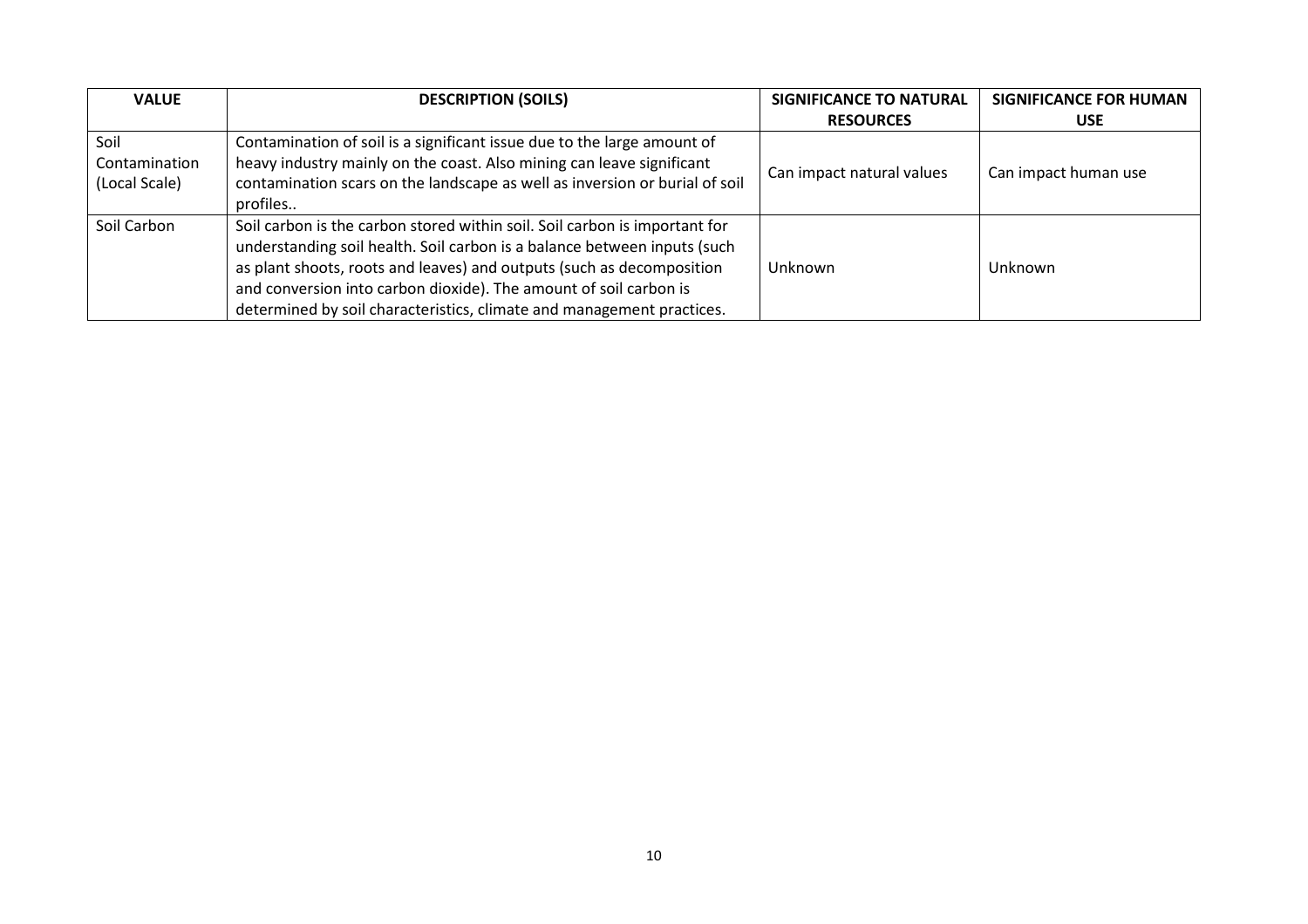## Groundwater

| <b>VALUE</b>                              | <b>DESCRIPTION (GROUNDWATER)</b>                                                                                                                                                                                                                                                                                                                                                                                                             | <b>SIGNIFICANCE TO NATURAL</b><br><b>RESOURCES</b>                                                                                                                                                                  | <b>SIGNIFICANCE FOR HUMAN</b><br><b>USE</b>                                                                                                                                     |
|-------------------------------------------|----------------------------------------------------------------------------------------------------------------------------------------------------------------------------------------------------------------------------------------------------------------------------------------------------------------------------------------------------------------------------------------------------------------------------------------------|---------------------------------------------------------------------------------------------------------------------------------------------------------------------------------------------------------------------|---------------------------------------------------------------------------------------------------------------------------------------------------------------------------------|
| Groundwater<br>Systems                    | The geological formations underlying the Fitzroy River surface water<br>basin are dominated by two major sedimentary basins: the Bowen<br>Basin in the north and the Surat Basin in the south. Other geological<br>structures include the Drummond Basin in the west and the New<br>England Fold Belt in the east. Within these geological structures, as<br>well as overlying alluvial and tertiary systems, groundwater can be<br>present. | N/A                                                                                                                                                                                                                 | In areas where groundwater is<br>of reasonable quality and<br>quantity, it is used for varied<br>uses such as stock watering,<br>agriculture and mining and<br>industrial uses. |
| Groundwater<br>Flow                       | Groundwater flow generally follows topography in local systems;<br>however, can follow the direction of structural dip of deeper systems.                                                                                                                                                                                                                                                                                                    | The flow of groundwater is<br>particularly important to<br>natural resources where it<br>relates to discharge. Disruption<br>to flow lines can disconnect<br>interaction with Groundwater-<br>Dependent Ecosystems. | The disruption of flow, primarily<br>due to extraction, can cause<br>drawdown effects on other<br>users.                                                                        |
| Groundwater<br>Recharge                   | Recharge can occur through direct infiltration of rainfall or through<br>recharge through stream systems. Direct recharge is generally low for<br>most of the region. Major rainfall events recharge alluvium and<br>tertiary layers through stream systems.                                                                                                                                                                                 | Balance of recharge to<br>groundwater systems versus<br>run-off to surface water<br>systems.                                                                                                                        | Balance of recharge to<br>groundwater systems versus<br>run-off to surface water<br>systems.                                                                                    |
| Groundwater-<br>Dependent<br>Biodiversity | Groundwater can typically support Groundwater-Dependent<br>Ecosystems (GDEs) such as wetlands, riverine environments and<br>dependent vegetation.                                                                                                                                                                                                                                                                                            | Supports natural environment                                                                                                                                                                                        | Wetlands and streams with<br>base flow can provide water<br>sources for human use;<br>however, overall it would be<br>minimal and localised in its<br>benefit.                  |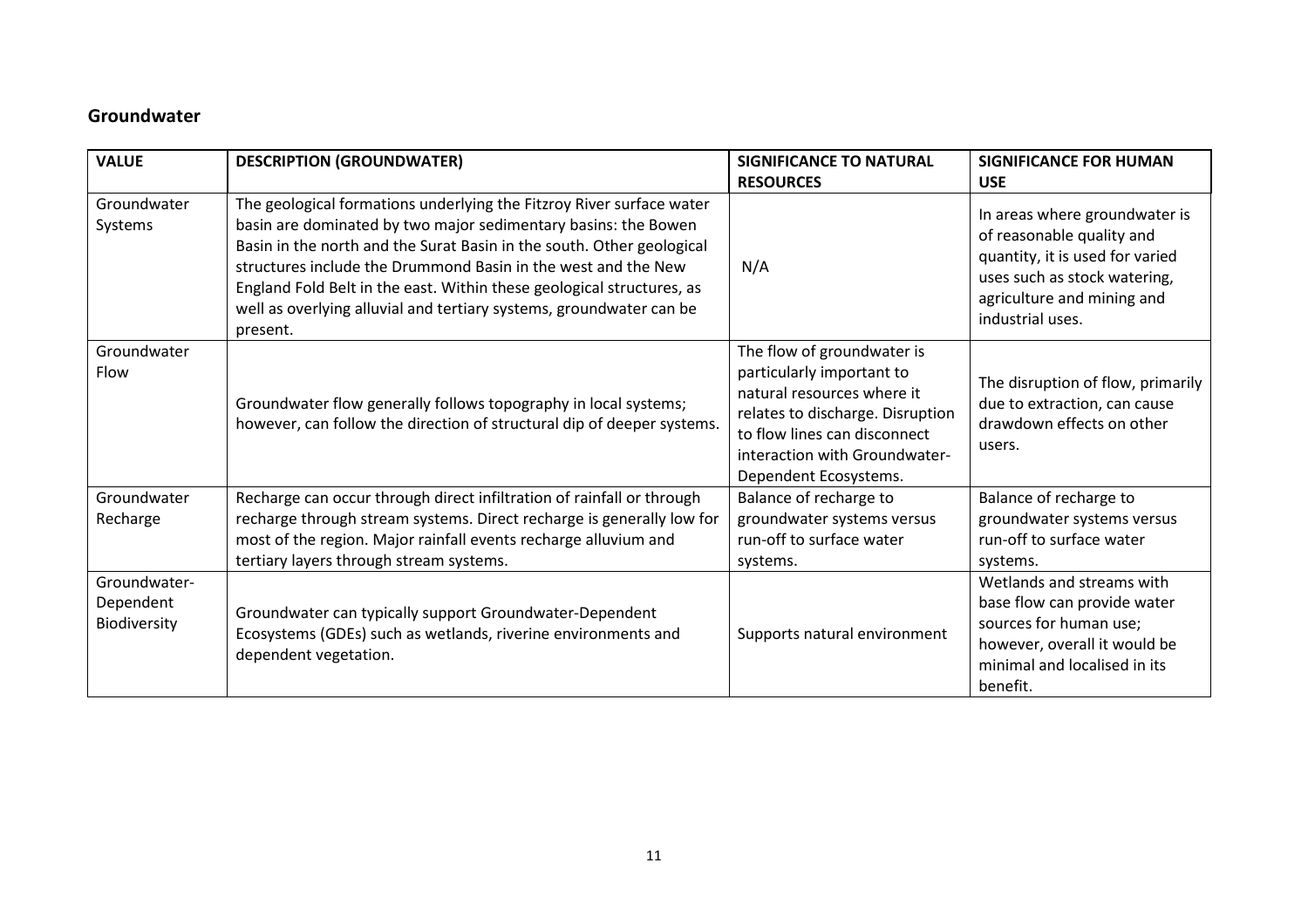| <b>VALUE</b>                        | <b>DESCRIPTION (GROUNDWATER)</b>                                                                                                                                                                                                                                                                                                          | <b>SIGNIFICANCE TO NATURAL</b>                                                                                                                                                                                                                                                                                                                                                                                                                                 | <b>SIGNIFICANCE FOR HUMAN</b>                                                                                                                                                                                                                                                                                                             |
|-------------------------------------|-------------------------------------------------------------------------------------------------------------------------------------------------------------------------------------------------------------------------------------------------------------------------------------------------------------------------------------------|----------------------------------------------------------------------------------------------------------------------------------------------------------------------------------------------------------------------------------------------------------------------------------------------------------------------------------------------------------------------------------------------------------------------------------------------------------------|-------------------------------------------------------------------------------------------------------------------------------------------------------------------------------------------------------------------------------------------------------------------------------------------------------------------------------------------|
|                                     |                                                                                                                                                                                                                                                                                                                                           | <b>RESOURCES</b>                                                                                                                                                                                                                                                                                                                                                                                                                                               | <b>USE</b>                                                                                                                                                                                                                                                                                                                                |
| Groundwater<br><b>Water Quality</b> | Water quality naturally varies between different aquifers from good<br>quality to brackish and salty water in some deeper systems. Natural<br>water quality is dependent on the environment in which the stratum<br>was formed, the mineral composition of the host rock, as well as the<br>extent of recharge (link to fresher quality). | The functioning of natural<br>resources is dependent on<br>water quality. Decrease in<br>quality can be adverse to<br>certain species.                                                                                                                                                                                                                                                                                                                         | Industry, agriculture, domestic<br>and stock watering supplies all<br>depend on a level of quality.<br>The quality required for each<br>industry can vary; however,<br>decrease in quality can make<br>water unusable for some<br>purposes.                                                                                               |
| <b>Water Resource</b><br>Extraction | The larger projects such as mining developments and the growing<br>coal seam gas industry are predominantly located in the Bowen<br>Basin. There are also clusters of agricultural development in some<br>areas, usually associated with alluvial systems.                                                                                | Extraction of groundwater can<br>cause drawdowns in water<br>levels. These drawdowns can<br>alter movement of water to<br>Groundwater-Dependent<br>Ecosystems.                                                                                                                                                                                                                                                                                                 | The extraction of groundwater<br>can cause drawdown in<br>groundwater levels. Depending<br>on the extent, this can decrease<br>the available supply.                                                                                                                                                                                      |
| Salinity                            | Land clearing over the catchment can cause rising water tables.                                                                                                                                                                                                                                                                           | Salinity impacts include:<br>· degraded water quality in<br>aquatic habitats and rivers<br>• reduced growth by crops,<br>pastures and trees<br>• poor quality water for human<br>and stock consumption<br>· deterioration of built and<br>transport assets and<br>infrastructure such as houses,<br>roads and rail.<br>Vertosols - the region's<br>primary soil for agriculture -<br>are where the majority of<br>salinity expressions occur in the<br>region. | Vertosols - the region's<br>primary soil for agriculture -<br>are where the majority of<br>salinity expressions occur in the<br>region.<br>One component of the salinity<br>stage is the time lag between<br>implementation of a land use<br>change and the salinity<br>response. This could be a large<br>emerging issue for the region. |
| Ecosystem<br><b>Services</b>        | Sub-surface systems provide functions such as filtering,<br>decontamination, re-mineralisation and cycling of nutrient functions.<br>Vegetation also has a role in maintaining ecosystem services.                                                                                                                                        | Provides for potential bio-degradation of organic contaminants<br>and decrease in nitrates                                                                                                                                                                                                                                                                                                                                                                     |                                                                                                                                                                                                                                                                                                                                           |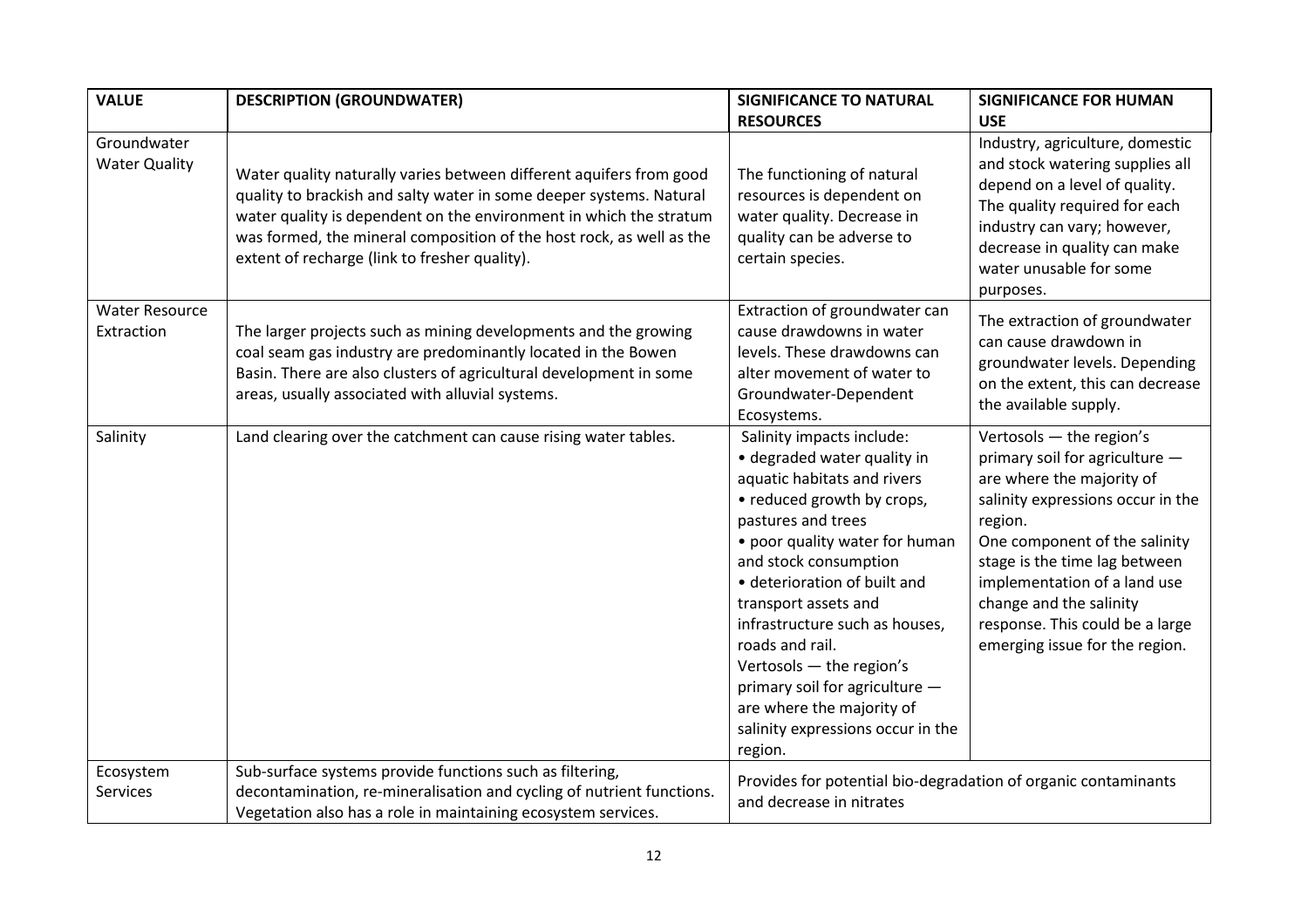### Freshwater rivers and wetlands

| <b>VALUE</b>               | <b>DESCRIPTION (FRESHWATER RIVERS &amp; WETLANDS)</b>                                                                                                                                                                                                                                                                                                                              | <b>SIGNIFICANCE TO NATURAL</b><br><b>RESOURCES</b> | <b>SIGNIFICANCE FOR HUMAN</b><br><b>USE</b>                                               |
|----------------------------|------------------------------------------------------------------------------------------------------------------------------------------------------------------------------------------------------------------------------------------------------------------------------------------------------------------------------------------------------------------------------------|----------------------------------------------------|-------------------------------------------------------------------------------------------|
| Overview                   | The Fitzroy is the largest east coast catchment in Australia with<br>highly variable flow and extensive areas of ephemeral streams.<br>Rainfall is highly seasonal with most major flows from January to<br>March. Wetlands are found on floodplains and as perched lakes in<br>the upper catchments.                                                                              | Very significant                                   | Very significant in the supply of<br>drinking water, stock water and<br>irrigation waters |
| Catchments and<br>Wetlands | There are nine major catchments/sub-catchments in the strategy's<br>area, all except the Calliope, Curtis Island and several small coastal<br>catchments (Shoalwater and Water Park Creek) have been modified<br>by dams and/or weirs.                                                                                                                                             | Very significant                                   | Very significant in the supply of<br>drinking water, stock water and<br>irrigation waters |
|                            | The strategy's area has extensive palustrine and lacustrine wetland<br>systems. In the Fitzroy Basin 6,539 wetlands have been mapped and<br>there are additional wetlands in the Boyne, Calliope and Curtis<br>Island catchments. A number of these once natural wetlands have<br>been modified by land use. There are also a number of constructed<br>wetlands such as farm dams. | Very significant                                   | Utilised as significant water<br>source for agriculture                                   |
| Habitat<br>Availability    | A variety of habitat types are required to support local aquatic<br>plants and animals.                                                                                                                                                                                                                                                                                            | Very significant                                   | Significant in maintenance of<br>significant fish species                                 |
|                            | Shallow flowing water/shallow pools are often highly oxygenated<br>and critical to many species.                                                                                                                                                                                                                                                                                   | Very significant                                   | Significant for stock watering                                                            |
|                            | Deep riverine pools provide refuge in low flow and drought periods.                                                                                                                                                                                                                                                                                                                | Very significant                                   | Very significant in the supply of<br>drinking water, stock water and<br>irrigation waters |
|                            | Palustrine and lacustrine wetlands are used by several species<br>requiring water with slow flows. To function correctly they need to<br>be connected to streams periodically.                                                                                                                                                                                                     | Very significant                                   | Significant in maintenance of<br>significant fish species                                 |
|                            | Streamside (riparian) vegetated habitat provides bank stability, a<br>food source for aquatic animals and is important in the life cycles of<br>many aquatic insects.                                                                                                                                                                                                              | Very significant                                   | Significant in maintenance of<br>significant fish species                                 |
|                            | Sand and gravel banks provide nesting sites and locations for reptiles                                                                                                                                                                                                                                                                                                             | Very significant                                   | N/A                                                                                       |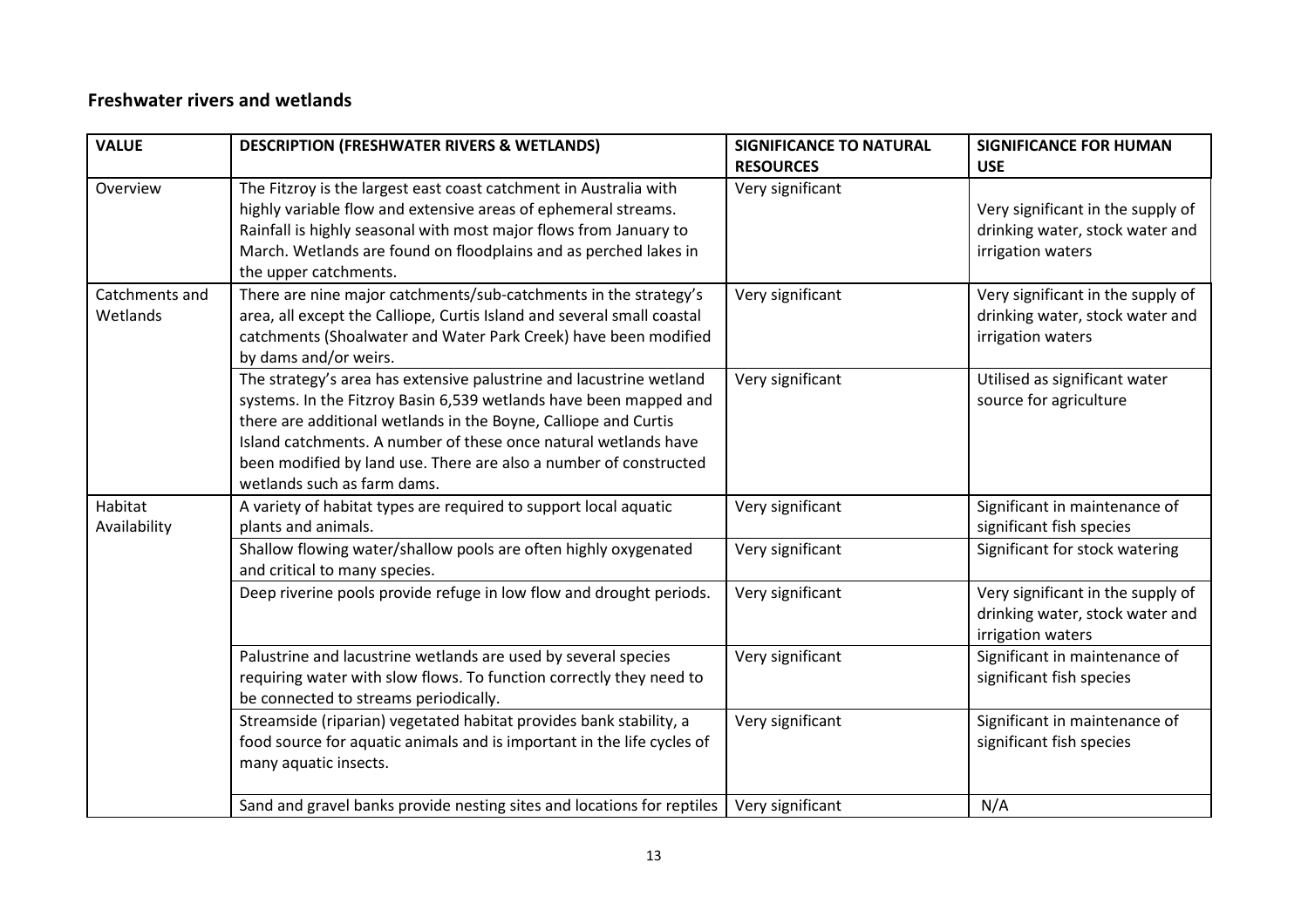| <b>VALUE</b>                   | <b>DESCRIPTION (FRESHWATER RIVERS &amp; WETLANDS)</b>                                                                                                                                                                                                                                                                                                                                                                                                                                                                                                                                                                                                                                                | <b>SIGNIFICANCE TO NATURAL</b><br><b>RESOURCES</b> | <b>SIGNIFICANCE FOR HUMAN</b><br><b>USE</b>                                                                           |
|--------------------------------|------------------------------------------------------------------------------------------------------------------------------------------------------------------------------------------------------------------------------------------------------------------------------------------------------------------------------------------------------------------------------------------------------------------------------------------------------------------------------------------------------------------------------------------------------------------------------------------------------------------------------------------------------------------------------------------------------|----------------------------------------------------|-----------------------------------------------------------------------------------------------------------------------|
|                                | to warm themselves.                                                                                                                                                                                                                                                                                                                                                                                                                                                                                                                                                                                                                                                                                  |                                                    |                                                                                                                       |
|                                | Current regional data sets on habitat condition are lacking (earlier<br>habitat assessments in State of Rivers 1995-2005, Coastal<br>Cooperative Research Council). Some riparian and wetland condition<br>assessments are planned across the Great Barrier Reef under the<br>Paddock to Reef Program.                                                                                                                                                                                                                                                                                                                                                                                               | Very significant                                   | Significant in maintenance of<br>significant fish species                                                             |
| Habitat<br>Connectivity        | Connectivity between different sections of a stream is important in<br>maintaining biodiversity. Some fish require access between<br>freshwater and estuaries to complete their breeding cycle, while<br>others move to particular spawning sites on a stream. Movement<br>between different river sections is also important to allow groups of<br>each species to mix during breeding. This may be compromised by<br>barriers such as weirs, crossings, fords etc. Changes to flow regimes<br>can also compromise the triggers for spawning and other migrations<br>as well as connectivity to wetlands.                                                                                           | Very significant                                   | Very significant in maintenance<br>of significant fish species                                                        |
| Significant Fauna<br>and Flora | The Fitzroy is home to two fish species and one turtle species found<br>nowhere else (endemic). Wetlands support a number of migratory<br>birds and birds of conservation importance. The Fitzroy is the<br>southern-most breeding site of the estuarine crocodile. Several fish<br>of recreational and commercial importance use freshwaters at least<br>as part of their life cycle. One critically endangered snail lives<br>associated with mound springs. Eucalyptus raveretiana (black iron<br>box) is a large eucalypt, listed as vulnerable, restricted to riparian<br>zones and like all riparian species susceptible to loss by inundation<br>and clearing associated with dams and weirs. | Very significant                                   | Several fish of recreational and<br>commercial importance use<br>freshwaters at least as part of<br>their life cycle. |
| Wetlands                       | There are nationally and internationally listed significant wetlands<br>within the Fitzroy Basin.                                                                                                                                                                                                                                                                                                                                                                                                                                                                                                                                                                                                    | Very significant                                   | Very significant                                                                                                      |
| <b>Water Resources</b>         | There are three major dams and a number of weirs used to provide<br>water for a variety of uses.                                                                                                                                                                                                                                                                                                                                                                                                                                                                                                                                                                                                     | Very significant                                   | Very significant                                                                                                      |
|                                | There are three water resource plans developed to regulate water<br>use to provide water for sustainable consumptive use and the<br>environment.                                                                                                                                                                                                                                                                                                                                                                                                                                                                                                                                                     | Very significant                                   | Very significant                                                                                                      |
|                                | Change in the timing and volume of flows can impact the ecology of                                                                                                                                                                                                                                                                                                                                                                                                                                                                                                                                                                                                                                   | Very significant                                   | Very significant                                                                                                      |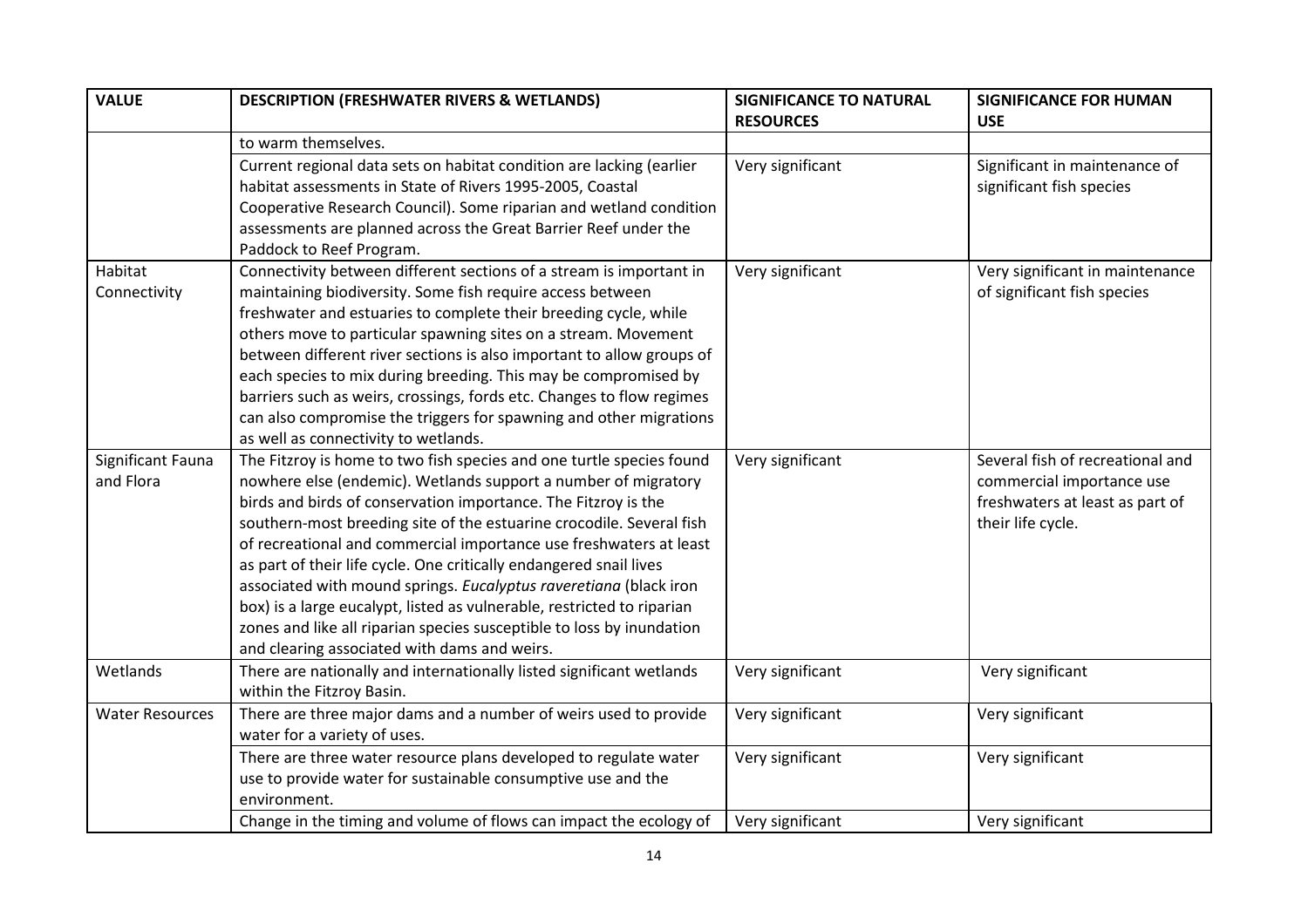| <b>VALUE</b>         | <b>DESCRIPTION (FRESHWATER RIVERS &amp; WETLANDS)</b>                                                                                                                                    | <b>SIGNIFICANCE TO NATURAL</b><br><b>RESOURCES</b> | <b>SIGNIFICANCE FOR HUMAN</b><br><b>USE</b> |
|----------------------|------------------------------------------------------------------------------------------------------------------------------------------------------------------------------------------|----------------------------------------------------|---------------------------------------------|
|                      | streams and wetlands.                                                                                                                                                                    |                                                    |                                             |
| <b>Water Quality</b> | The highly seasonal and variable flows, along with erodible soils,<br>result in relatively high sediment loads and turbidity in most<br>streams.                                         | Very significant                                   | Very significant                            |
|                      | Salinity of waters is usually low; however, there are locations where<br>salinity can be high, particularly in low flow periods and when<br>groundwater is contributing to stream flows. | Very significant                                   | Very significant                            |
|                      | Seasonal blue-green algal blooms can cause water quality problems,<br>particularly in dams and weirs.                                                                                    | Very significant                                   | Very significant                            |
|                      | Nutrient levels can be high and associated with some riparian land<br>uses.                                                                                                              | Very significant                                   | Very significant                            |
|                      | Elevated dissolved metal levels and low pH can be found associated<br>with some riparian land uses.                                                                                      | Very significant                                   | Very significant                            |
|                      | Local water quality guidelines have been developed for the Fitzroy<br>Basin.                                                                                                             | Very significant                                   | Very significant                            |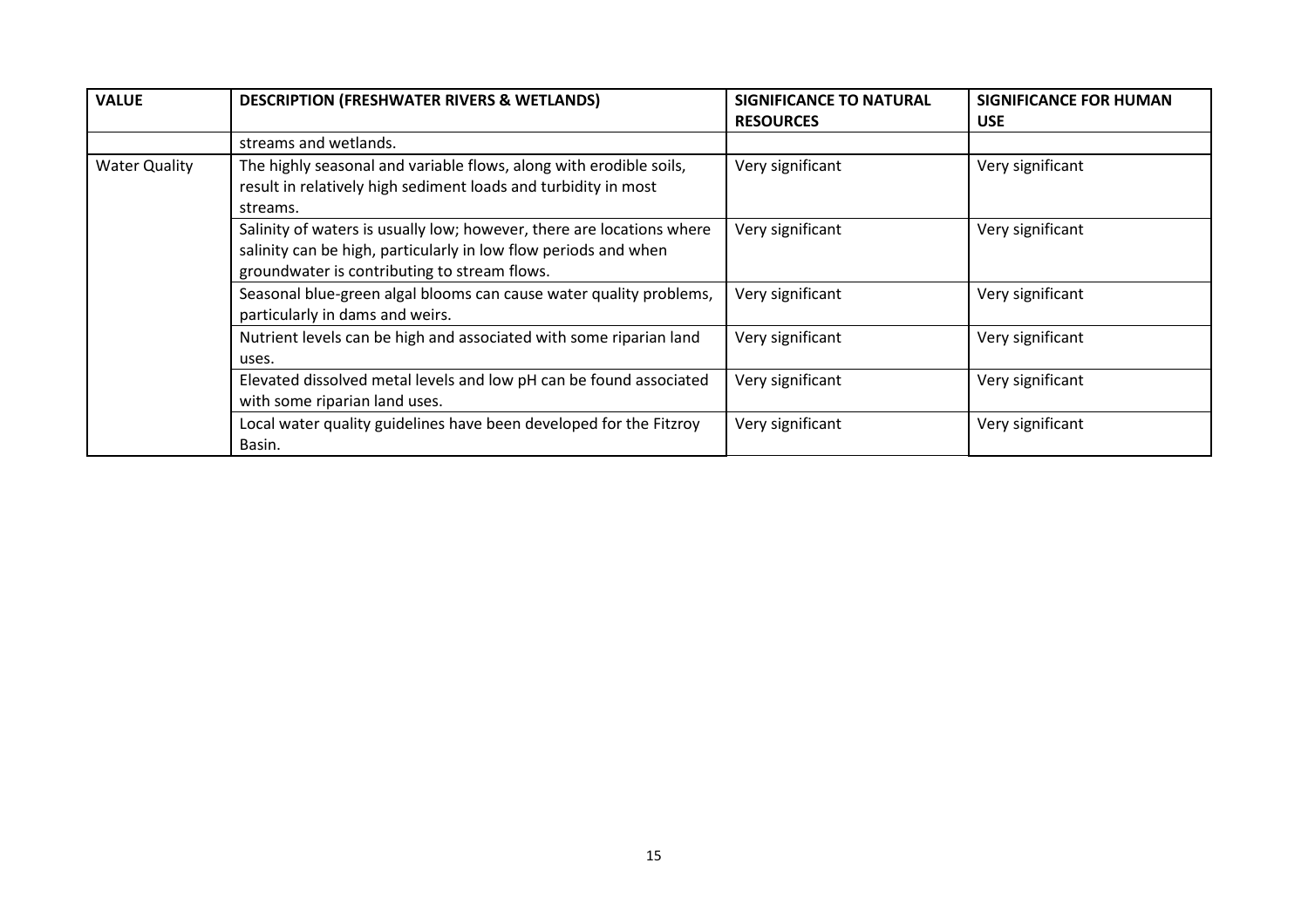## Terrestrial ecosystems

| <b>VALUE</b>      | <b>DESCRIPTION</b>                                                                                                                                                                                                                                 | <b>SIGNIFICANCE TO NATURAL</b>                                                            | <b>SIGNIFICANCE FOR HUMAN USE</b>                                                                  |
|-------------------|----------------------------------------------------------------------------------------------------------------------------------------------------------------------------------------------------------------------------------------------------|-------------------------------------------------------------------------------------------|----------------------------------------------------------------------------------------------------|
|                   | (TERRESTRIAL ECOSYSTEMS)                                                                                                                                                                                                                           | <b>RESOUCES</b>                                                                           |                                                                                                    |
| <b>Bioregions</b> | Bioregional composition of the strategy's area<br>Brigalow 96 %, South East Queensland 1.5%, Central Queensland<br><b>Coast 2.5%</b>                                                                                                               | Very significant                                                                          | Very significant - bioregions<br>define agricultural and living<br>environment for human activity. |
| Regional          | In the Fitzroy Basin NRM Region, 248 Regional Ecosystems (REs)                                                                                                                                                                                     | Very significant                                                                          | REs provide ecosystem services.                                                                    |
| Ecosystems        | align to the Brigalow Belt North, 116 to the Central Queensland<br>Coast and 64 to the South East Queensland bioregions.                                                                                                                           | A few REs support high levels of<br>endemism and species of<br>conservation significance. |                                                                                                    |
|                   | *Note that only dominant Regional Ecosystems (RE) were used in<br>this analysis (the greatest percentage of a combined RE); the large<br>number of dominant/sub-dominant RE combinations would have<br>made the data very complicated.             |                                                                                           |                                                                                                    |
|                   | <b>Biodiversity (BD) Status</b><br>Dominant REs BD stat="Endangered" Number 110; Area 414,398.8ha<br>Dominant REs BD stat="Least Concern" Number 160; Area<br>4,994,230.6ha<br>Dominant REs BD stat="Of Concern" Number 158; Area<br>1,331,517.5ha |                                                                                           |                                                                                                    |
|                   | Vegetation Management (VM) Class<br>Dominant REs VM class="Endangered": 60 Area: 326,108.7ha<br>Dominant REs VM class="Least Concern": 208 Area: 5,430,197.7ha<br>Dominant REs VM class="Of Concern": 160 Area: 983,840.6ha                        |                                                                                           |                                                                                                    |
|                   | For more information about the above classifications please visit<br>www.qld.gov.au/environment/plants-<br>animals/plants/ecosystems/biodiversity-status/                                                                                          |                                                                                           |                                                                                                    |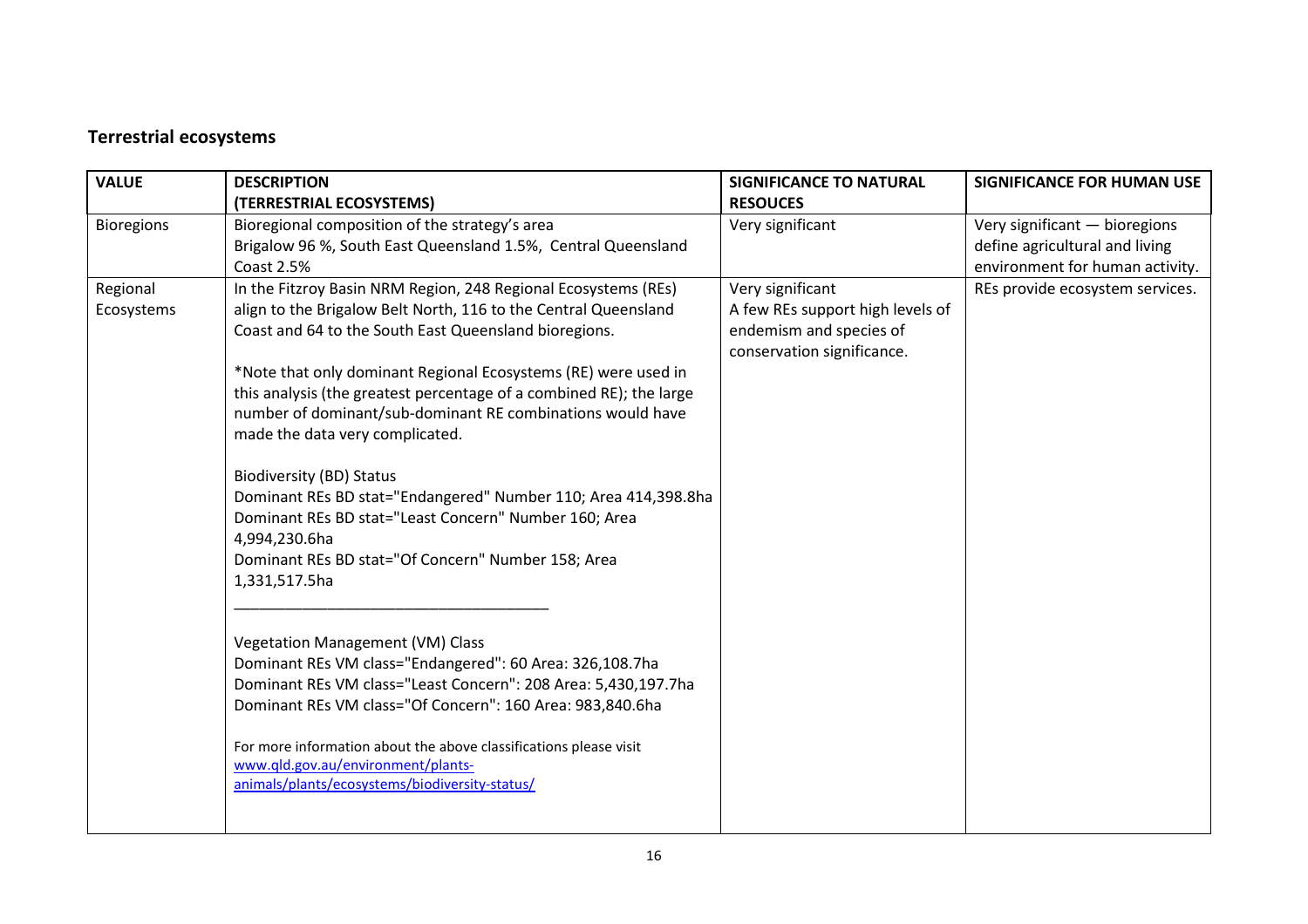| <b>VALUE</b>                 | <b>DESCRIPTION</b><br>(TERRESTRIAL ECOSYSTEMS)                                                                                                                                                                                                                                                                                                                       | <b>SIGNIFICANCE TO NATURAL</b><br><b>RESOUCES</b> | SIGNIFICANCE FOR HUMAN USE                                                                                                                                                                                    |
|------------------------------|----------------------------------------------------------------------------------------------------------------------------------------------------------------------------------------------------------------------------------------------------------------------------------------------------------------------------------------------------------------------|---------------------------------------------------|---------------------------------------------------------------------------------------------------------------------------------------------------------------------------------------------------------------|
| Flora and Fauna<br>Diversity | See WildNet data (DSITIA) for numbers of species (flora and fauna).<br>A number of species are at their distribution limits in the catchment<br>area. Some are endemic to the region.<br>There is a high degree in variability of species richness in sub-<br>catchments, depending on land use history.                                                             | Very significant                                  | High cultural significance<br>Biodiversity has an important<br>role in maintaining soil fertility,<br>nutrient cycling, and other<br>ecosystem services.<br>Historically important in<br>development of human |
|                              |                                                                                                                                                                                                                                                                                                                                                                      |                                                   | solutions                                                                                                                                                                                                     |
| Habitat<br>Availability      | Land under conservation tenure provides the core refugia for<br>species in the region, although most available habitat exists outside<br>of protected areas, and in retained assets (e.g. remnant vegetation)<br>in agribusiness, mining, industrial and peri-urban land. This is best<br>assessed in terms of mapped remnant vegetation and high value<br>regrowth. | Very significant                                  | Habitat availability is the<br>foundation of the above values.                                                                                                                                                |
| Habitat<br>Condition         | Most habitats are fragmented due to land use. Condition within<br>fragments and remnants is determined by on-ground management<br>and environmental effects, but is generally poor.                                                                                                                                                                                  | Very significant                                  | Habitat availability is the<br>foundation of the above values.                                                                                                                                                |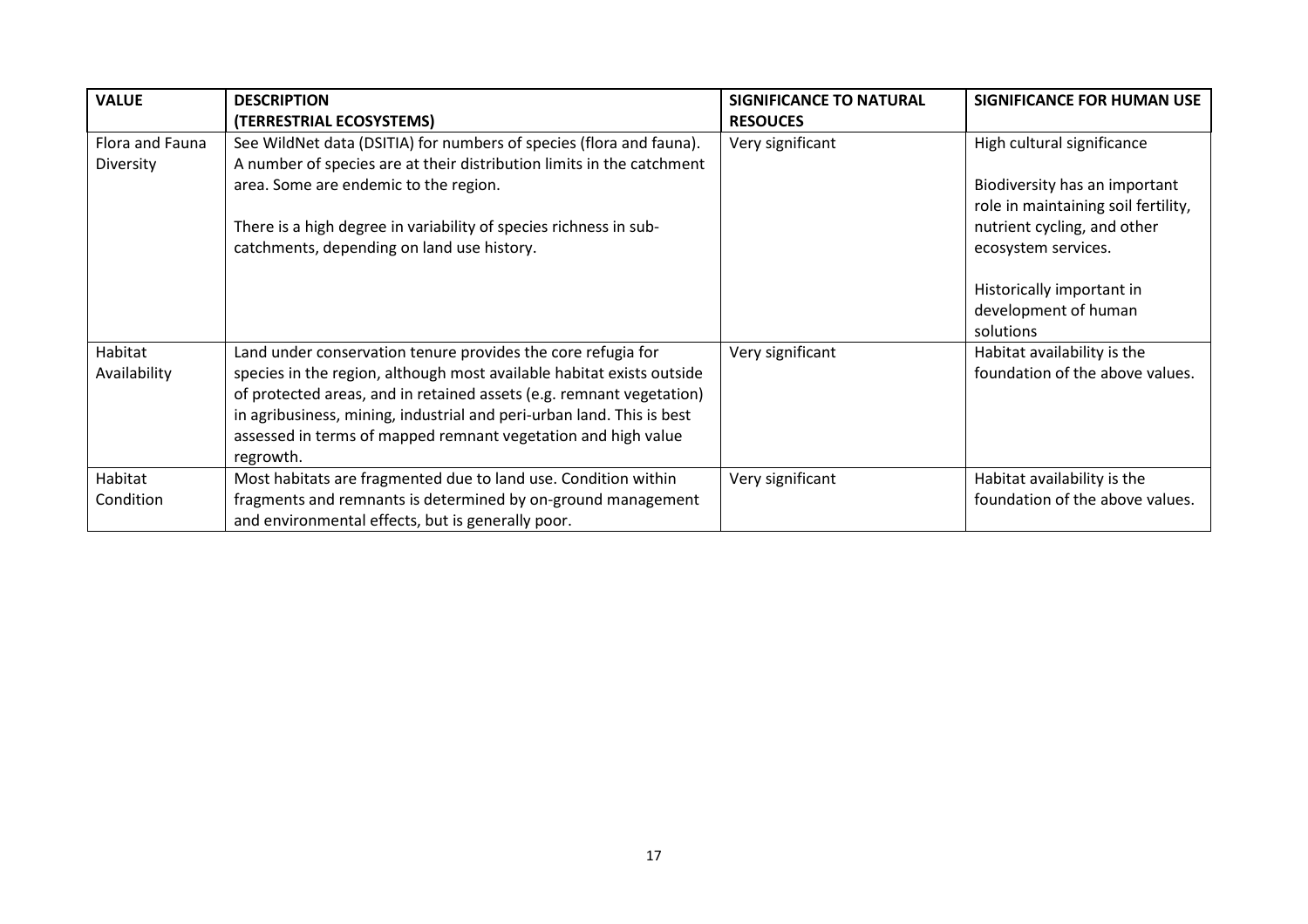| <b>VALUE</b>      | <b>DESCRIPTION</b>                                                      | <b>SIGNIFICANCE TO NATURAL</b> | <b>SIGNIFICANCE FOR HUMAN USE</b> |
|-------------------|-------------------------------------------------------------------------|--------------------------------|-----------------------------------|
|                   | (TERRESTRIAL ECOSYSTEMS)                                                | <b>RESOUCES</b>                |                                   |
| Habitat           | Connectivity of habitats is poor at the local level. Opportunities      | Very significant               | Habitat availability is the       |
| Connectivity      | remain to maintain or restore connectivity at the regional level.       |                                | foundation of the above values.   |
|                   | Key regional corridors, identified at the 2013 'Brigalow Belt Strategic |                                |                                   |
|                   | Offsets Corridors Workshop' include:                                    |                                |                                   |
|                   | -Great Dividing Range, both north and south                             |                                |                                   |
|                   | -Kroombit and Connors ranges                                            |                                |                                   |
|                   | -Carnarvon to Kroombit link east to west                                |                                |                                   |
|                   | -Blackdown to Taunton to Fitzroy                                        |                                |                                   |
|                   | -Coastal plains from St Lawrence and west to Clark and Connors          |                                |                                   |
|                   | ranges                                                                  |                                |                                   |
|                   | -Shoalwater Bay to Junee Tableland, including Torilla Plains            |                                |                                   |
|                   | -Shoalwater to Nebo/Connors Range                                       |                                |                                   |
|                   | -Kroombit to Burnett                                                    |                                |                                   |
|                   | -Taroom Wetlands to Carnarvon                                           |                                |                                   |
|                   | -Castlevale Hub                                                         |                                |                                   |
|                   | Fitzroy Delta (Directory of Important Wetlands)                         |                                |                                   |
|                   | -many opportunities at the local scale                                  |                                |                                   |
| Species           | Different species are resilient at different levels to change. Each     | Very significant               | Likely very significant (high     |
| Adaptability      | species will respond differently and at different rates to impacts and  |                                | uncertainty)                      |
|                   | environmental pressures. For example, a species that exists only on     |                                |                                   |
|                   | top of a mountain range would have very low resilience as there are     |                                |                                   |
|                   | no further habitats to move to. Consequently, climate change effects    |                                |                                   |
|                   | will be difficult to manage and require considerable investigation.     |                                |                                   |
| Significant Fauna | Species lists need to be updated. Significant fauna includes species    | Very significant               | Iconic species are of cultural    |
|                   | under threat as well as iconic species such as koalas, echidnas,        |                                | significance and contribute to    |
|                   | platypus, and those of economic benefit through providing key           |                                | tourism. Economic benefits are    |
|                   | ecosystem services and attracting tourism).                             |                                | derived from some species e.g.    |
|                   |                                                                         |                                | kangaroos.                        |
|                   | The Brigalow Belt and South East Queensland bioregions have 12-         |                                |                                   |
|                   | 13% of their vertebrate animal species threatened, that is in the       |                                |                                   |
|                   | order of 101-120 threatened species in each region - the highest in     |                                |                                   |
|                   | Queensland. There are 45 priority species in the region. There are      |                                |                                   |
|                   | 15 well-known species with high conservation status.                    |                                |                                   |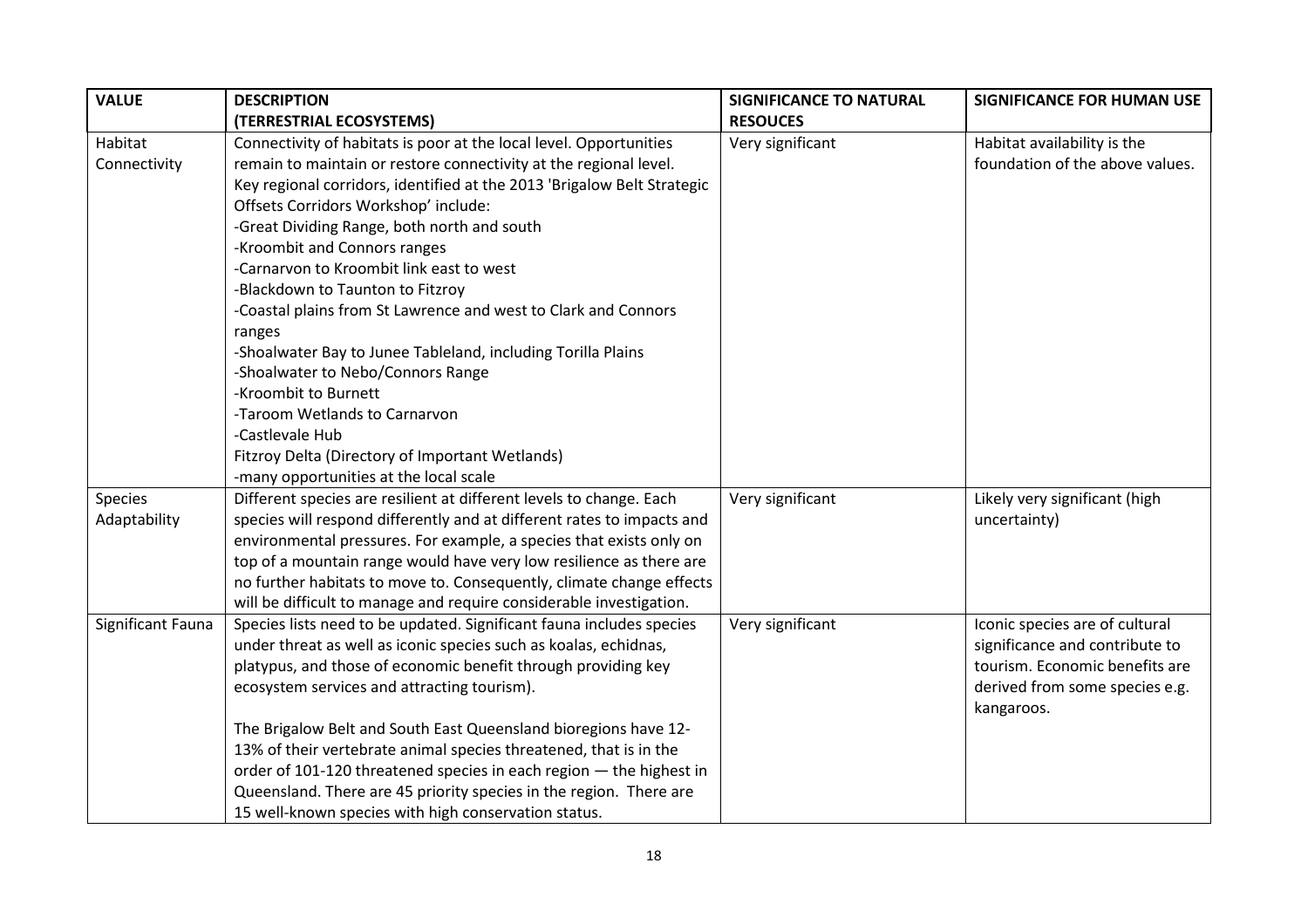| <b>VALUE</b>      | <b>DESCRIPTION</b>                                                                                                                                                                                                                                                  | SIGNIFICANCE TO NATURAL | SIGNIFICANCE FOR HUMAN USE                                                                                                                                  |
|-------------------|---------------------------------------------------------------------------------------------------------------------------------------------------------------------------------------------------------------------------------------------------------------------|-------------------------|-------------------------------------------------------------------------------------------------------------------------------------------------------------|
|                   | (TERRESTRIAL ECOSYSTEMS)                                                                                                                                                                                                                                            | <b>RESOUCES</b>         |                                                                                                                                                             |
| Significant Flora | Species list needs to be updated. Significant flora includes species<br>under threat as well as iconic species such as the Byfield fern, and of<br>economic benefit such as cycads, forest species and native species<br>with potential horticultural significance. | Very significant        | Iconic species are of cultural<br>significance, including<br>Indigenous interests, and<br>contribute to tourism. Economic<br>benefits are derived from some |
|                   | There are 12 iconic and threatened species and 36 species on the<br>Priority Species list.                                                                                                                                                                          |                         | species e.g. cycads.                                                                                                                                        |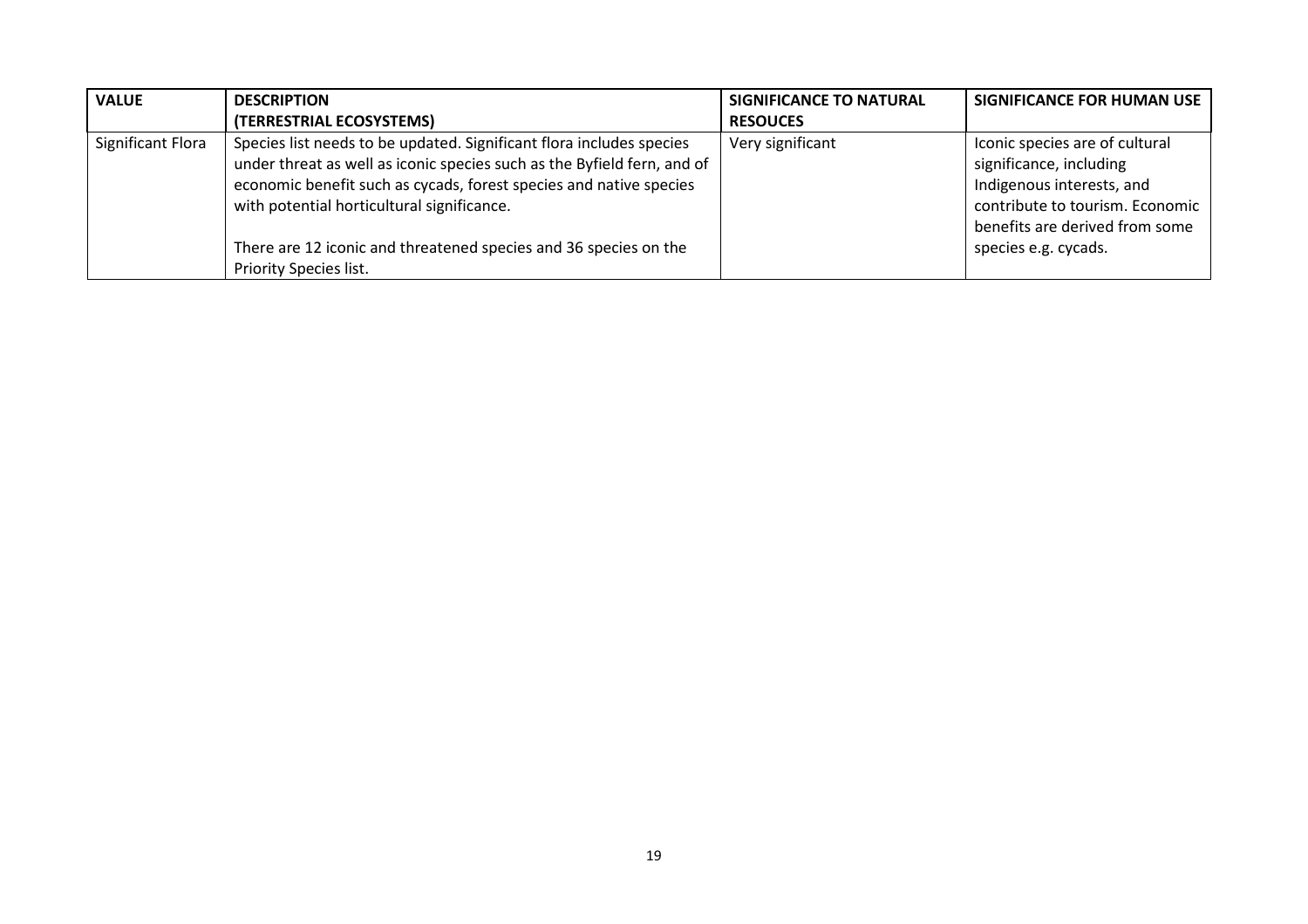| <b>VALUE</b>              | <b>DESCRIPTION</b>                                                                                                                                                                                                                                                                                                                                                                                                                                      | <b>SIGNIFICANCE TO NATURAL</b> | <b>SIGNIFICANCE FOR HUMAN USE</b>                                                                                                                                                                                            |
|---------------------------|---------------------------------------------------------------------------------------------------------------------------------------------------------------------------------------------------------------------------------------------------------------------------------------------------------------------------------------------------------------------------------------------------------------------------------------------------------|--------------------------------|------------------------------------------------------------------------------------------------------------------------------------------------------------------------------------------------------------------------------|
|                           | (TERRESTRIAL ECOSYSTEMS)                                                                                                                                                                                                                                                                                                                                                                                                                                | <b>RESOUCES</b>                |                                                                                                                                                                                                                              |
| Significant<br>Ecosystems | Iconic ecosystems in the region are Brigalow, Serpentine, Semi-<br>evergreen vine thicket and Natural grasslands of the Central<br>Highlands.<br>Assemblages of ecosystems that support significant species such as<br>fruit pigeons and flying foxes should be considered significant<br>ecosystems.<br>All rainforest types should be considered significant ecosystems (not<br>only Semi-evergreen vine thicket).<br><b>Biodiversity (BD) Status</b> | Very significant               | Iconic ecosystems are important<br>for recreation, tourism and<br>cultural purposes. Some provide<br>the basis for economic returns<br>as well as providing ecosystem<br>services. They also support key<br>flora and fauna. |
|                           | Dominant REs BD stat="Endangered" Number 110; Area 414,398.8ha<br>Dominant REs BD stat="Least Concern" Number 160; Area<br>4,994,230.6ha<br>Dominant REs BD stat="Of Concern" Number 158; Area<br>1,331,517.5ha                                                                                                                                                                                                                                         |                                |                                                                                                                                                                                                                              |
|                           | <b>Vegetation Management (VM) Class</b><br>Dominant REs VM class="Endangered" Number 60; Area<br>326,108.7ha<br>Dominant REs VM class ="Least Concern" Number 208; Area<br>5,430,197.7ha<br>Dominant REs VM class = "Of Concern" Number 160; Area<br>983,840.6ha                                                                                                                                                                                        |                                |                                                                                                                                                                                                                              |
|                           | For more information about the above classifications please visit<br>www.qld.gov.au/environment/plants-<br>animals/plants/ecosystems/biodiversity-status/                                                                                                                                                                                                                                                                                               |                                |                                                                                                                                                                                                                              |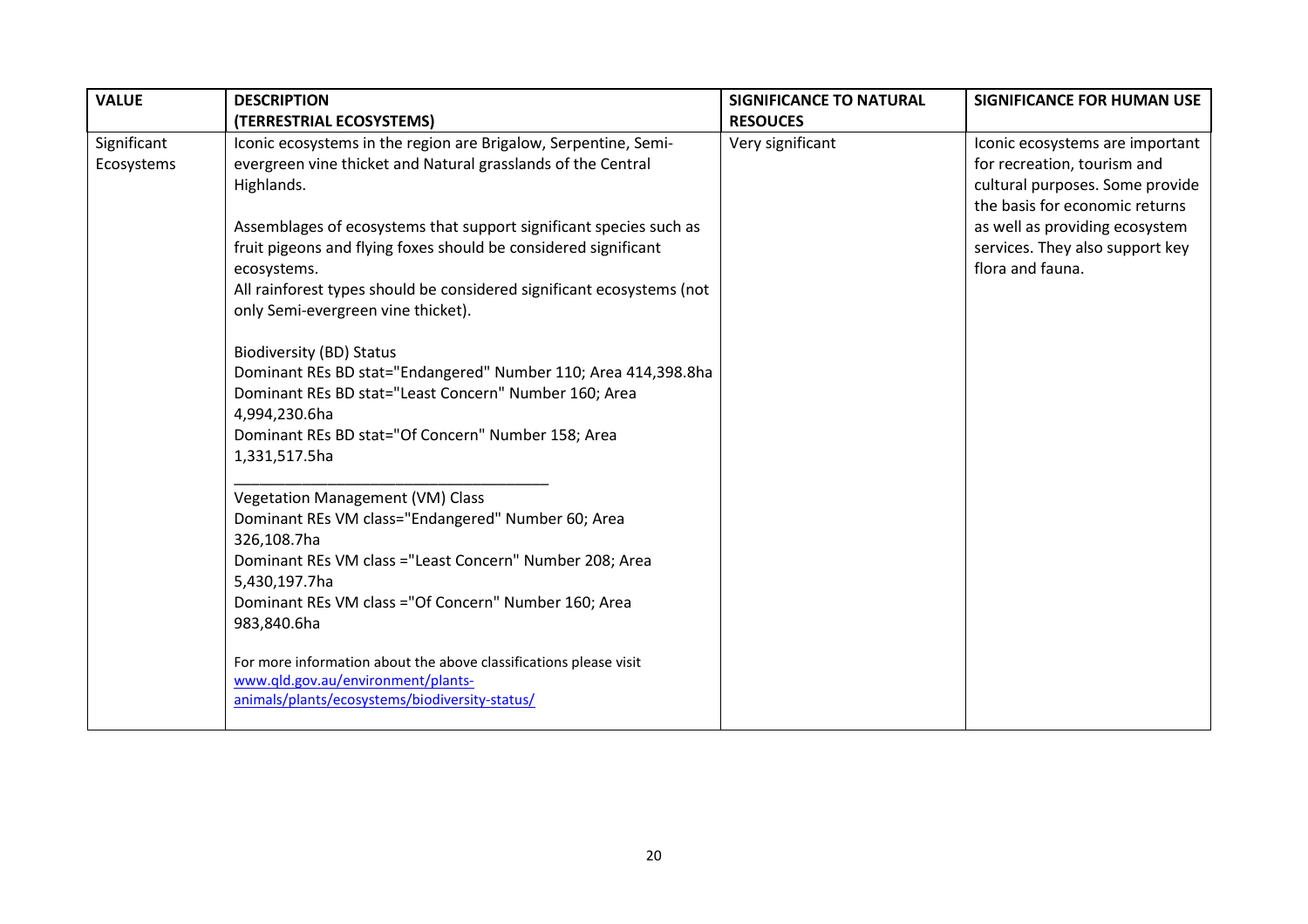## Coastal and marine

| <b>VALUE</b>           | <b>DESCRIPTION (COASTAL &amp; MARINE)</b>                                | <b>SIGNIFICANCE TO NATURAL</b> | <b>SIGNIFICANCE FOR HUMAN</b>  |
|------------------------|--------------------------------------------------------------------------|--------------------------------|--------------------------------|
|                        |                                                                          | <b>RESOURCES</b>               | <b>USE</b>                     |
| Coastal and            | The region has diverse coastal and marine ecosystems with high social    | Very significant               | High social and economic value |
| <b>Marine Systems</b>  | and ecological value. It includes coastal wetlands and floodplains,      |                                | for local and regional         |
|                        | estuaries, mangroves, fish habitat, coastal dunes, coral reefs, seagrass |                                | communities                    |
|                        | meadows, island communities. Coastal and marine systems are under        |                                |                                |
|                        | increasing threat from declining water quality, coastal development      |                                |                                |
|                        | and changing climate and are generally in declining condition.           |                                |                                |
| Ocean Systems          | The region is characterised by several large and shallow bays and large  | Very significant               | High social and economic value |
|                        | tidal cycles. The estuarine environment is relatively large and highly   |                                | for local and regional         |
|                        | dynamic. The area has had some of the most significant coral             |                                | communities                    |
|                        | bleaching events due to elevated sea temperatures. Ocean                 |                                |                                |
|                        | acidification is likely to be an increasing threat to coral reefs in the |                                |                                |
|                        | region.                                                                  |                                |                                |
| Weather and            | Expanding coastal development and changes in coastal erosion rates       | Very significant               | High social and economic value |
| <b>Coastal Erosion</b> | associated with a changing climate are likely to place increasing        |                                | for local and regional         |
|                        | pressure on the coastline. In cases where tidal/hydrological regimes     |                                | communities                    |
|                        | will change rapidly there is a risk that the change from a freshwater    |                                |                                |
|                        | species dominated to brackish/marine dominated species may lead to       |                                |                                |
|                        | significant destabilisation of ecosystem services. Significant           |                                |                                |
|                        | perturbation events during this transition may lead to significant       |                                |                                |
|                        | changes to topography/bathymetry of systems and the type of              |                                |                                |
|                        | systems they can support long-term.                                      |                                |                                |
| Acid Sulfate           | Acid sulfate soils pose a threat to coastal and marine ecosystems when   | Very significant in coastal    | High social and economic value |
| Soils                  | exposed and not managed appropriately. Detailed mapping of acid          | environments.                  | for local and regional         |
|                        | sulfate soils in the region has been completed.                          |                                | communities                    |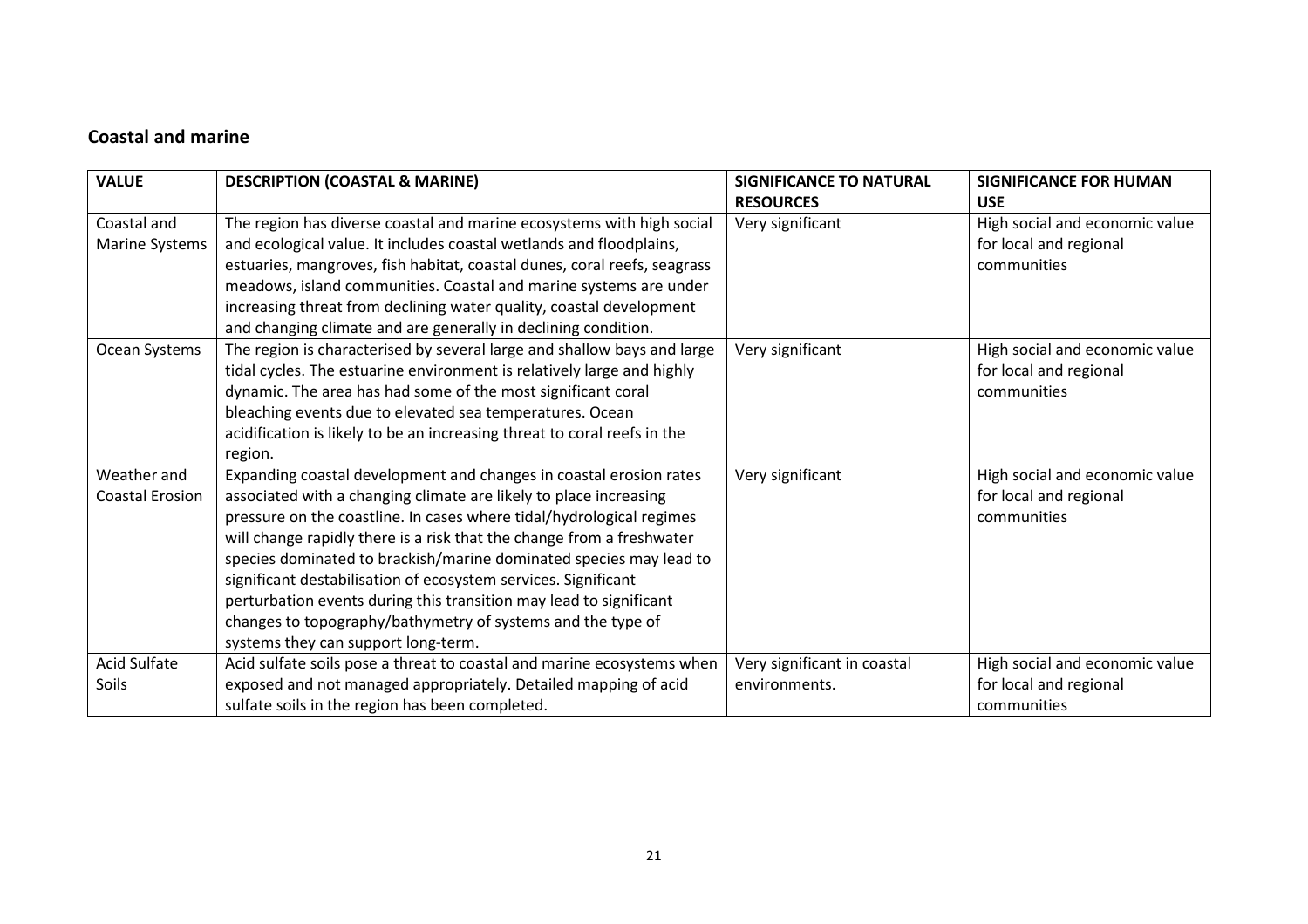| <b>VALUE</b>           | <b>DESCRIPTION (COASTAL &amp; MARINE)</b>                                  | <b>SIGNIFICANCE TO NATURAL</b> | <b>SIGNIFICANCE FOR HUMAN</b>  |
|------------------------|----------------------------------------------------------------------------|--------------------------------|--------------------------------|
|                        |                                                                            | <b>RESOURCES</b>               | <b>USE</b>                     |
| Biodiversity:          | A diversity of high value coastal and marine habitats exist in the         | Very significant               | High social and economic value |
| <b>Overall Habitat</b> | region. Habitat types include coral reefs, seagrass meadows, coastal       |                                | for local and regional         |
|                        | wetlands, estuaries, coastal dunes, floodplains, coral cays and islands.   |                                | communities                    |
|                        | These provide habitat for a wide range of fish, marine mammals,            |                                |                                |
|                        | reptiles, water birds, macroalgae and others. Habitats are generally       |                                |                                |
|                        | under increasing threat from degraded water quality, extreme               |                                |                                |
|                        | weather events, expanding coastal development and infrastructure           |                                |                                |
|                        | and increasing sea surface temperature. Regionally specific                |                                |                                |
|                        | information on some species was difficult to source.                       |                                |                                |
| Biodiversity:          | Coastal ecosystems provide an important link between terrestrial and       | Very significant               | High social and economic value |
| Habitat                | marine ecosystems. GBRMPA has generated maps of connectivity of            |                                | for local and regional         |
| Connectivity           | hydrological and ecosystem function which show significant                 |                                | communities                    |
| and Condition          | modification of habitat connectivity in the region.                        |                                |                                |
| Biodiversity:          | The health and resilience of fish assemblages in central Queensland is     | Very significant               | High social and economic value |
| Fish                   | average. In areas that receive waters from highly modified catchments      |                                | for local and regional         |
|                        | (or regular dredging) fish health is most likely impacted from a decline   |                                | communities                    |
|                        | in water quality leading to increases in disease and stress. Many high     |                                |                                |
|                        | value commercial fish species exist in the region. For commercial          |                                |                                |
|                        | marine fish species, reef-wide figures indicate that target species are    |                                |                                |
|                        | sustainably fished although regional data has not been accessed. Fish      |                                |                                |
|                        | barriers in coastal areas pose significant threats to habitat connectivity |                                |                                |
|                        | and fish life cycles.                                                      |                                |                                |
| Biodiversity:          | The island groups in the region (particularly Peak, Wild Duck, Curtis)     | Very significant               | N/A                            |
| Reptiles               | and the islands and cays of the Capricorn-Bunker group (e.g. Heron         |                                |                                |
|                        | and Lady Musgrave islands) provide important nesting sites for             |                                |                                |
|                        | loggerhead, green, hawkesbill and flatback turtles. Populations are        |                                |                                |
|                        | under threat from large-scale flood events (particularly 2011) and loss    |                                |                                |
|                        | of seagrass meadows as a major food source, and issues associated          |                                |                                |
|                        | with coastal and port development including increased lighting, boat       |                                |                                |
|                        | strike, marine debris and noise. Crocodiles also inhabit the region and    |                                |                                |
|                        | habitat loss is most likely the greatest threat to their health.           |                                |                                |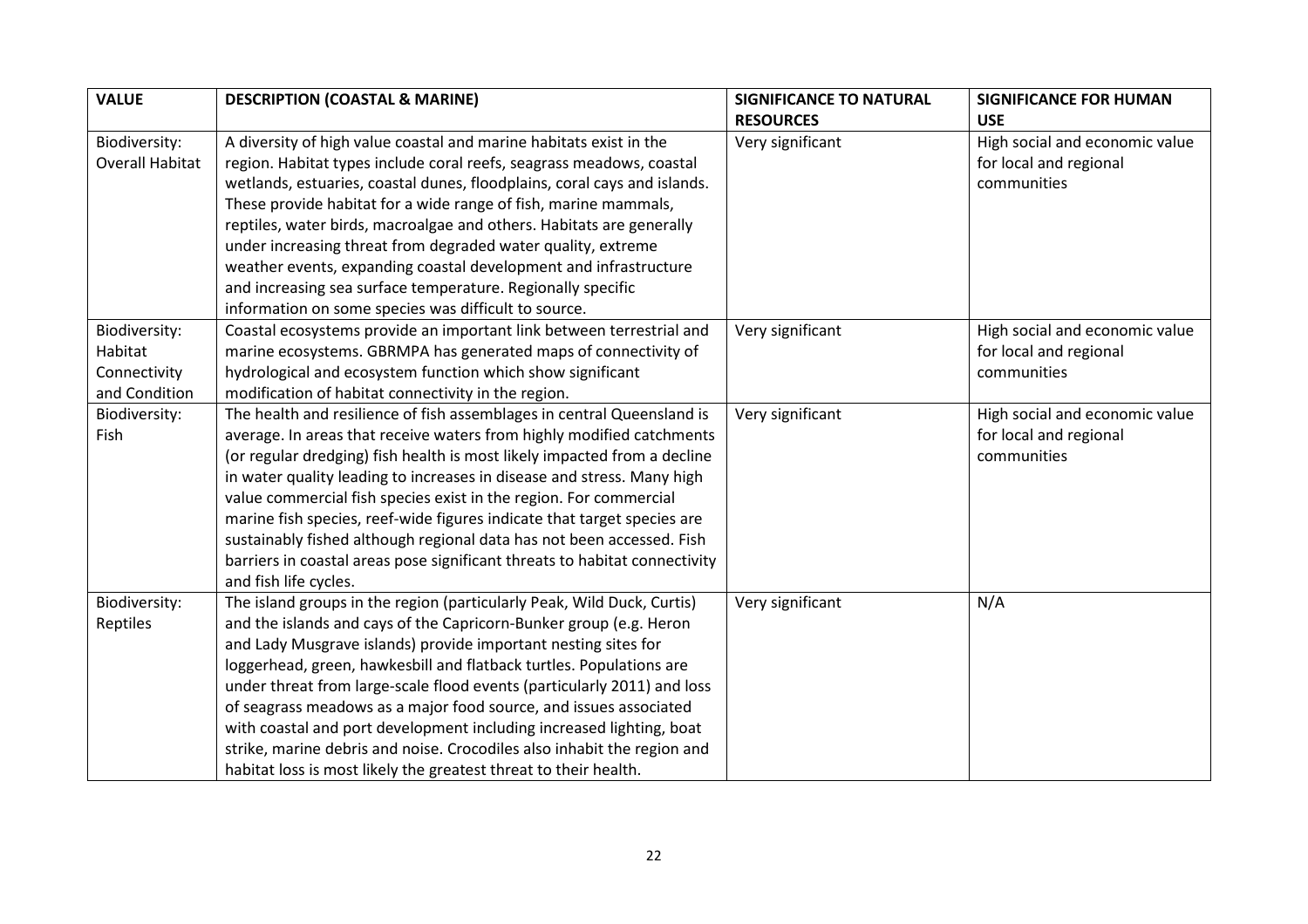| <b>VALUE</b>       | <b>DESCRIPTION (COASTAL &amp; MARINE)</b>                                | <b>SIGNIFICANCE TO NATURAL</b> | <b>SIGNIFICANCE FOR HUMAN</b> |
|--------------------|--------------------------------------------------------------------------|--------------------------------|-------------------------------|
|                    |                                                                          | <b>RESOURCES</b>               | <b>USE</b>                    |
| Biodiversity:      | Three species of inshore dolphins inhabit the Fitzroy estuary: two are   | Very significant               | N/A                           |
| Mammals            | listed as 'near threatened' under Qld legislation. Genetically unique    |                                |                               |
|                    | populations inhabit areas of increasing port activity - particularly the |                                |                               |
|                    | Fitzroy estuary and delta area. These species are under increasing       |                                |                               |
|                    | threat from noise, loss of habitat and potential bioaccumulation of      |                                |                               |
|                    | contaminants. Dugongs inhabit the region but are generally sparsely      |                                |                               |
|                    | distributed and threatened by loss of seagrass meadows caused by         |                                |                               |
|                    | terrestrial run-off and dredging activities, boat strike and noise, and  |                                |                               |
|                    | potential bioaccumulation of contaminants. Whales also transit the       |                                |                               |
|                    | area in August to October and populations are increasing. There is       |                                |                               |
|                    | evidence that changing sea surface temperatures are influencing          |                                |                               |
|                    | foraging behaviours and reproductive success of marine mammals.          |                                |                               |
| Biodiversity:      | Wetlands of the delta and floodplain systems support a wide diversity    | Very significant               | N/A                           |
| <b>Water Birds</b> | of coastal and migratory birds. Important populations of migratory       |                                |                               |
|                    | seabirds also inhabit the islands and sand cays, particularly in the     |                                |                               |
|                    | Capricorn-Bunker group. Major threats are habitat loss and warming       |                                |                               |
|                    | climates, which are likely to affect breeding and feeding patterns, and  |                                |                               |
|                    | for seabirds, possibly access to food sources. Large declines in         |                                |                               |
|                    | populations of some species have been recorded in recent years.          |                                |                               |
| Biodiversity:      | Islands support a wide diversity of invertebrate populations, and        | Significant                    | N/A                           |
| Fauna              | benthic invertebrates are important species in the marine food chain.    |                                |                               |
| Invertebrates      | These species are highly sensitive to increasing sea temperatures. Loss  |                                |                               |
|                    | of these species will have consequences for reef structure, nutrient     |                                |                               |
|                    | cycling and biofiltration of sediments and nutrients.                    |                                |                               |
| Biodiversity:      | Increased nutrient inputs can affect the presence and growth of          | Significant                    | N/A                           |
| Flora              | macroalgae and shift the balance in coral reef communities.              |                                |                               |
| Macroalgae         |                                                                          |                                |                               |
| Biodiversity:      | Marine microbes are a fundamental part to ecosystem function and a       | Significant                    | N/A                           |
| Marine             | critical component to food webs. Disease events are reported to be       |                                |                               |
| Microbes           | increasing and have been linked to warmer sea temperatures.              |                                |                               |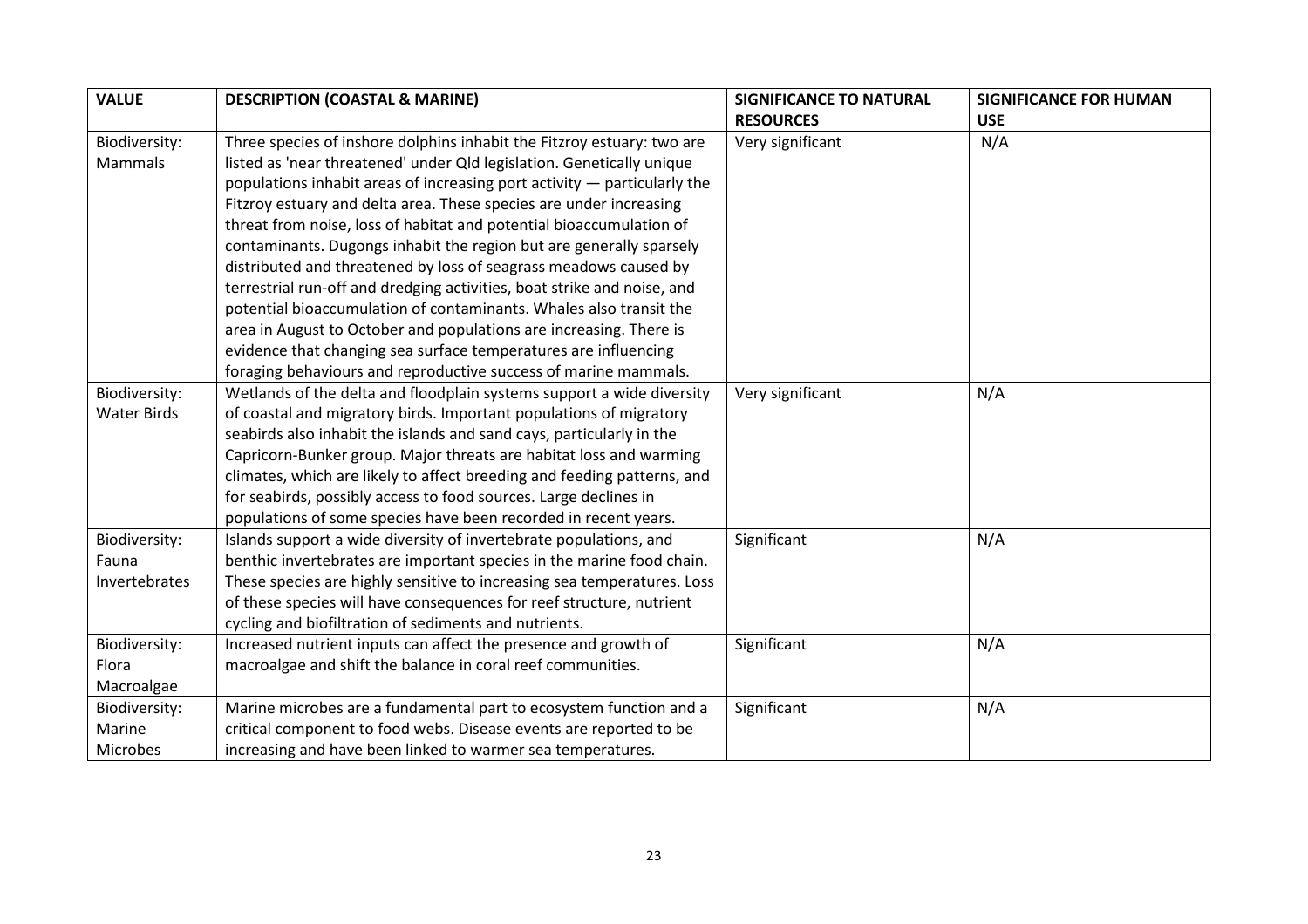| <b>VALUE</b>  | <b>DESCRIPTION (COASTAL &amp; MARINE)</b>                                | <b>SIGNIFICANCE TO NATURAL</b> | <b>SIGNIFICANCE FOR HUMAN</b>   |
|---------------|--------------------------------------------------------------------------|--------------------------------|---------------------------------|
|               |                                                                          | <b>RESOURCES</b>               | <b>USE</b>                      |
| Ecosystems:   | Beach scrub: Patches occur on Balaclava Island and more widely on        | Very significant               | N/A                             |
| Coastal       | Curtis Island. This vegetation type is threatened by coastal             |                                |                                 |
| Terrestrial   | development, pests, weeds. Other vegetation types are covered in         |                                |                                 |
|               | terrestrial assets.                                                      |                                |                                 |
| Ecosystems:   | Important mosaic of coastal and estuarine wetlands exist in the region,  | Very significant               | Very significant in maintenance |
| Coastal and   | many within the delta area. Shoalwater Bay and Corio Bay are Ramsar-     |                                | of significant fish species     |
| Marine        | listed wetlands. Several nationally listed wetlands also occur in the    |                                |                                 |
| Wetlands      | region. Marine wetlands incorporate reef, seagrass and pelagic           |                                |                                 |
|               | communities. These assets are under increasing threat from pests and     |                                |                                 |
|               | weeds, terrestrial run-off, catchment and hydrological modification,     |                                |                                 |
|               | increased frequency of extreme weather events and increasing             |                                |                                 |
|               | temperatures.                                                            |                                |                                 |
| Ecosystems:   | At least 13 species of mangroves occur throughout the lower reaches      | Very significant               | Very significant in maintenance |
| Mangroves and | of the estuary and along minor tidal creeks and provide important        |                                | of significant fish species     |
| Tidal         | refuge and feeding grounds for marine fauna. Saltmarsh wetlands are      |                                |                                 |
| Saltmarshes   | found on the landward side of mangroves, and may be bare (salt flats)    |                                |                                 |
|               | because of high salinity, or vegetated. The Fitzroy River Delta,         |                                |                                 |
|               | including Balaclava Island, is dominated by saltmarshes, with fringing   |                                |                                 |
|               | mangrove communities. Mangroves and saltmarshes will be affected         |                                |                                 |
|               | by sea level rise, reduced rainfall, increasing temperature, and changes |                                |                                 |
|               | to ocean circulation in the medium to longer term.                       |                                |                                 |
| Ecosystems:   | The region's pelagic environments are diverse and organisms interact     | Significant                    | Significant in maintenance of   |
| Pelagic       | with the physical environment. Pelagic environments will be most         |                                | significant fish species        |
| Environments  | affected by changes to ocean circulation, increasing sea temperature,    |                                |                                 |
|               | ocean acidification and changes in sea surface temperature and           |                                |                                 |
|               | currents, as measured by the El Nino-Southern Oscillation Index          |                                |                                 |
|               | (ENSO). Their vulnerability is moderate, particularly because of the     |                                |                                 |
|               | sensitivity of plankton to environmental changes, and the consequent     |                                |                                 |
|               | implications for the productivity of the Great Barrier Reef ecosystem.   |                                |                                 |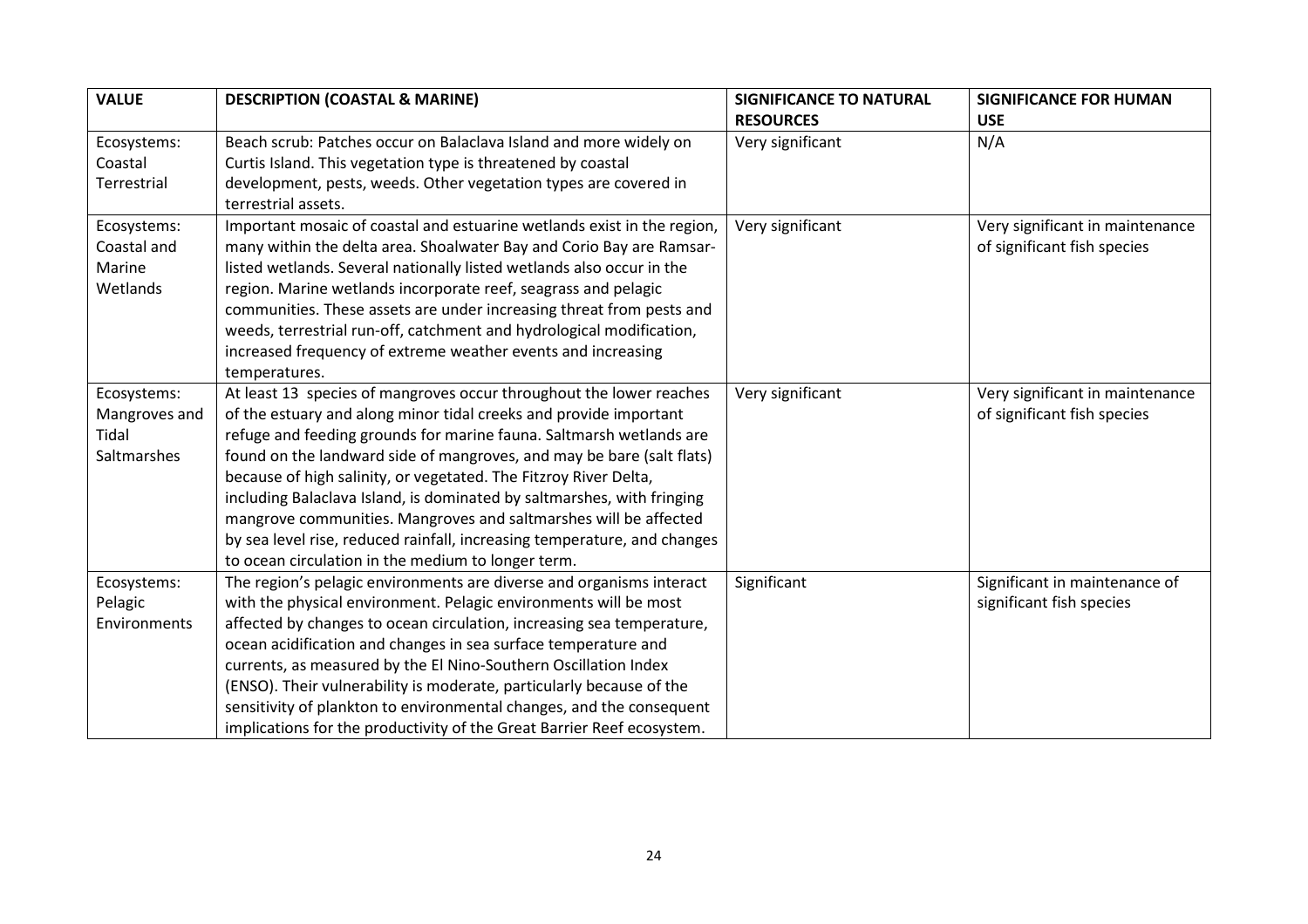| <b>VALUE</b> | <b>DESCRIPTION (COASTAL &amp; MARINE)</b>                                  | <b>SIGNIFICANCE TO NATURAL</b> | <b>SIGNIFICANCE FOR HUMAN</b> |
|--------------|----------------------------------------------------------------------------|--------------------------------|-------------------------------|
|              |                                                                            | <b>RESOURCES</b>               | <b>USE</b>                    |
| Ecosystems:  | The area of monitored sub-tidal seagrass and modelled deep water           | Very significant               | Significant in maintenance of |
| Seagrass     | (>15m) seagrass in the Fitzroy marine NRM region is estimated at           |                                | significant fish species      |
|              | 5,775 km <sup>2</sup> . The Reef Rescue Marine Monitoring Program includes |                                |                               |
|              | three monitoring locations in the Fitzroy Region: Shoalwater Bay,          |                                |                               |
|              | Great Keppel Island and Gladstone Outer Harbour. Each has received         |                                |                               |
|              | an overall rating of poor or moderate, taking into account several         |                                |                               |
|              | indicators of seagrass health. The reproductive effort measured at the     |                                |                               |
|              | coastal intertidal sites was reported as very poor, which is particularly  |                                |                               |
|              | concerning. Recent losses are caused by water quality impacts -            |                                |                               |
|              | particularly turbidity (terrestrial run-off and dredging), also recent     |                                |                               |
|              | cyclones in localised areas.                                               |                                |                               |
| Ecosystems:  | Coastal habitats are an important interface between land and sea.          | Significant                    | Significant in maintenance of |
| Coastline    | They have a critical role in the connectivity of the Great Barrier Reef    |                                | significant fish species      |
| Ecosystems   | ecosystem, and provide nutrient cycling, primary production,               |                                |                               |
|              | biofiltration, critical habitat and coastal protection. They are           |                                |                               |
|              | moderately vulnerable to climate change, particularly sea level rise,      |                                |                               |
|              | changes to rainfall regimes and flood events, and increases in sea         |                                |                               |
|              | temperature. Human-induced changes to dune systems and degraded            |                                |                               |
|              | dune vegetation can significantly limit the protection provided to         |                                |                               |
|              | development from coastal hazards, worsen wind erosion problems             |                                |                               |
|              | and adversely impact neighbouring landforms.                               |                                |                               |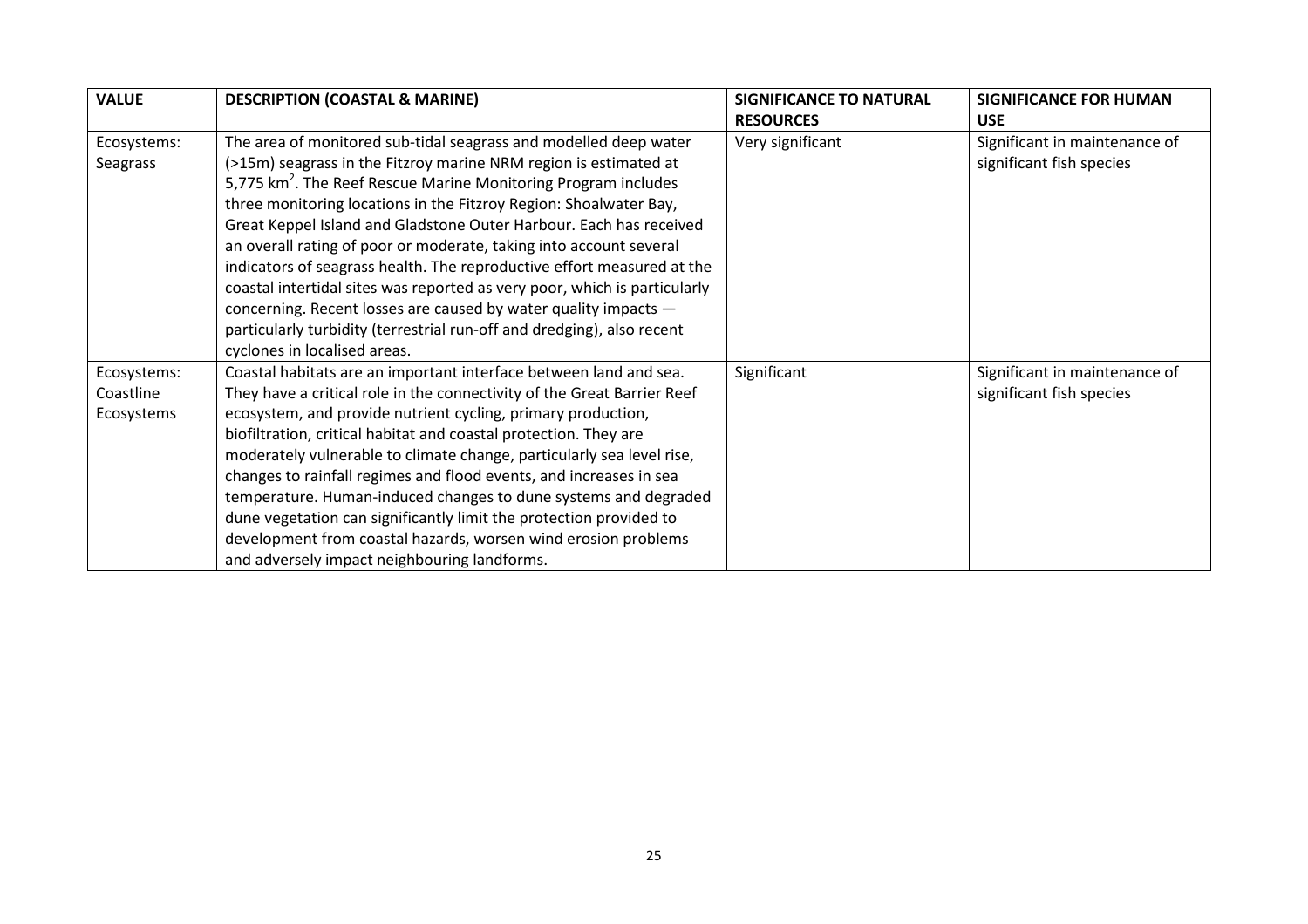| <b>VALUE</b>       | <b>DESCRIPTION (COASTAL &amp; MARINE)</b>                                | <b>SIGNIFICANCE TO NATURAL</b> | <b>SIGNIFICANCE FOR HUMAN</b>  |
|--------------------|--------------------------------------------------------------------------|--------------------------------|--------------------------------|
|                    |                                                                          | <b>RESOURCES</b>               | <b>USE</b>                     |
| Ecosystems:        | The condition of coral reefs in the Great Barrier Reef is generally      | Very significant               | Significant in maintenance of  |
| <b>Coral Reefs</b> | declining, with large scale reductions in coral cover measured through   |                                | significant fish species       |
|                    | long-term monitoring programs. Inshore monitoring results show a         |                                |                                |
|                    | decline in coral cover at the monitoring locations in the Fitzroy region |                                |                                |
|                    | from around 45% in 2005 at the commencement of the program, to           |                                |                                |
|                    | around 25% in 2012. The presence of juvenile coral colonies has          |                                |                                |
|                    | remained relatively stable. Hard coral cover has also declined at a      |                                |                                |
|                    | similar rate in the same period, with strong influence of bleaching,     |                                |                                |
|                    | cyclones and storms, and freshwater inputs in this period. The overall   |                                |                                |
|                    | score for coral community for 2012 (relative to the baseline) is very    |                                |                                |
|                    | poor. Over the period 2005-2011, coral communities in this region        |                                |                                |
|                    | have been impacted by a severe coral bleaching event in 2006             |                                |                                |
|                    | (although recovery from this specific event was considered to be         |                                |                                |
|                    | relatively rapid), and a combination of floods of the Fitzroy River and  |                                |                                |
|                    | storms in both 2008 and 2010 and then major flooding in 2011. The        |                                |                                |
|                    | proximity to the Fitzroy River, differences in community composition,    |                                |                                |
|                    | and subtle differences in the directional aspect of the reefs largely    |                                |                                |
|                    | explain the variable impacts of these disturbances across the            |                                |                                |
|                    | monitored reefs. All of these threats will continue to influence the     |                                |                                |
|                    | status and health of coral reefs in the region.                          |                                |                                |
| Ecosystems:        | The lagoon floor includes the non-reef seafloor inside the outer barrier | Very significant               | Significant in the maintenance |
| Lagoon Floor       | reef. It is a variable habitat and includes many species important for   |                                | of trawl fisheries             |
|                    | marine health. The lagoon floor is impacted by trawling, and (closer to  |                                |                                |
|                    | the coast) dredging, disposal and re-suspension of dredge material,      |                                |                                |
|                    | land-based run-off and anchoring.                                        |                                |                                |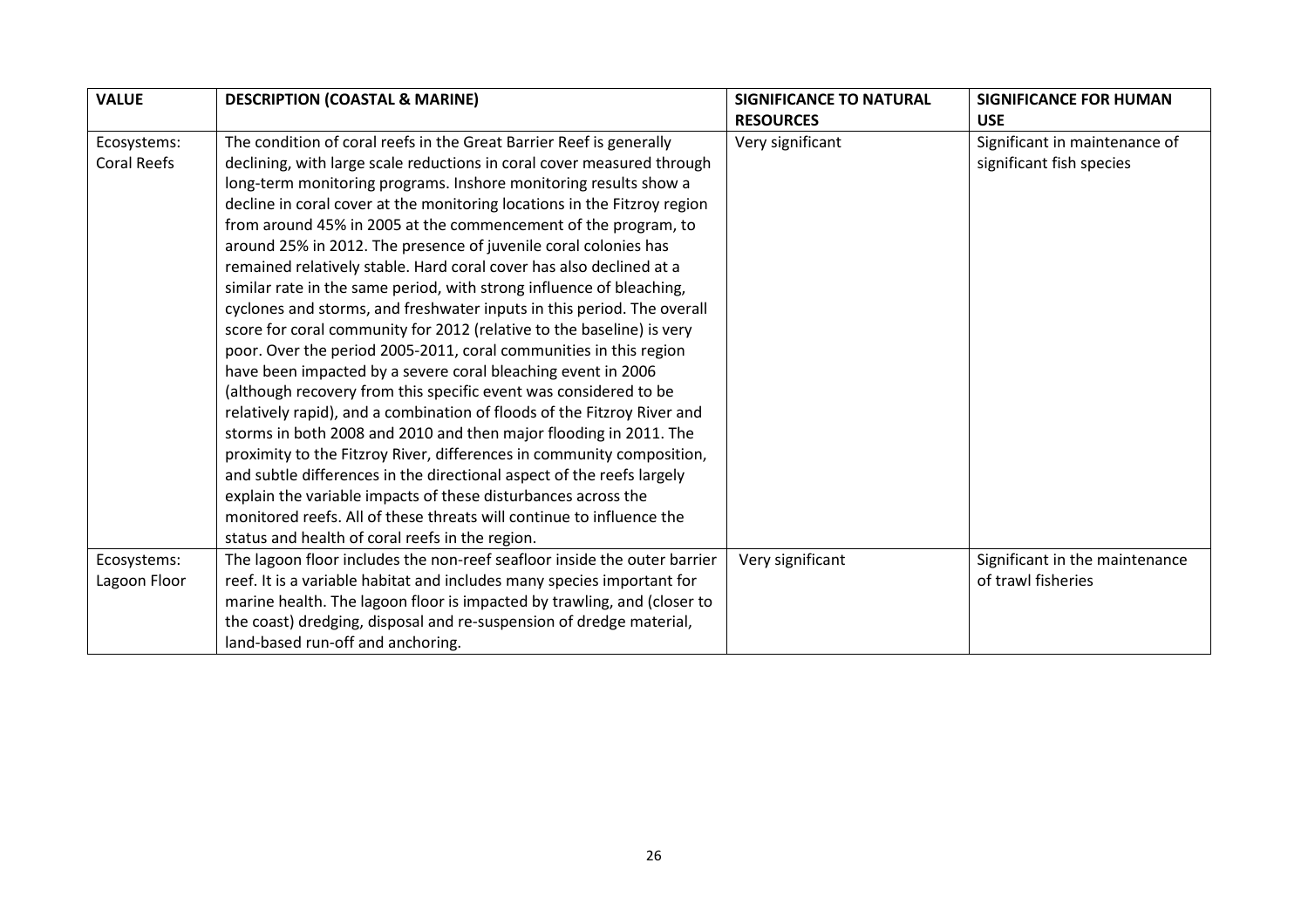| <b>VALUE</b>                 | <b>DESCRIPTION (COASTAL &amp; MARINE)</b>                                                                                                                                                                                                                                                                                                                                                                                                                                                                                                                                                                                                                                                                                                                                                                                                                                                       | <b>SIGNIFICANCE TO NATURAL</b> | <b>SIGNIFICANCE FOR HUMAN</b>                              |
|------------------------------|-------------------------------------------------------------------------------------------------------------------------------------------------------------------------------------------------------------------------------------------------------------------------------------------------------------------------------------------------------------------------------------------------------------------------------------------------------------------------------------------------------------------------------------------------------------------------------------------------------------------------------------------------------------------------------------------------------------------------------------------------------------------------------------------------------------------------------------------------------------------------------------------------|--------------------------------|------------------------------------------------------------|
|                              |                                                                                                                                                                                                                                                                                                                                                                                                                                                                                                                                                                                                                                                                                                                                                                                                                                                                                                 | <b>RESOURCES</b>               | <b>USE</b>                                                 |
| Ecosystems:<br>Cays and Reef | There are several important island groups in the region including the<br>Percy Islands, Curtis Island, Keppel Islands, and the Capricorn-Bunker<br>group, which consists of several sand islands and cays. All of these<br>islands provide important habitat and feeding grounds for a range of<br>seabirds and terrestrial fauna. Islands and cays are particularly<br>sensitive to sea level rise, changes to sea surface temperatures and<br>currents (as measured by ENSO), increasing air temperature and<br>changes to rainfall patterns. Due to their isolation and frequent<br>remoteness, islands and cays are moderately to highly vulnerable to<br>climate change. Implications for the Great Barrier Reef ecosystem<br>include loss of critical habitat and breeding sites, particularly for<br>protected species, and degradation of a unique component of the<br>reef's seascape. | Very significant               | Significant for tourism, social<br>and recreational values |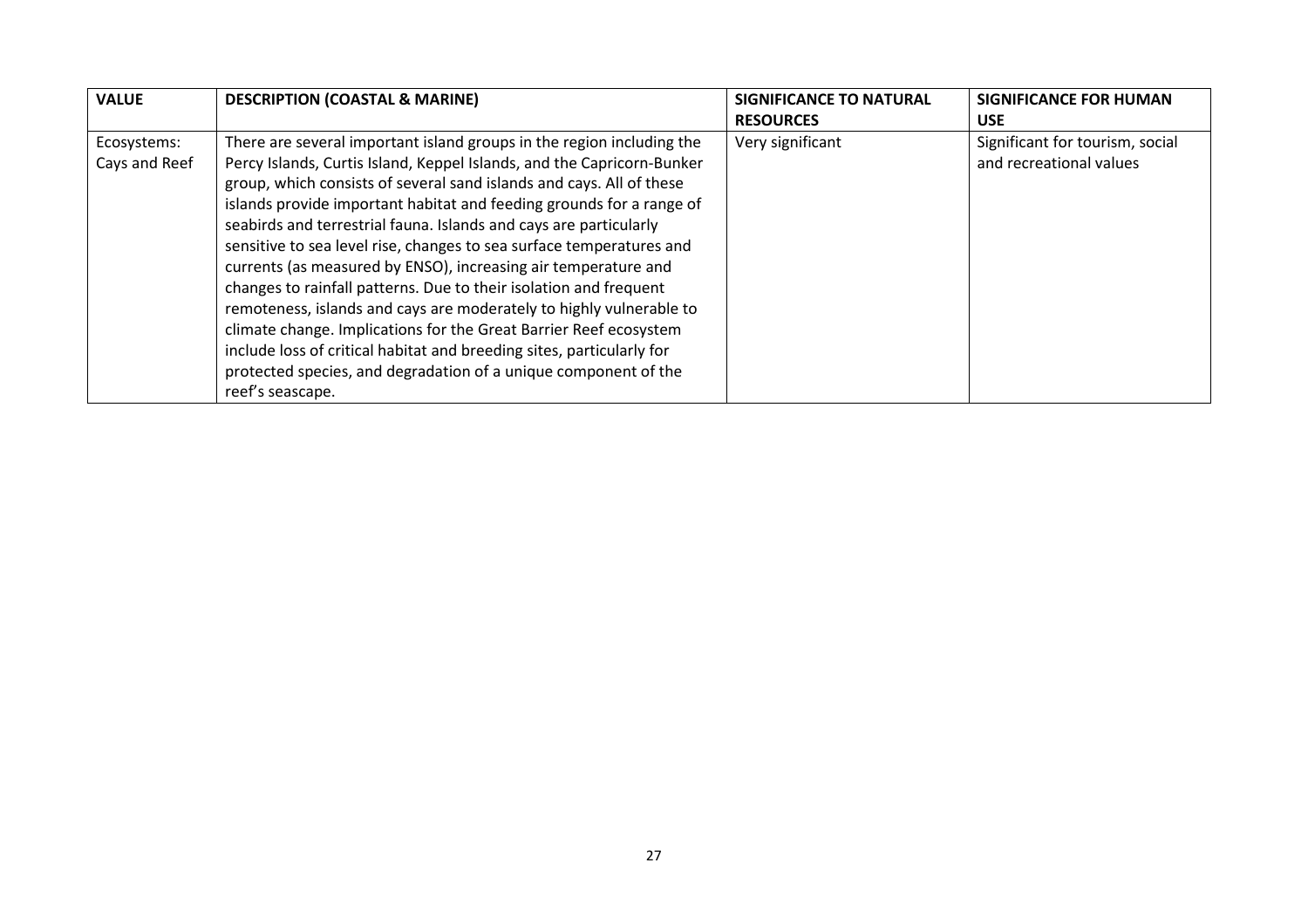| <b>VALUE</b>         | <b>DESCRIPTION (COASTAL &amp; MARINE)</b>                                   | <b>SIGNIFICANCE TO NATURAL</b> | <b>SIGNIFICANCE FOR HUMAN</b>  |
|----------------------|-----------------------------------------------------------------------------|--------------------------------|--------------------------------|
|                      |                                                                             | <b>RESOURCES</b>               | <b>USE</b>                     |
| <b>Water Quality</b> | The decline of marine water quality associated with terrestrial run-off     | Very significant               | Very significant for marine    |
|                      | from the adjacent catchment is a major cause of the current poor            |                                | dependent social, economic and |
|                      | state of many of the Great Barrier Reef's key marine ecosystems.            |                                | cultural values                |
|                      | Monitoring results indicate that the overall condition of water quality     |                                |                                |
|                      | in the region is moderate. As part of the Reef Rescue Marine                |                                |                                |
|                      | Monitoring Program, the most inshore location, Pelican Island had a         |                                |                                |
|                      | water quality index of very poor. The long-term means of all four           |                                |                                |
|                      | indicators (turbidity, chlorophyll, particulate phosphorus, particulate     |                                |                                |
|                      | nitrogen) exceeded the guidelines. Barren Island and Humpy Island           |                                |                                |
|                      | were rated as good and very good respectively, in line with their           |                                |                                |
|                      | increasing distance from river influence. The main sources of               |                                |                                |
|                      | sediments and particulate nutrients in the region are from grazing          |                                |                                |
|                      | lands. Point sources of pollution contribute known contaminants to          |                                |                                |
|                      | waterways and are usually from industrial processes, mining                 |                                |                                |
|                      | operations and sewerage treatment plants. Trace metals have been            |                                |                                |
|                      | found in sediments analysed from the Fitzroy estuary; the main              |                                |                                |
|                      | sources of these materials are likely to be industrial and port activities. |                                |                                |
|                      | Pesticide monitoring in the region has shown concentrations of              |                                |                                |
|                      | tebuthiuron (used for woody weed control in grazing management)             |                                |                                |
|                      | that exceed the Great Barrier Reef Water Quality Guidelines. At             |                                |                                |
|                      | smaller scales, particularly in coastal seagrass habitats and freshwater    |                                |                                |
|                      | and estuarine wetlands, pesticides can pose a high risk. Recent             |                                |                                |
|                      | extreme weather - heavy rainfall, floods and tropical cyclones -            |                                |                                |
|                      | have had severe impacts on marine water quality and reef ecosystems.        |                                |                                |
|                      | Climate change is predicted to increase the intensity of extreme            |                                |                                |
|                      | weather events.                                                             |                                |                                |
| Water Quality:       | From end of catchment monitoring data in 2010-11, the largest loads         | Significant                    | Very significant for marine    |
| Pollution from       | of TSS (20Mt), Total N (35.8kt), total P (15t) and PSII herbicides (6kt)    |                                | dependent social, economic and |
| Contaminants         | were greatest from the Fitzroy River compared to all monitoring             |                                | cultural values                |
| and                  | locations in the GBR catchments. These loads are mainly associated          |                                |                                |
| Eutrophication       | with erosion from large areas of grazing lands, fertiliser application in   |                                |                                |
|                      | dryland cropping (grains) and irrigated cropping (cotton) and pesticide     |                                |                                |
|                      | use in cropping and grazing lands.                                          |                                |                                |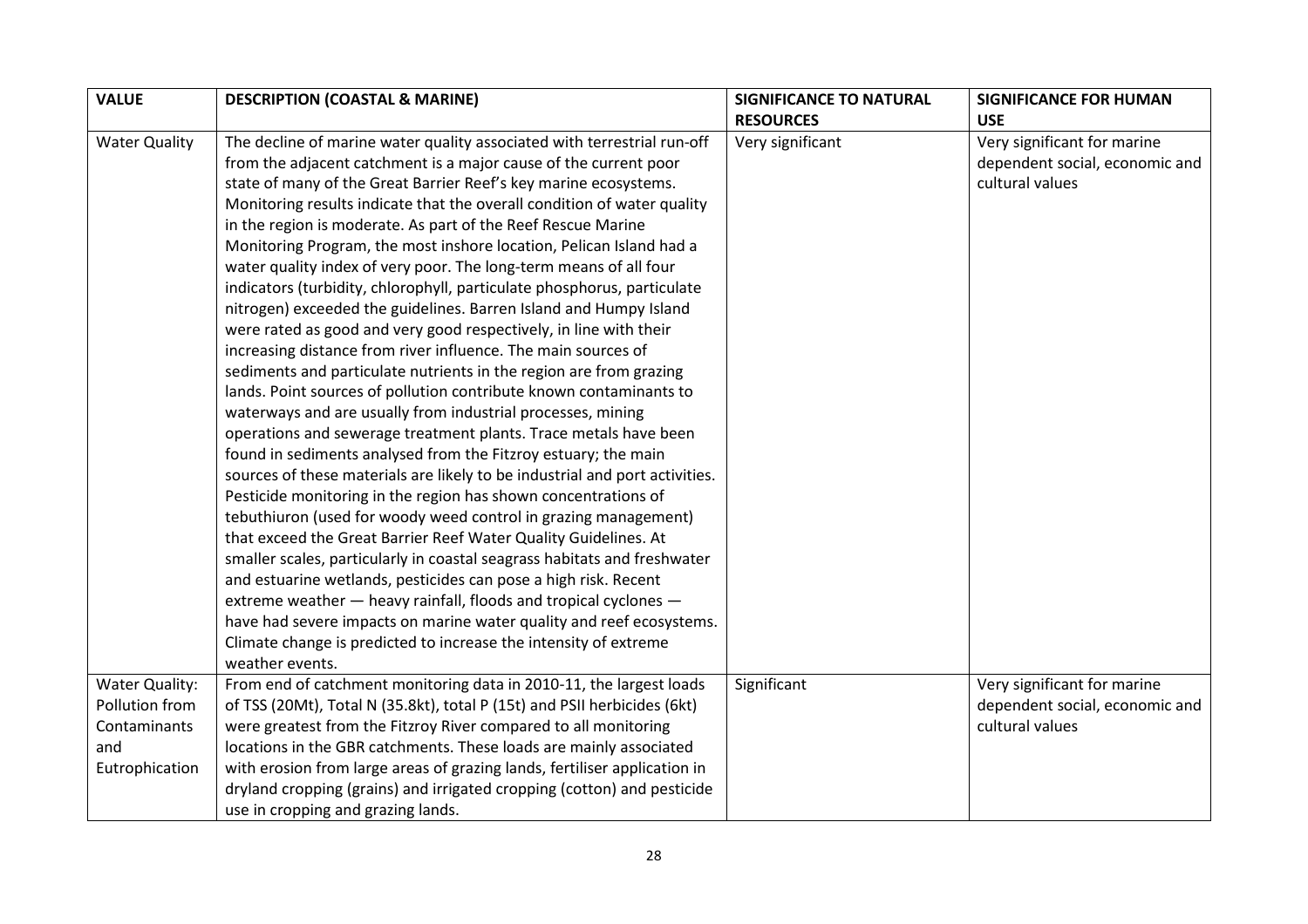| <b>VALUE</b>        | <b>DESCRIPTION (COASTAL &amp; MARINE)</b>                                  | SIGNIFICANCE TO NATURAL | <b>SIGNIFICANCE FOR HUMAN</b>  |
|---------------------|----------------------------------------------------------------------------|-------------------------|--------------------------------|
|                     |                                                                            | <b>RESOURCES</b>        | <b>USE</b>                     |
| Water Quality:      | Variability in rainfall and river flows is a feature of the catchment. The | Significant             | Very significant for marine    |
| <b>River Plumes</b> | Fitzroy River catchment is well known to produce major flooding after      |                         | dependent social, economic and |
| etc.                | heavy rain events. The highest recorded flood in January 1918 reached      |                         | cultural values                |
|                     | 10.11 m on the Rockhampton City flood gauge, then a 9.3 m flood in         |                         |                                |
|                     | January 1991 and the recent 9.2 m flood in December 2010/January           |                         |                                |
|                     | 2011. The Fitzroy River's flood plume extends over a wide area of          |                         |                                |
|                     | Keppel Bay and east across the Capricorn-Bunker group. Significant         |                         |                                |
|                     | coral mortality has been recorded following flood events, including the    |                         |                                |
|                     | January 1991 flood and across the reef during the 2010/11 flood. It is     |                         |                                |
|                     | predicted that there will be increased frequency of extreme weather        |                         |                                |
|                     | events in the region with a changing climate.                              |                         |                                |
| Coastal and         | The overarching consensus is that key reef ecosystems are showing          | Very significant        | Very significant for marine    |
| Marine Health       | declining trends in condition due to continuing poor water quality,        |                         | dependent social, economic and |
|                     | cumulative impacts of climate change and increasing intensity of           |                         | cultural values                |
|                     | extreme events. This is correct for the Fitzroy region more specifically.  |                         |                                |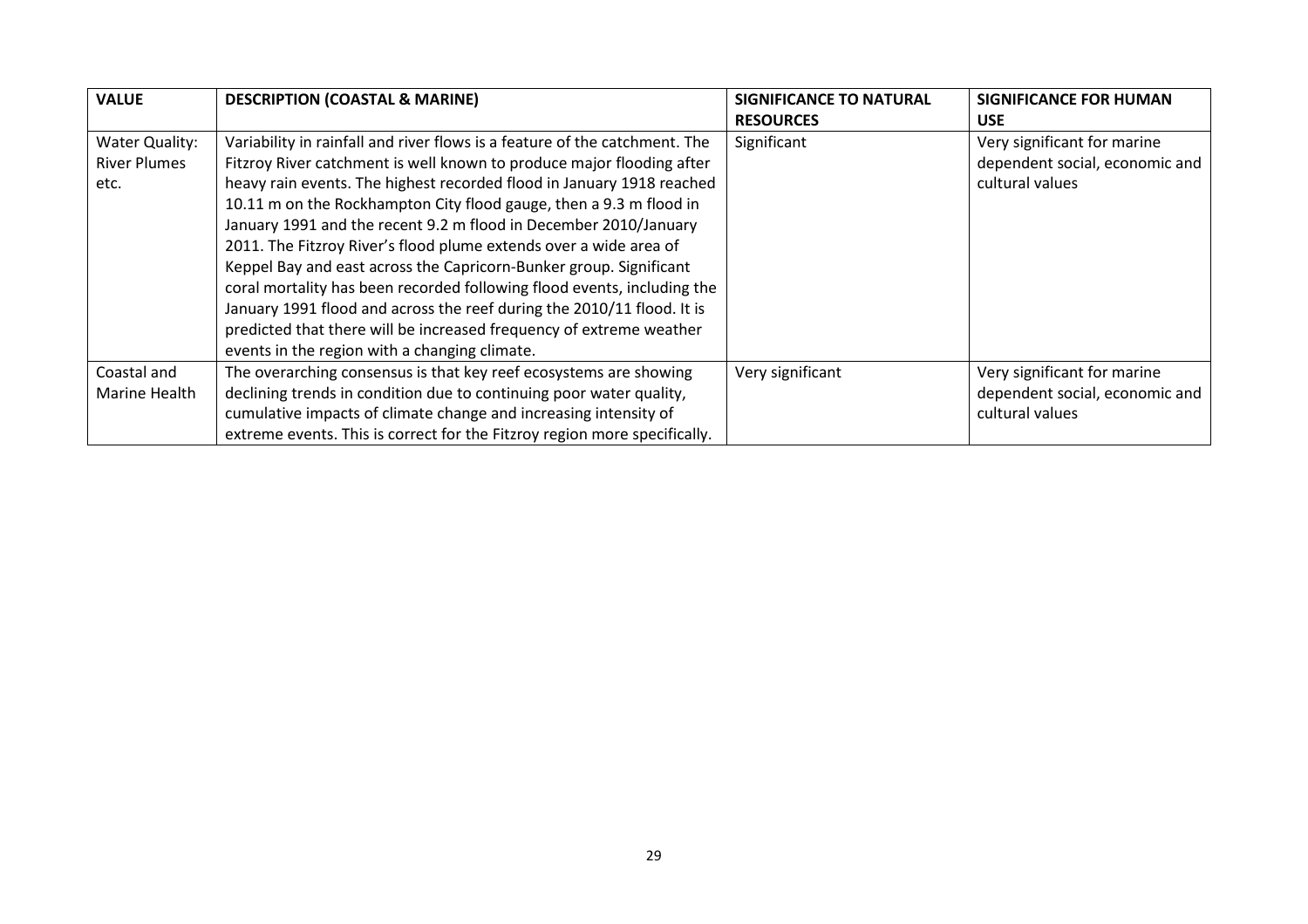#### Climate and air

 Note that the latest regional climate scenarios have been modeled by CSIRO and BOM. These will be available from October 2014 and will provide more —recent information on climate trends and projections than the information provided below. Please refer to the climate asset information at www.cqss2030.com.au

| <b>VALUE</b> | <b>DESCRIPTION (CLIMATE &amp; AIR)</b>                                   | <b>SIGNIFICANCE TO NATURAL</b>      | <b>SIGNIFICANCE FOR HUMAN USE</b> |
|--------------|--------------------------------------------------------------------------|-------------------------------------|-----------------------------------|
|              |                                                                          | <b>RESOURCES</b>                    |                                   |
| Rainfall and | Modelling by the Queensland Centre for Climate Applications (QCCA)       | Many plant communities will         | The reduction in rainfall will    |
| Evaporation  | predict that by 2030, the coastal areas of Queensland are expected to    | change in both structure and        | result in a drier change for many |
|              | experience a decrease in mean annual rainfall of 15%. It is expected     | form. The hardy, more widely        | inland areas. This drying of the  |
|              | that the decrease could be as much as 40% by 2070.                       | distributed species are more        | environment may result in         |
|              |                                                                          | likely to expand due to their       | further migration of residents to |
|              |                                                                          | inherent adaptability and           | coastal and urban regions.        |
|              |                                                                          | capacity to cope with extreme       | Periodic water shortages can be   |
|              |                                                                          | variability in climate. Such plant  | expected.                         |
|              |                                                                          | species are likely to increase in   |                                   |
|              |                                                                          | dominance.                          |                                   |
| Temperature  | Temperatures are steadily increasing with prediction of an increase of   | Most plant communities and          | A range of crop species such as   |
| and Solar    | up to 4 to 6 degrees Celsius by 2100. Evapotranspiration rates will rise | animals will experience             | cotton and grapes will decline in |
| Radiation    | up to 40%.                                                               | increased heat stress. Reduced      | productivity in extreme           |
|              |                                                                          | frosting will have positive and     | temperatures and go into water    |
|              |                                                                          | negative impacts on plant           | deficit, causing production to    |
|              |                                                                          | communities.                        | decline. This will impact         |
|              |                                                                          |                                     | producer viability.               |
| Wind         | Average daily wind speeds have increased seasonally by up to 50%         | The increase in wind will result in | Dust and drying conditions are    |
|              | near coastal communities. This trend is expected to increase with        | increased evapotranspiration        | expected to increase. This is     |
|              | increasing temperatures (due to atmospheric volatility).                 | and dust incidence throughout       | already resulting in increased    |
|              |                                                                          | the region.                         | rates of dust-related health      |
|              |                                                                          |                                     | conditions such as asthma.        |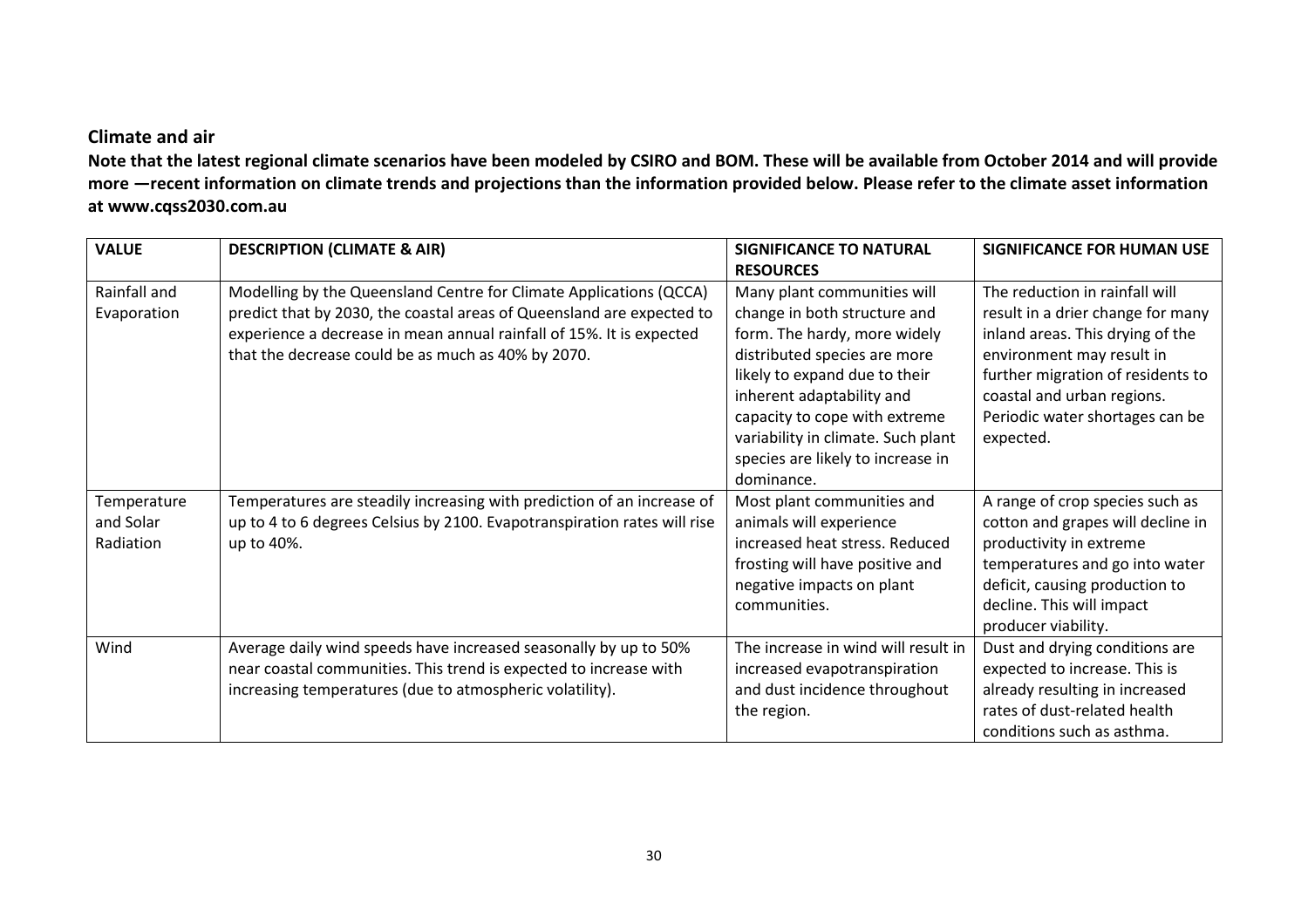| <b>VALUE</b>         | <b>DESCRIPTION (CLIMATE &amp; AIR)</b>                                                                                                                                                                                                          | <b>SIGNIFICANCE TO NATURAL</b>                                                                                                                                                                                                                                                                                           | <b>SIGNIFICANCE FOR HUMAN USE</b>                                                                                                                                                                 |
|----------------------|-------------------------------------------------------------------------------------------------------------------------------------------------------------------------------------------------------------------------------------------------|--------------------------------------------------------------------------------------------------------------------------------------------------------------------------------------------------------------------------------------------------------------------------------------------------------------------------|---------------------------------------------------------------------------------------------------------------------------------------------------------------------------------------------------|
|                      |                                                                                                                                                                                                                                                 | <b>RESOURCES</b>                                                                                                                                                                                                                                                                                                         |                                                                                                                                                                                                   |
| Seasonality          | Shifting seasons of between 4 to 6 weeks are being recorded<br>regionally with summer rainfall periods now occurring in late summer,<br>early spring.                                                                                           | Changing seasonality of rainfall<br>will lead to changes in cropping<br>regimes. Some impact on<br>reproductive success in some<br>plant and animal species can be<br>expected.                                                                                                                                          | Potential shifts in cropping<br>regimes and crop type, such as<br>shifting from sorghum<br>production to pulse crops.                                                                             |
| Sea Level            | Sea levels have risen by up to 20cm regionally in the past 30 years in<br>Australia and the trend is expected to continue. Sea level rises of up to<br>0.68m by 2050 and 0.9m by 2100 have been predicted for the central<br>Queensland region. | The ingress of saltwater on the<br>region's coastal marine plains<br>will alter local fresh and<br>saltwater ecosystems and cause<br>some coastal salinisation. Fish<br>fecundity (fresh and saltwater<br>species and their survival will be<br>impacted).                                                               | Some loss of prime grazing lands<br>on the coastal margins and<br>impacts on coastal urban<br>communities is expected. The<br>Fitzroy River Delta is also highly<br>exposed to saltwater ingress. |
| Sea<br>Temperature   | Sea temperatures are rising and this trend is expected to continue.                                                                                                                                                                             | Increases in sea temperatures<br>will result in increased coral<br>bleaching and sea algal blooms.                                                                                                                                                                                                                       | Impact on tourism, fishing and<br>recreational use of the coastal<br>ecosystems                                                                                                                   |
| Coastal Sea<br>Flows | Coastal currents are expected to be affected, influencing warm water<br>distribution on the Capricorn-Bunker Group and associated coral<br>reefs.                                                                                               | Upwelling of warm ocean<br>currents may influence and<br>exacerbate coral bleach<br>specifically in the Capricorn-<br>Bunker and Keppel groups.                                                                                                                                                                          | Increased impacts on<br>recreational and commercial<br>fishing likely, as well as coastal<br>tourism                                                                                              |
| Ocean<br>Chemistry   | Increased absorption of $CO2$ is resulting in a decline in ocean pH<br>(ocean acidification).                                                                                                                                                   | Through a series of chemical<br>reactions that increases the<br>concentration of carbonic acid,<br>this in turn reduces the<br>concentration of carbonate ions<br>in seawater. This process has<br>significant implications for<br>marine organisms that form<br>calcium carbonate<br>shells/structures (such as coral). | Impact on coral reef ecosystems<br>and the commercial usage of<br>these zones $-$ such as fisheries,<br>recreation and tourism                                                                    |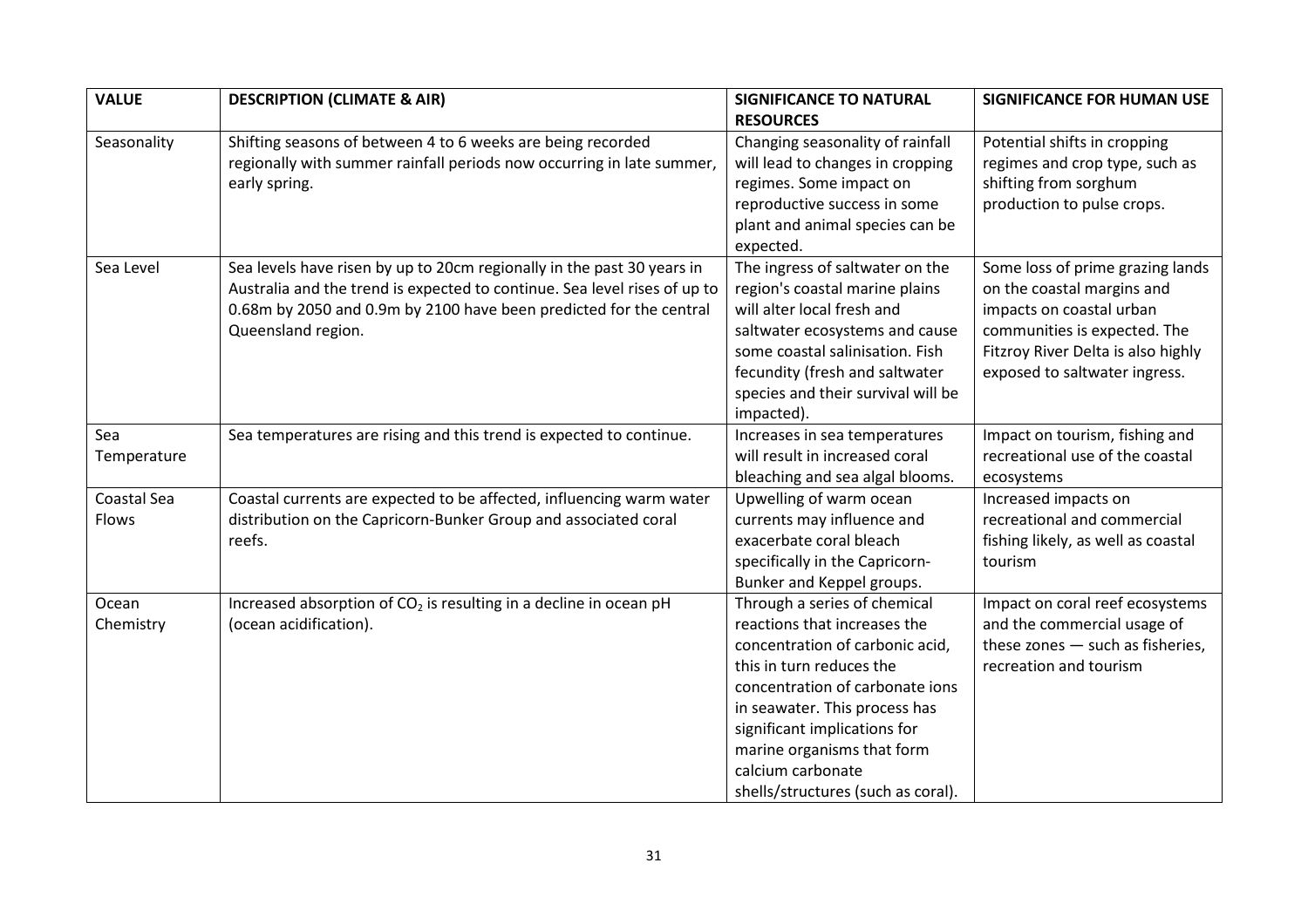| <b>VALUE</b>     | <b>DESCRIPTION (CLIMATE &amp; AIR)</b>                                                                                                                                                                                                                                                                                                                                                                                                                                           | <b>SIGNIFICANCE TO NATURAL</b>                                                                                                                                                                                                                                                                 | <b>SIGNIFICANCE FOR HUMAN USE</b>                                                                                                                                                                                                                                                                                                                                                                                                                                                                                                                                                                             |
|------------------|----------------------------------------------------------------------------------------------------------------------------------------------------------------------------------------------------------------------------------------------------------------------------------------------------------------------------------------------------------------------------------------------------------------------------------------------------------------------------------|------------------------------------------------------------------------------------------------------------------------------------------------------------------------------------------------------------------------------------------------------------------------------------------------|---------------------------------------------------------------------------------------------------------------------------------------------------------------------------------------------------------------------------------------------------------------------------------------------------------------------------------------------------------------------------------------------------------------------------------------------------------------------------------------------------------------------------------------------------------------------------------------------------------------|
|                  |                                                                                                                                                                                                                                                                                                                                                                                                                                                                                  | <b>RESOURCES</b>                                                                                                                                                                                                                                                                               |                                                                                                                                                                                                                                                                                                                                                                                                                                                                                                                                                                                                               |
| Drought          | Regional warming has increased the intensity of recent droughts in<br>south-eastern Australia. In general, the term 'drought' means an acute<br>water shortage caused by a serious or severe rainfall deficiency<br>(lowest 10% of records) over a period of three months or more.                                                                                                                                                                                               | Droughts reduce vegetation<br>growth and surface cover for all<br>vegetation types, leaving the<br>catchment highly susceptible to<br>the erosive effects of high<br>intensity wind and rainfall.<br>Infiltration is lower and run-off is<br>higher under lowered ground<br>cover.             | Droughts cause a high financial<br>and emotional burden to the<br>wider business community. The<br>effects of some major droughts<br>can severely impact the<br>Australian economy.                                                                                                                                                                                                                                                                                                                                                                                                                           |
| <b>Bushfires</b> | Extreme fire weather has increased since the 1970s. Bushfire weather<br>and fire danger is expected to increase alongside the increases in<br>temperature and drier conditions. With a doubling of carbon dioxide<br>concentrations in the atmosphere, the number of days of very high<br>and extreme fire danger increases, due largely to the higher<br>temperatures. However, the actual bushfire risk also depends on fuel<br>load, which could be less in drier conditions. | Fire is an integral component of<br>the Australian landscape. Many<br>plant communities depend on<br>fire for reproduction or have<br>adaptations to cope with it.<br>However, the increased<br>incidence of fire is likely to<br>change the floristic composition<br>and ecology of the area. | In grazing, the reduced incidence<br>of fire has historically resulted in<br>woody thickening, which<br>negatively affects ecosystem<br>viability and biodiversity. It is not<br>known to what extent human<br>intervention will have on the<br>presence or absence of fire in<br>the region's ecosystems in the<br>future. Wild fires in southern<br>states have had catastrophic<br>effects on communities through<br>their loss of housing and lives.<br>Such wildfires follow extreme<br>wet periods and subsequent dry<br>periods. Such weather<br>conditions are expected to<br>increase in the region. |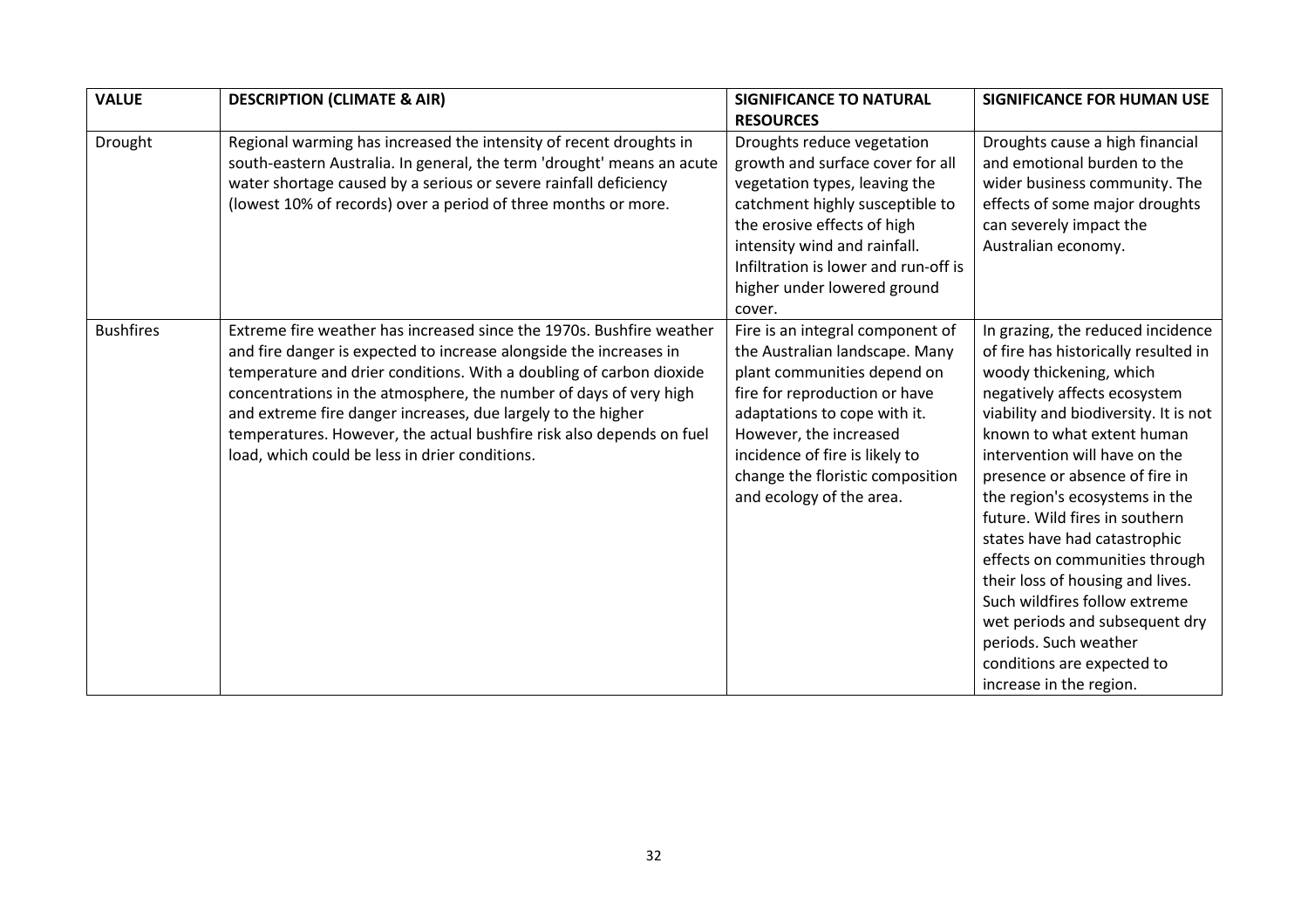| <b>VALUE</b>   | <b>DESCRIPTION (CLIMATE &amp; AIR)</b>                                 | <b>SIGNIFICANCE TO NATURAL</b>       | <b>SIGNIFICANCE FOR HUMAN USE</b>  |
|----------------|------------------------------------------------------------------------|--------------------------------------|------------------------------------|
|                |                                                                        | <b>RESOURCES</b>                     |                                    |
| High Intensity | Regional areas have experienced increases in the frequency, intensity  | High intensity storms will           | A higher incidence of flooding     |
| <b>Storms</b>  | or amount of heavy precipitation. This means that there is a trend     | produce high volumes of run-off      | and a disruption to transport and  |
|                | toward heavier rainfall events. In the future, extreme rainfall events | into local streams and creeks.       | community functionality is         |
|                | are likely to become more intense and frequent over many regional      | High rates of run-off can also       | expected, with increased           |
|                | areas.                                                                 | lead to a loss of water infiltration | insurance premiums in flood-       |
|                |                                                                        | that can be stored in the soil       | prone areas. Loss of livestock     |
|                |                                                                        | profile for potential production.    | and crops as well as the stripping |
|                |                                                                        | High intensity rainfall events are   | of top quality agricultural soils  |
|                |                                                                        | the main provider of run-off or      | from the alluvial plains in        |
|                |                                                                        | transport mechanism for              | particular, is expected.           |
|                |                                                                        | downstream impacts of soil,          |                                    |
|                |                                                                        | nutrients and pesticides in the      |                                    |
|                |                                                                        | landscape.                           |                                    |
| Extreme        | Heatwaves and hot days and nights have increased over most land        | Productivity of native               | The region's liveability will be   |
| Temperatures   | areas regionally. Many areas have experienced longer and more          | communities will be affected.        | heavily impacted if the predicted  |
|                | intense heatwave conditions. As temperatures continue to increase      | Many native plant communities        | increases are realised. The death  |
|                | globally, heatwaves are expected to occur frequently and persist for   | will change in both structure and    | rate in the young, infirm and      |
|                | longer.                                                                | form. Native birds and animals       | elderly will increase during these |
|                |                                                                        | will suffer heat stress and          | extreme events. Water usage        |
|                |                                                                        | increased mortality due to           | and power demands for cooling      |
|                |                                                                        | extreme heat.                        | will rise rapidly during these     |
|                |                                                                        |                                      | events.                            |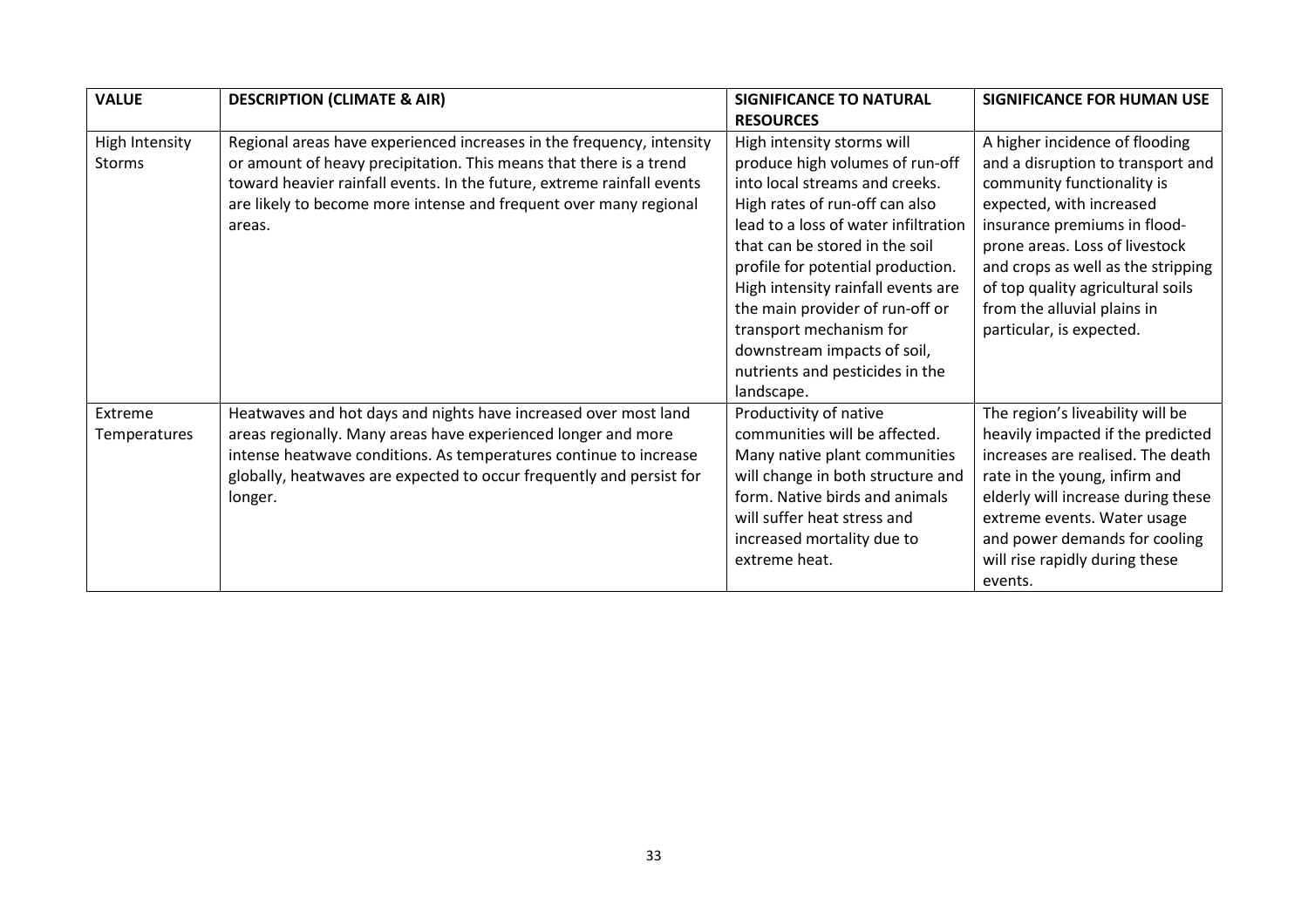| <b>VALUE</b> | <b>DESCRIPTION (CLIMATE &amp; AIR)</b>                                | <b>SIGNIFICANCE TO NATURAL</b>     | <b>SIGNIFICANCE FOR HUMAN USE</b> |
|--------------|-----------------------------------------------------------------------|------------------------------------|-----------------------------------|
|              |                                                                       | <b>RESOURCES</b>                   |                                   |
| Flooding     | The incidence of coastal flooding has increased since 1970. This      | The Fitzroy River catchment has    | Flooding will have a major effect |
|              | flooding has been exacerbated by rising sea levels. If emissions      | historically produced severe       | on communities and their          |
|              | continue to increase unabated, the region's sea level could rise by   | flooding following heavy rainfall. | wellbeing. Any incidence of       |
|              | nearly 1 m by 2100, compared to its average level between 1986 and    | The Fitzroy River's major          | increased flooding will cause     |
|              | 2005. Flooding within the region will increase due to high intensity  | tributaries are the Dawson,        | economic hardship through the     |
|              | rainfall events.                                                      | Mackenzie, Isaacs, Connors and     | loss and damage to community      |
|              |                                                                       | Nogoa rivers. These rivers rise in | infrastructure, as well as crop   |
|              |                                                                       | the eastern coastal ranges and in  | and livestock losses.             |
|              |                                                                       | the Great Dividing Range and       |                                   |
|              |                                                                       | join together about 100 km west    |                                   |
|              |                                                                       | of Rockhampton. Major floods       |                                   |
|              |                                                                       | can result from either the         |                                   |
|              |                                                                       | Dawson or the                      |                                   |
|              |                                                                       | Connors/Mackenzie rivers.          |                                   |
|              |                                                                       | Significant flooding in the        |                                   |
|              |                                                                       | Rockhampton area can also          |                                   |
|              |                                                                       | occur from heavy rain in the       |                                   |
|              |                                                                       | local area below Riverslea.        |                                   |
| Cyclones     | There is mounting evidence that the destructive potential of tropical | Destructive winds and heavy        | Significant economic impact       |
|              | cyclones globally has increased in recent decades. For the Australian | rainfall will lead to major        | through the loss of property and  |
|              | region, there is evidence from the period 1970 to 1997 that although  | impacts on affected plant and      | infrastructure                    |
|              | there was a decrease in the number of tropical cyclones was           | animals communities.               |                                   |
|              | recorded, the number of intense cyclones increased.                   |                                    | Loss of life likely               |